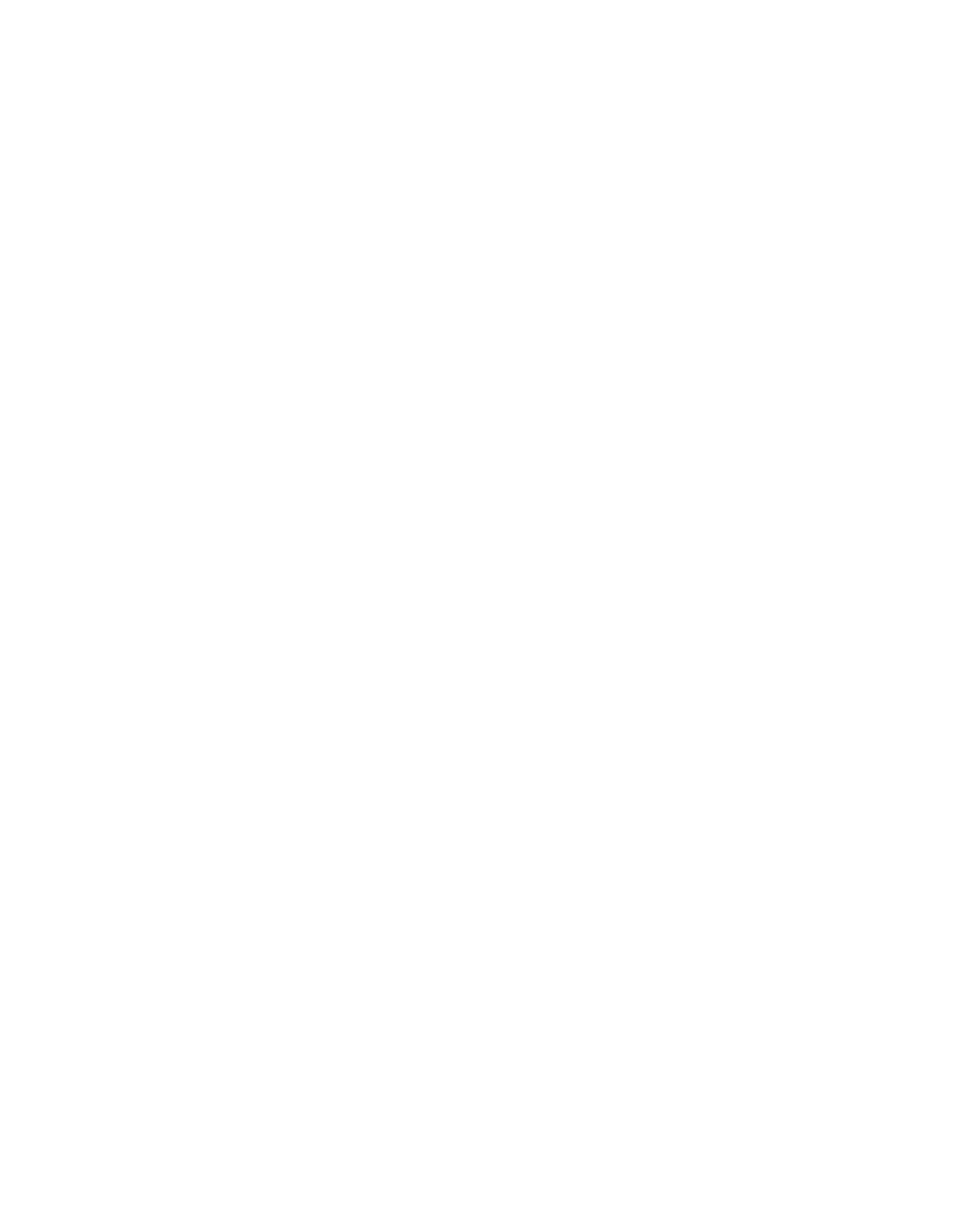### **JERRY D. BULLARD**

Adams, Lynch & Loftin, P.C. 3950 Highway 360 Grapevine, Texas 76051-6743 O: 817.552.7742 F: 817.328.2942 Email: [jdb@all-lawfirm.com](mailto:nwa@all-lawfirm.com) Website: [www.all-lawfirm.com](http://www.all-lawfirm.com/)

### **EDUCATION**

- University of Texas School of Law, J.D. (1991)
- Baylor University, B.A., Communications (1988)

### **PROFESSIONAL EXPERIENCE**

- Shareholder, Adams, Lynch & Loftin, P.C., Grapevine, Texas (2006 Present) Civil trial, transactional, administrative, and appellate practice: Areas of emphasis include commercial and residential real estate, commercial litigation, construction, corporate, employment, education, health care, and religious organizations.
- Shareholder, Suchocki, Bullard & Cummings, P.C., Fort Worth, Texas (1993 2005) Civil trial and appellate practice: Areas of emphasis included products liability, personal injury, construction accidents, premises liability, toxic torts, medical malpractice, insurance coverage, bad faith, contract disputes, and deceptive trade practices.
- Associate, Law Offices of Earl Luna, P.C., Dallas, Texas (1992 1993) Civil trial and administrative practice: Represented school districts in administrative, employment, and disciplinary proceedings; construction litigation; and ad valorem property tax collection.

### **PROFESSIONAL ACTIVITIES AND MEMBERSHIPS**

- Board Certified ― Civil Appellate Law ― Texas Board of Legal Specialization (1998 Present)
- AV/Preeminent Rating by Martindale-Hubbell
- Member, Appellate Section, State Bar of Texas Chair (2020 – 2021) Chair-Elect (2019 – 2020) Vice-Chair (2018 – 2019) Treasurer (2017 – 2018) Secretary (2016 – 2017) Council Member (2007 – 2010) Co-chair, Legislative Liaison Committee (2009 – Present) Co-chair, Bench-Bar Liaison Committee (2005 – 2009) Bench-Bar Project Subcommittee (2004) Annual Meeting Program Planning Committee (2003)
- Member, Litigation Section, State Bar of Texas Legislative Committee (2017, 2019, and 2021)
- Member, Appellate Section, Tarrant County Bar Association Pro Bono Committee (2012 – Present) Planning and Programming Committee (2004 – Present) Chair (2003 – 2004) Secretary (2002 – 2003)
- Member, Tarrant County Bar Association Election Committee (2018 – Present); Committee Chair (2019-2020)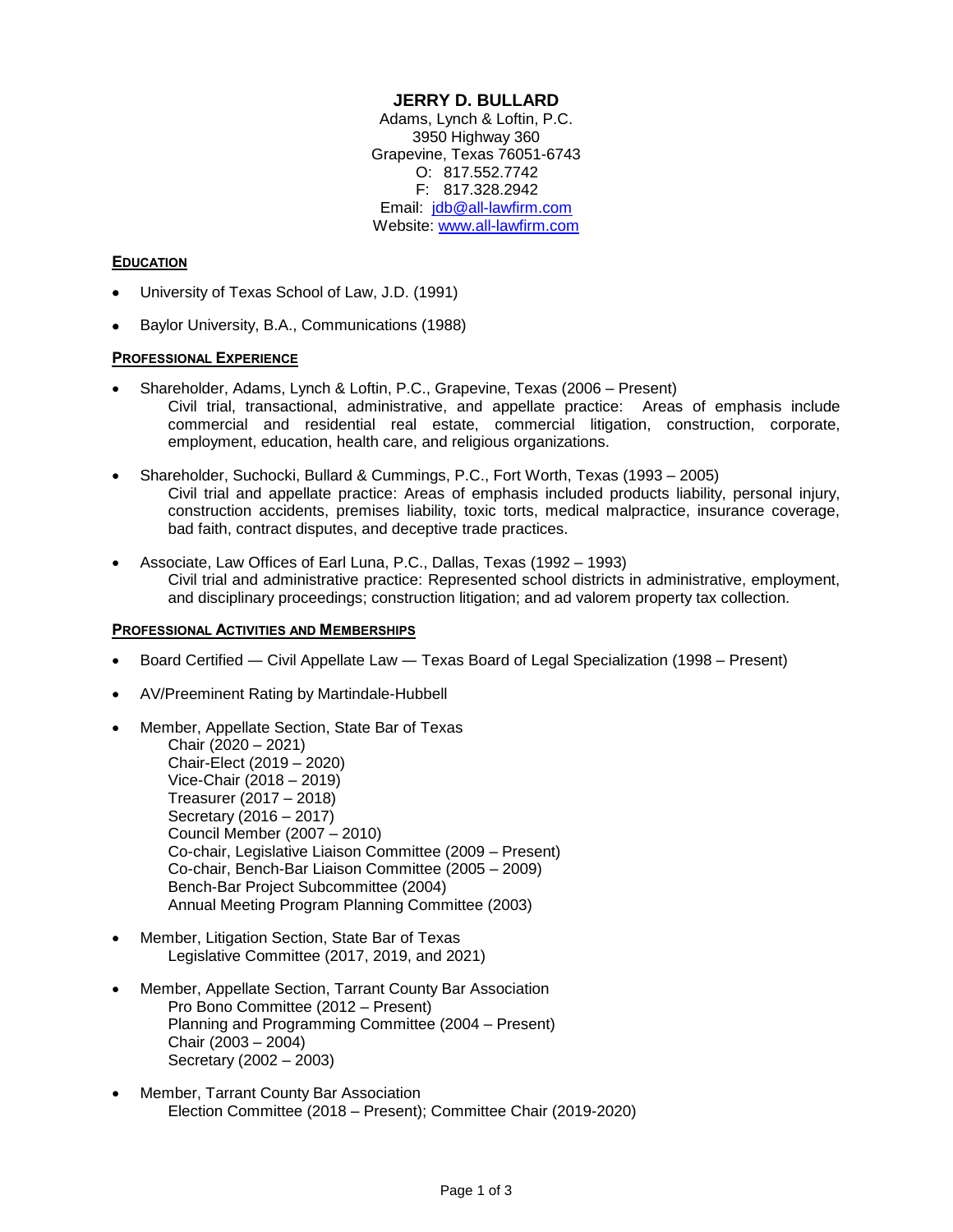- Life Fellow, Texas Bar Foundation and Tarrant County Bar Foundation
- Member, Texas Hospital Association Advance Directives Workgroup (2018-2019)
- State Bar of Texas, Court Administration Task Force (2007 2008)
- Member, State Bar of Texas Litigation Section Working Group for Senate Bill 1204 (2007)
- Adjunct Professor, Legal Writing and Analysis, Texas Wesleyan University (2005)

### **HONORS AND AWARDS**

- Tarrant County Top Appellate Lawyers, Fort Worth, Texas Magazine (2013 Present)
- Recipient, 2017 Certificate of Merit, presented by the current and past presidents of the State Bar of Texas for outstanding service to the legal profession during the 2016-2017 bar year.

### **ADMITTED TO PRACTICE**

- State Bar of Texas (1991)
- All levels of trial and appellate courts of the State of Texas
- United States District Courts for the Northern, Western, Eastern and Southern Districts of Texas
- Fifth Circuit Court of Appeals, New Orleans, Louisiana
- United States Supreme Court

### **RECENT LAW RELATED PUBLICATIONS AND PRESENTATIONS**

- Panelist, Texas Association of Civil Trial and Appellate Specialists, "Attacks on the Independence of the Judiciary: What the Bench and Bar Can and Should Do About It", October 2020
- Panelist, State Bar of Texas  $34<sup>th</sup>$  Annual Advanced Civil Appellate Practice Course, "Attacks on the Independence of the Judiciary: What the Bench and Bar Can and Should Do About It", September 2020
- Author/Panelist, State Bar of Texas Damages in Civil Litigation, February 2020
- Author/Panelist, State Bar of Texas 33<sup>rd</sup> Annual Advanced Civil Appellate Practice Course, "Looking Over the 86<sup>th</sup> Legislature: An Overview of Bills that Passed and Those that Didn't (But You Ought to Know About Anyway)", September 2019
- Author/Speaker, Midland County Bar Association, Legislative Update, September 2019
- Author/Speaker, Tarrant County Young Lawyers Association, August 2019
- Author/Speaker, Harris County Civil District Courts Judicial Education Conference, August 2018- 2019
- Author/Speaker, Collin County Bar Association, Legislative Update, October 2019
- Author/Panelist, The University of Texas School of Law 29<sup>th</sup> Annual Conference on State and Federal Appeals, "Legislative Update," June 2019
- Author/Speaker, Dallas Bar Association, Appellate Section: Legislative Preview, February 2019
- Moderator, Tarrant County Bar Association and the Fort Worth Chapter of the Association of Legal Administrators Law Day Luncheon Panel Discussion: *Separation of Powers – Framework for Freedom*, May 2018
- Co-Columnist, The Appellate Advocate, State Bar of Texas Appellate Section Report: *Texas Courts of Appeals Update – Substantive* (2002 – 2017)
- Co-Columnist, Insight, Texas Association of School Administrators Professional Journal: *Legal Insights* (2008 – 2017)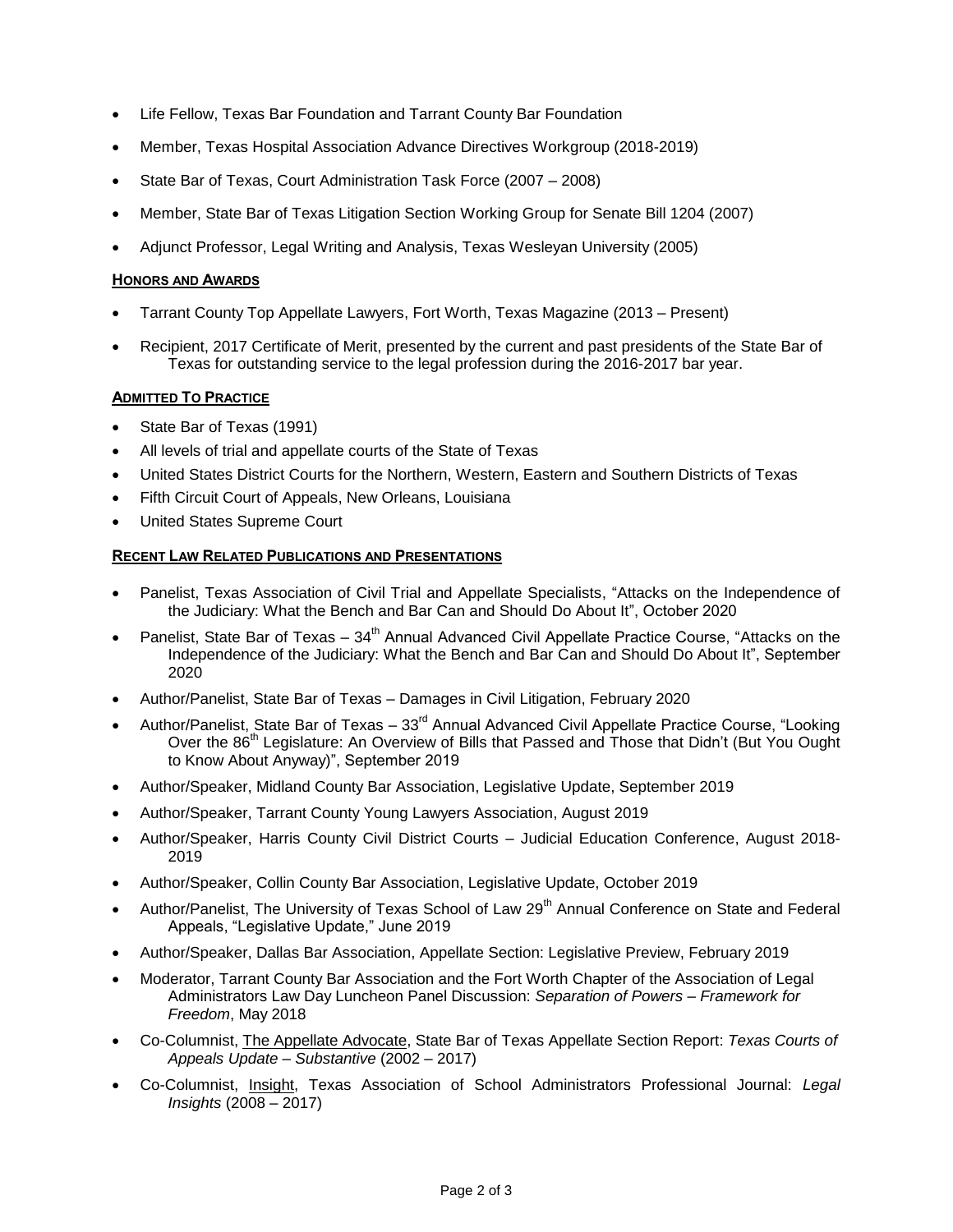- Author/Speaker, Harris County Civil District Courts Judicial Education Conference, August 2017
- Author/Speaker, Dallas Bar Association, Clerk and Coordinator Seminar, August 2017
- Author/Speaker, Collin County Bar Association General Meeting: Legislative Update, July 2017
- Author/Speaker, Tarrant County Bar Association Brown Bag Seminar Series: Legislative Update for Litigators, June 2017
- Author/Speaker, Dallas Bar Association Appellate Law Section, Legislative Overview, April 2017
- Author, State Bar of Texas Litigation Section Newsletter, News for the Bar, "A Closer Look at the Lege: A Legislative Update," Spring 2017
- Author/Speaker, Plano Bar Association, Legislative Update, October 2015
- Author/Speaker, Harris County Civil District Courts Judicial Education Conference, August 2015
- Author/Speaker, The University of Texas School of Law 25<sup>th</sup> Annual Conference on State and Federal Appeals, "Legislative Update," June 2015
- Author/Speaker, Tarrant County Bar Association Brown Bag Seminar Series: Questions about Appeals? Answers for Novices and Experts, "Issue Framing," March 2014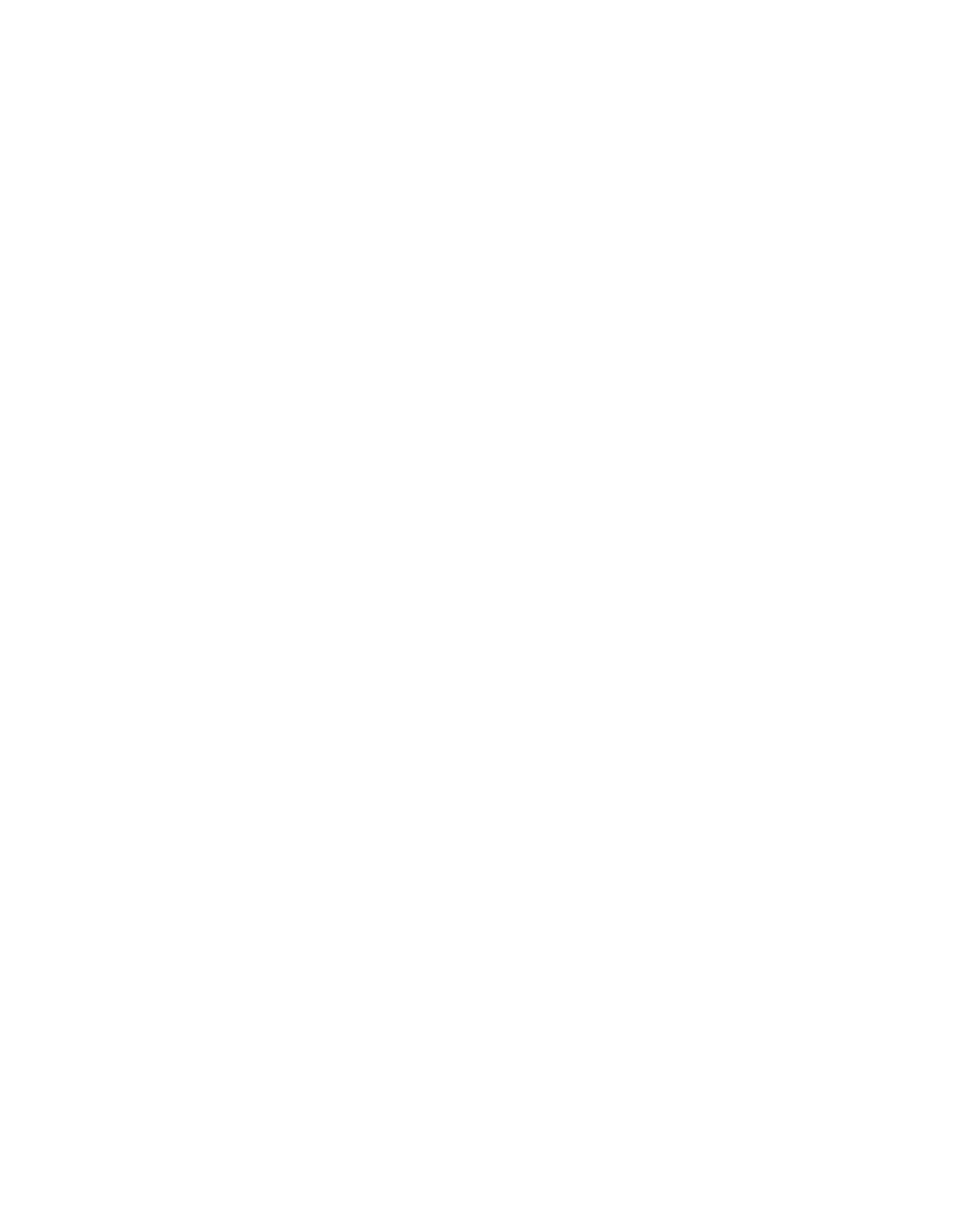State Representative Jeff Leach proudly serves the citizens of House District 67, consisting of portions of Plano, Allen, Richardson and Dallas in Collin County. Now serving in his fifth term, Representative Leach has consistently proven himself to be a committed conservative and effective leader in the Texas Capitol and has worked tirelessly to ensure that Texas remains strong for future generations.

For the 87th Legislative Session, Representative Leach was appointed by Speaker Dade Phelan to serve a second-term as Chairman of the of the House Committee on Judiciary & Civil Jurisprudence. Additionally, he was selected to serve on the House Committee on Juvenile Justice and Family Issues. During his first term as Chairman of the major House committee with oversight over the Texas justice system, Jeff worked to improve our state's judiciary and advance sound reforms to civil practice and procedure. Specifically, he successfully authored legislation giving Texas judges a much-needed pay raise without raising legislator pensions, bolstered our state's judiciary with the creation of 17 new courts across the state – including two in Collin County – and implemented various reforms to improve access to courts and consolidate court fees to promote fairness and transparency.

Over the years, Jeff has worked diligently to tackle our state's skyrocketing property taxes while making historic investments in and reforms to public education. In 2019, he authored and passed the landmark legislation giving way to "Proposition 4" - the constitutional amendment banning the imposition of a state income tax on individuals. Jeff has also worked tirelessly to advance legislation to safeguard religious freedom, protect innocent life, guard free speech rights, advocate for victims of sexual abuse and assault, fully eliminate the rape kit backlog in Texas, support our law enforcement and attack the heinous crime of human trafficking, adopt significant school safety reforms, and advance smart, free-market policies to ensure that the Texas economy remains robust.

Born and raised in Plano, Representative Leach graduated from Plano Senior High before attending Baylor University. He earned his law degree from Southern Methodist University's Dedman School of Law, and currently practices at the law firm of Gray Reed & McGraw LLP in Dallas. Named a "Rising Star" by Texas Super Lawyer, Jeff specializes in complex commercial and civil litigation, construction law and real estate. Most recently, Representative Leach was named as a "Friend of the Judiciary" by the State Bar of Texas and was recognized as a "2019 Legislator of the Year" by the Texas Civil Justice League. Jeff serves on the Board of Trustees for Houston Baptist University , on the Texas Judicial Council and as a board member of the Texas Conservative Coalition Research Institute. In January 2021, he was appointed to serve on the Board of Directors of the Prestonwood Pregnancy Center. Jeff and his wife Becky, a speaker, writer and artist, are the proud parents of Brady (age 12), Charlotte (age 10) and Landry (age 6). In addition to service with numerous other community organizations, Jeff and Becky are active members of Prestonwood Baptist Church, where they have served for several years in the Young Families Ministry.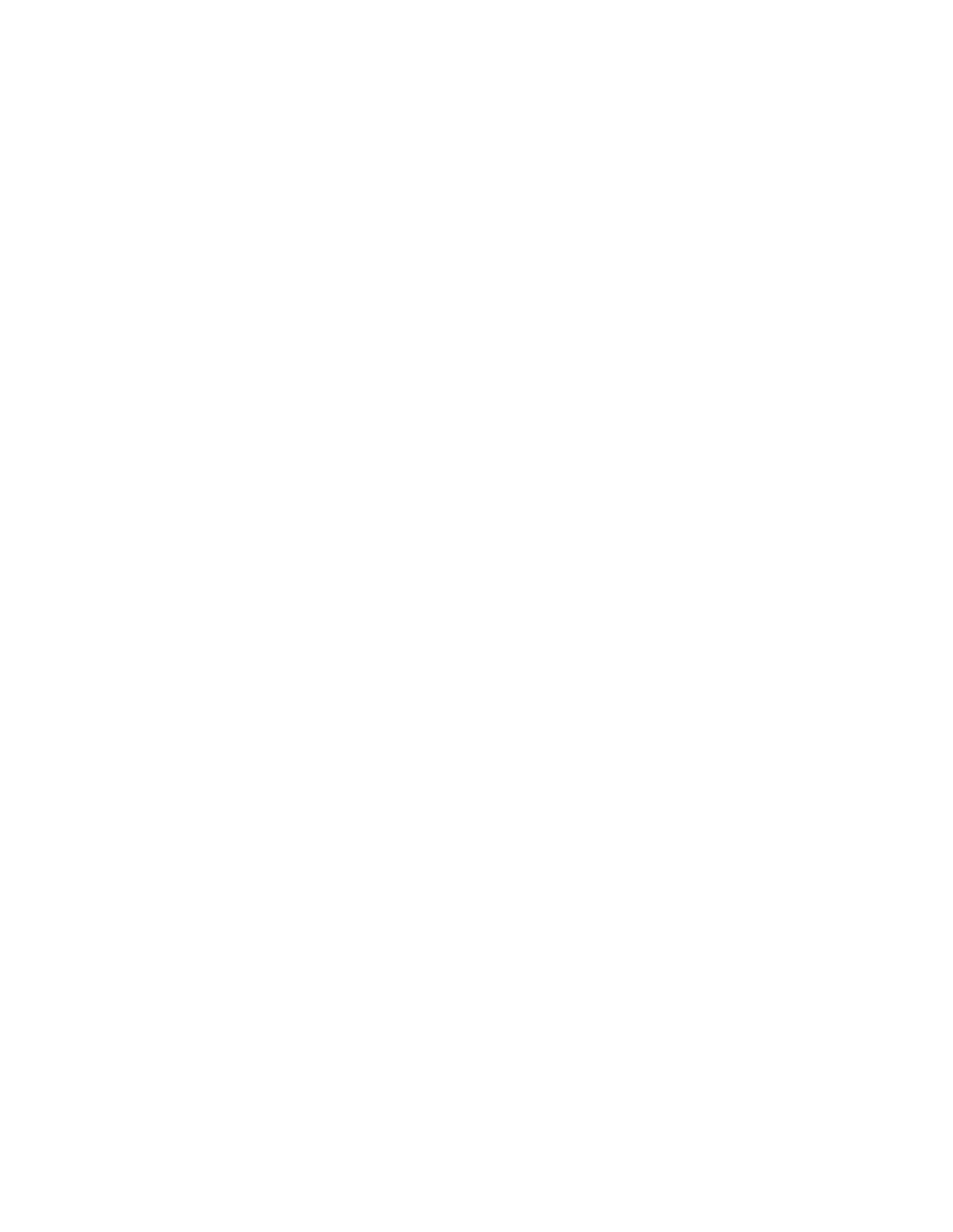# **TABLE OF CONTENTS**

| I.  |                |                                                                                                     |  |  |  |  |
|-----|----------------|-----------------------------------------------------------------------------------------------------|--|--|--|--|
| II. |                |                                                                                                     |  |  |  |  |
|     | А.             |                                                                                                     |  |  |  |  |
|     |                |                                                                                                     |  |  |  |  |
|     |                |                                                                                                     |  |  |  |  |
|     | <b>B.</b>      |                                                                                                     |  |  |  |  |
|     |                |                                                                                                     |  |  |  |  |
|     | $\mathbf{C}$ . |                                                                                                     |  |  |  |  |
|     |                | HB 19 – Procedure, Evidence, and Remedies in Civil Actions Involving Motor Vehicle Accidents 2      |  |  |  |  |
|     |                | SB 6 - Liability for Certain Claims Arising During a Pandemic or Other Pandemic-Related Disaster  4 |  |  |  |  |
|     | D.             |                                                                                                     |  |  |  |  |
|     |                | SB 219 – Civil Liability and Responsibility for the Consequences of Defects in Plans,               |  |  |  |  |
|     |                | Specifications, or Related Documents for Construction and Repair of Real Property Improvements 6    |  |  |  |  |
|     |                | HB 2086 - Appeals from an Interlocutory Order Denying a Motion for Summary Judgment                 |  |  |  |  |
|     |                |                                                                                                     |  |  |  |  |
|     |                |                                                                                                     |  |  |  |  |
|     | Е.             |                                                                                                     |  |  |  |  |
|     |                |                                                                                                     |  |  |  |  |
|     | F.             |                                                                                                     |  |  |  |  |
|     |                | HB 2064 - Amount of Hospital or Physician Liens on Certain Causes of Action or Claims7              |  |  |  |  |
|     | G.             |                                                                                                     |  |  |  |  |
|     |                |                                                                                                     |  |  |  |  |
|     | Н.             |                                                                                                     |  |  |  |  |
|     |                | SJR 47 – Proposed Constitutional Amendment Changing the Eligibility Requirements for                |  |  |  |  |
|     |                |                                                                                                     |  |  |  |  |
|     |                | HB 3774 – Operation and Administration of and Practice and Procedure Related to                     |  |  |  |  |
|     |                |                                                                                                     |  |  |  |  |
|     | I.             |                                                                                                     |  |  |  |  |
|     |                |                                                                                                     |  |  |  |  |
|     |                |                                                                                                     |  |  |  |  |
|     |                | SB 1259 – Cause of Action for Withholding Payments of Proceeds from Sale of                         |  |  |  |  |
|     |                |                                                                                                     |  |  |  |  |
|     | J.             |                                                                                                     |  |  |  |  |
|     |                |                                                                                                     |  |  |  |  |
|     |                |                                                                                                     |  |  |  |  |
|     |                |                                                                                                     |  |  |  |  |
|     | Κ.             |                                                                                                     |  |  |  |  |
|     |                |                                                                                                     |  |  |  |  |
|     |                |                                                                                                     |  |  |  |  |
|     |                |                                                                                                     |  |  |  |  |
|     | А.             |                                                                                                     |  |  |  |  |
|     |                | SB 247 – Discrimination Against or Burdening Certain Constitutional Rights of an                    |  |  |  |  |
|     |                |                                                                                                     |  |  |  |  |
|     |                |                                                                                                     |  |  |  |  |
|     |                |                                                                                                     |  |  |  |  |
|     |                | HB 2714 - Implicit Bias Training for Judges, Judicial Officers, Court Personnel, and Attorneys 14   |  |  |  |  |
|     |                |                                                                                                     |  |  |  |  |
|     | <b>B.</b>      |                                                                                                     |  |  |  |  |
|     |                |                                                                                                     |  |  |  |  |
|     |                |                                                                                                     |  |  |  |  |
|     |                |                                                                                                     |  |  |  |  |
|     |                |                                                                                                     |  |  |  |  |
|     |                |                                                                                                     |  |  |  |  |
|     |                |                                                                                                     |  |  |  |  |
|     |                |                                                                                                     |  |  |  |  |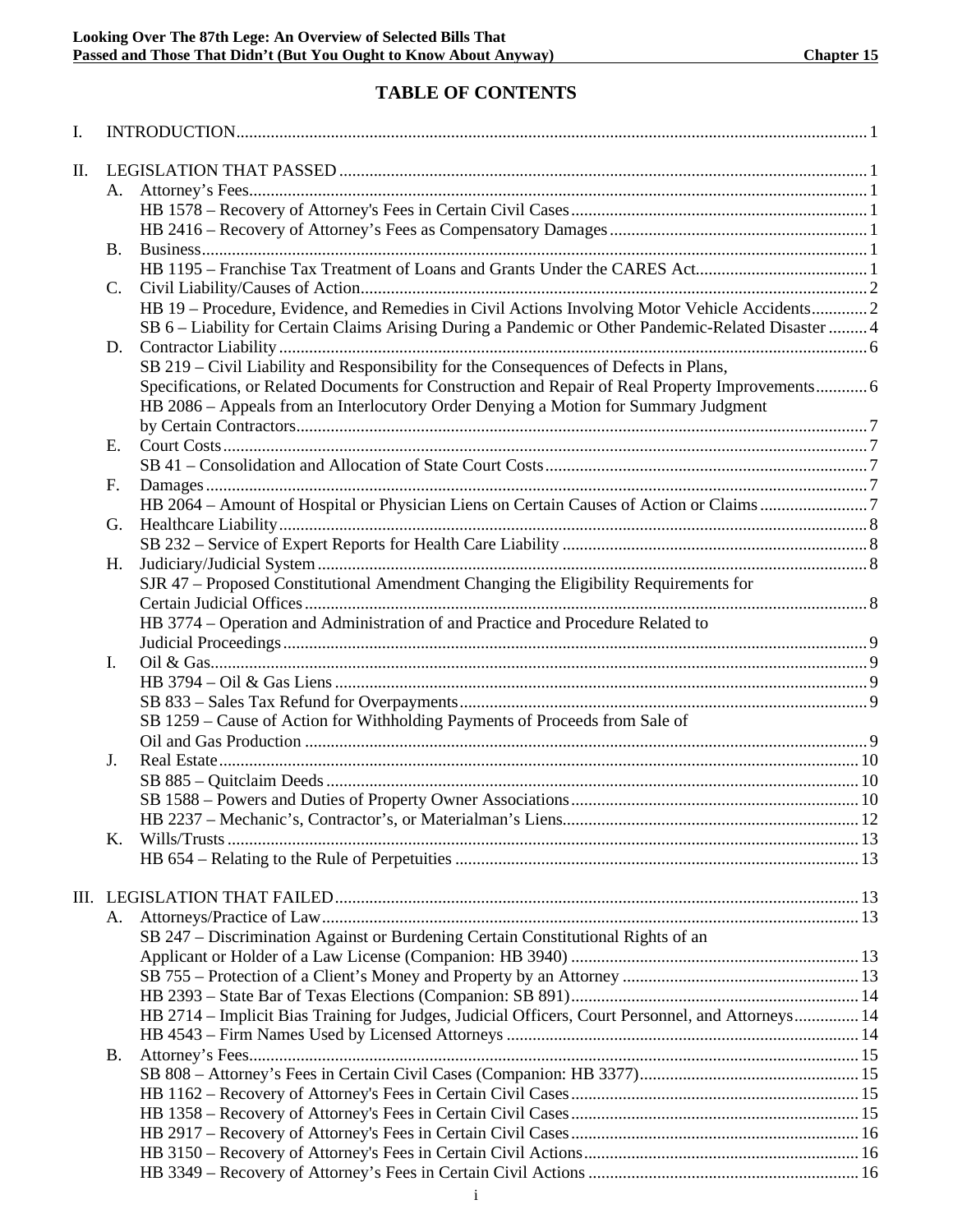**Looking Over The 87th Lege: An Overview of Selected Bills That Passed and Those That Didn't (But You Ought to Know About Anyway) Chapter 15**

| $C_{\cdot}$ |                                                                                                 |  |
|-------------|-------------------------------------------------------------------------------------------------|--|
|             |                                                                                                 |  |
|             | HB 2071 - Elimination of Limitations Periods for Suits for Personal Injury                      |  |
|             |                                                                                                 |  |
|             |                                                                                                 |  |
|             |                                                                                                 |  |
|             | HB 4213 - Appeal of a Sanction Issued by a Court Following a Ruling on a Motion to Recuse 19    |  |
|             |                                                                                                 |  |
| D.          |                                                                                                 |  |
|             |                                                                                                 |  |
| Е.          |                                                                                                 |  |
|             |                                                                                                 |  |
|             | HB 1737 – Reporting of Depositions by Court Reporters and the Deposition Transcripts21          |  |
| F.          |                                                                                                 |  |
|             | SB 207 – Recovery of Medical or Healthcare Expenses in Civil Actions                            |  |
|             |                                                                                                 |  |
|             |                                                                                                 |  |
| G.          |                                                                                                 |  |
|             | SB 1106 - Qualifications of Experts in Certain Health Care Liability Claims                     |  |
|             |                                                                                                 |  |
|             |                                                                                                 |  |
| Н.          |                                                                                                 |  |
|             | HB 359 - Recovery under Uninsured and Underinsured Motorist Insurance Coverage                  |  |
|             |                                                                                                 |  |
|             |                                                                                                 |  |
| Ι.          |                                                                                                 |  |
|             |                                                                                                 |  |
|             |                                                                                                 |  |
|             |                                                                                                 |  |
|             |                                                                                                 |  |
|             | SB 11 - Composition of the Court of Appeals Districts                                           |  |
|             |                                                                                                 |  |
|             |                                                                                                 |  |
|             |                                                                                                 |  |
|             |                                                                                                 |  |
| J.          |                                                                                                 |  |
|             | SB 156 - Transfer of Probate Proceedings to County in Which Executor/Administrator of           |  |
|             |                                                                                                 |  |
| K.          |                                                                                                 |  |
|             | HB 614 – Cause of Action for Deprivation of Certain Rights, Privileges, and Immunities          |  |
|             |                                                                                                 |  |
| L.          |                                                                                                 |  |
|             |                                                                                                 |  |
| M.          |                                                                                                 |  |
|             | SB 1025 - Authority of the Legislature, Governor, and Certain Political Subdivisions            |  |
|             |                                                                                                 |  |
|             |                                                                                                 |  |
|             | HJR 42 - Powers of the Governor and Legislature Regarding Emergency or Disaster Declarations 33 |  |
| N.          |                                                                                                 |  |
|             | SB 12 - Complaint Procedures and Disclosure Requirements for Social Media Platforms             |  |
|             |                                                                                                 |  |
| O.          |                                                                                                 |  |
|             | HB 4166 - Persons Considered to Exercise Certain Constitutional Rights for Purposes             |  |
|             |                                                                                                 |  |
| P.          |                                                                                                 |  |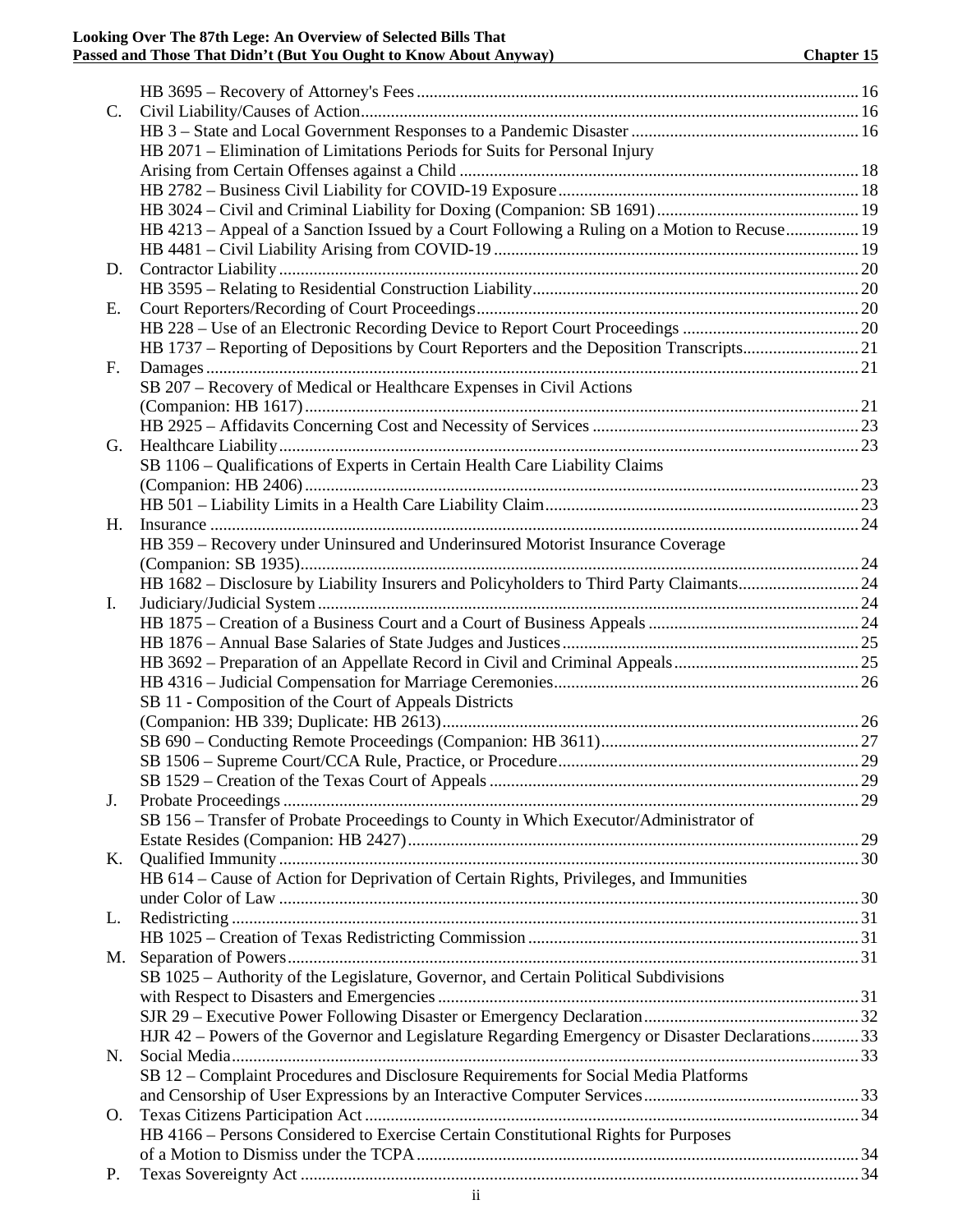| Looking Over The 87th Lege: An Overview of Selected Bills That    |                   |
|-------------------------------------------------------------------|-------------------|
| Passed and Those That Didn't (But You Ought to Know About Anyway) | <b>Chapter 15</b> |
|                                                                   |                   |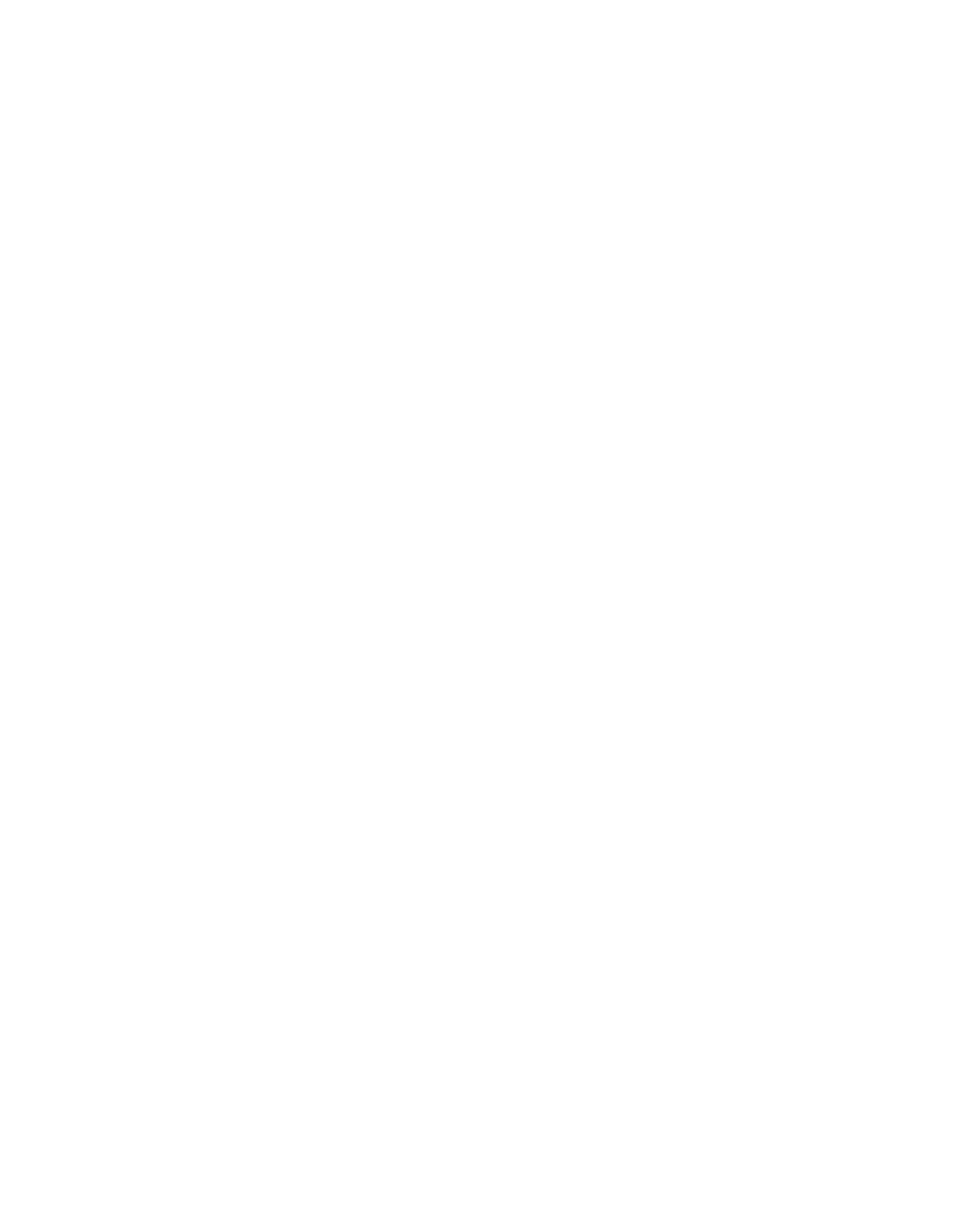# **LOOKING OVER THE 87th LEGE: AN OVERVIEW OF SELECTED BILLS THAT PASSED AND THOSE THAT DIDN'T (BUT YOU OUGHT TO KNOW ABOUT ANYWAY)**

### **I. INTRODUCTION**

The 87<sup>th</sup> Legislature ended its regular session on May 31, 2021. According to the Texas Legislative Reference Library, a total of 7,148 bills and resolutions were introduced during the session. $\frac{1}{1,073}$  $\frac{1}{1,073}$  $\frac{1}{1,073}$  bills were passed and sent to Governor Abbott.<sup>2</sup> Of that total, 21 were vetoed. $3$  The remainder have either been signed by the Governor or allowed to become law without signature.<sup>4</sup>

This paper summarizes legislative proposals that could have a noticeable impact on the practice of civil trial and appellate law in Texas. For more detailed information about each bill and additional background information about the same, please visit Texas Legislature Online at [http://www.capitol.state.tx.us](http://www.capitol.state.tx.us/) and/or subscribe to Jerry Bullard's e-newsletter by following the directions at the end of this article.

# **II. LEGISLATION THAT PASSED**

### **A. Attorney's Fees**

*HB 1578 – [Recovery of Attorney's Fees in Certain](https://capitol.texas.gov/tlodocs/87R/billtext/pdf/HB01578F.pdf#navpanes=0)  [Civil Cases](https://capitol.texas.gov/tlodocs/87R/billtext/pdf/HB01578F.pdf#navpanes=0)[5](#page-12-4)*

**Summary:** HB 1578, filed by Rep. Brooks Landgraf  $(R - Odessa)$ , amends section 38.001 of the Civil Practice & Remedies Code (CPRC) to include any type of organization as defined under the Business Organizations Code, but excludes "a quasi-governmental entity authorized to perform a function by state law, a religious organization, a charitable organization, or a charitable trust." [**Note**: Since 2014, Texas courts of appeals have consistently held that a trial court cannot order limited partnerships, limited liability companies, or limited liability partnerships to pay attorney's fees because section 38.001 of the CPRC does not permit such a recovery. See, e.g., *CBIF Limited Partnership, et al. v. TGI Friday's, Inc., et al.*, No. 05-15-00157-CV, 2017 WL 1455407 (Tex. App.— Dallas April 21, 2017, pet. denied) (mem. op.); *Alta Mesa Holdings, L.P. v. Ives*, 488 S.W.3d 438 (Tex. App.—Houston [14th Dist.] 2016, pet. denied); *Fleming & Associates, LLP v. Barton*, 425 S.W.3d 560 (Tex. App.—Houston [14th Dist.] 2014, pet. denied). In response to these decisions, legislators filed bills in 2015, 2017, and 2019 to expand the scope of the statute to include all business organizations. However, the bills failed to pass.]

• *Effective date:* September 1, 2021. The changes in the law made by HB 1578 apply only to an award of attorney's fees in an action commenced on or after the effective date.

### *HB 2416 – [Recovery of Attorney's Fees as](https://capitol.texas.gov/tlodocs/87R/billtext/pdf/HB02416F.pdf#navpanes=0)  [Compensatory Damages](https://capitol.texas.gov/tlodocs/87R/billtext/pdf/HB02416F.pdf#navpanes=0)[6](#page-12-5)*

- Summary: HB 2416, filed by Rep. Barbara [Gervin-Hawkins \(D –](https://house.texas.gov/members/member-page/?district=120) San Antonio), adds section 38.0015 to the CPRC and allows a person to recover reasonable attorney's fees from an individual, corporation, or other entity from which recovery is permitted under section 38.001 of the CPRC as compensatory damages in breach of a construction contract cases. However, HB 2416 does not create or imply a private cause of action or independent basis to recover attorney's fees.
- *Effective date*: September 1, 2021. The changes in the law addressed in HB 2416 apply only to a cause of action that accrues on or after the effective date.

### **B. Business**

# *HB 1195 – [Franchise Tax Treatment of Loans and](https://capitol.texas.gov/tlodocs/87R/billtext/pdf/HB01195F.pdf#navpanes=0)  [Grants Under the CARES Act](https://capitol.texas.gov/tlodocs/87R/billtext/pdf/HB01195F.pdf#navpanes=0)[7](#page-12-6)*

• **Summary:** HB 1195, filed by Rep. Charlie Geren (R – [Fort Worth\),](https://house.texas.gov/members/member-page/?district=99) makes PPP loans nontaxable for the Texas Franchise Tax. In response to the COVID-19 pandemic, Congress offered certain forgivable loans and grants and clarified that these loans and grants are not considered income for federal tax purposes. Accordingly, an update to Texas franchise tax law was needed to ensure

allotted time, the bill becomes law. TEXAS CONST. ART. IV, § 14.

<sup>5</sup> Act of May 31, 2021, 87<sup>th</sup> Leg., R.S., H.B. 1578 (to be codified as an amendment to TEX. CIV. PRAC. & REM. CODE ANN. §38.001).

 $6$  Act of May 27, 2021, 87<sup>th</sup> Leg., R.S., H.B. 2416 (to be codified at TEX. CIV. PRAC. & REM. CODE §38.0015).

<sup>7</sup> Act of April 27, 2021,  $87<sup>th</sup>$  Leg., R.S., H.B. 1195 (to be codified at TEX. TAX CODE §171.1031).

<span id="page-12-0"></span><sup>&</sup>lt;sup>1</sup> Legislative Reference Library of Texas,  $87<sup>th</sup>$  Legislature Bill Statistics (July 5, 2021).

<span id="page-12-4"></span><span id="page-12-1"></span> $2$  Id.

<span id="page-12-2"></span><sup>3</sup> Id.

<span id="page-12-6"></span><span id="page-12-5"></span><span id="page-12-3"></span><sup>4</sup> As a general rule, the governor has ten (10) days upon receipt of a bill to sign it, veto it, or allow the bill to become law without a signature. However, if a bill is sent to the governor within ten (10) days of final adjournment, he has until twenty (20) days after adjournment to act on the bill. If the governor neither signs nor vetoes the bill within the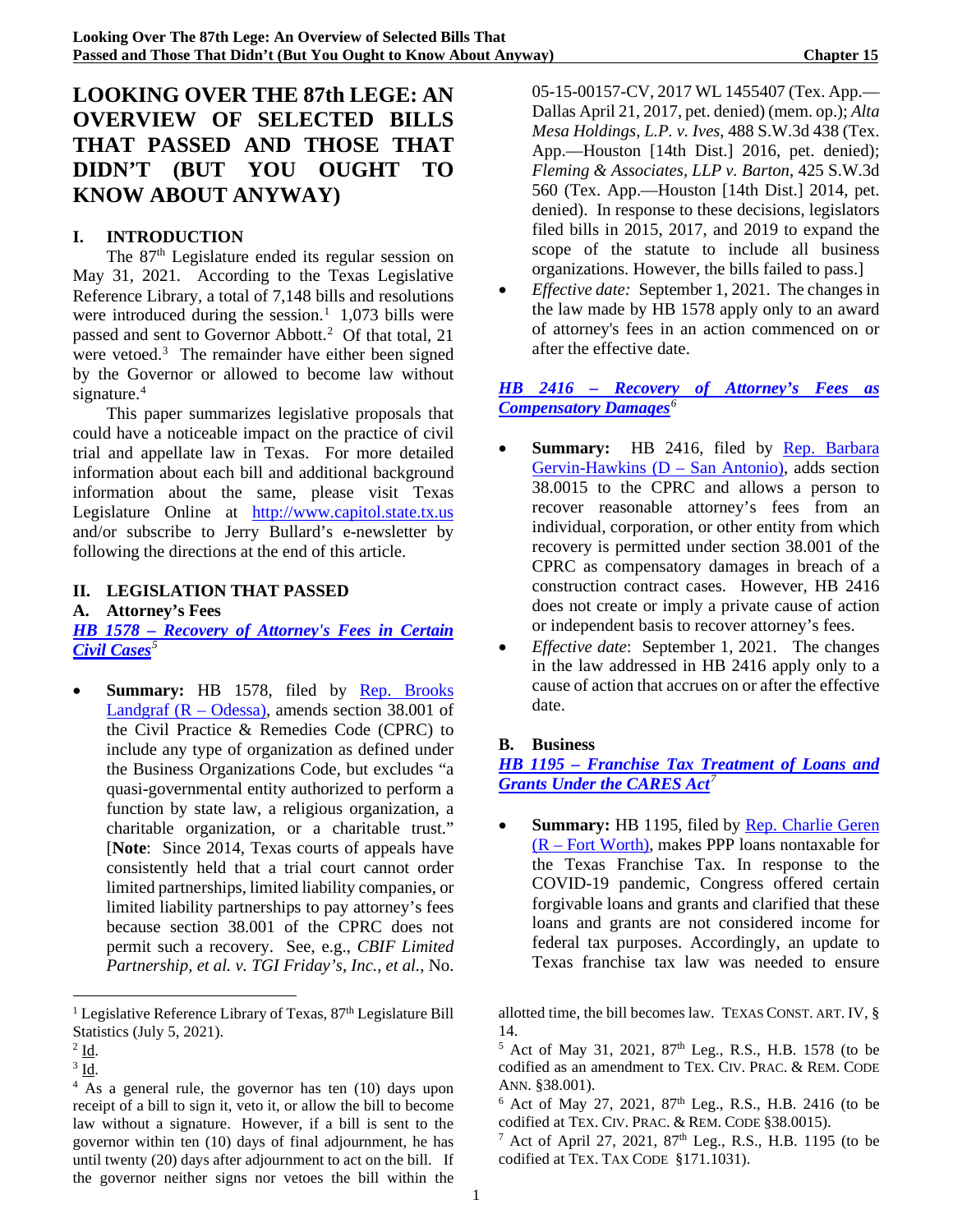businesses are not required to pay state franchise taxes on PPP loans and related grants.

• *Effective date:* May 8, 2021. The changes in the law addressed in HB 1195 apply to repots originally due on or after January 1, 2021.

# **C. Civil Liability/Causes of Action**

*HB 19 – [Procedure, Evidence, and Remedies in Civil](https://capitol.texas.gov/tlodocs/87R/billtext/pdf/HB00019F.pdf#navpanes=0)  [Actions Involving Commercial Motor Vehicle](https://capitol.texas.gov/tlodocs/87R/billtext/pdf/HB00019F.pdf#navpanes=0)  [Accidents](https://capitol.texas.gov/tlodocs/87R/billtext/pdf/HB00019F.pdf#navpanes=0)[8](#page-13-0)*

- **Summary:** HB 19, filed by [Rep. Jeff Leach \(R –](https://house.texas.gov/members/member-page/?district=67) [Plano\),](https://house.texas.gov/members/member-page/?district=67) amends the CPRC to provide specific procedural and evidentiary guidelines for cases arising out of commercial motor vehicle accidents. HB 19 addresses the following topics (among other things):
	- o *Bifurcated trials*: Much like the bifurcation process under section 41.009 of the CPRC, if requested by a defendant, HB 19 requires a bifurcated trial in commercial motor vehicle accident actions when a claimant seeks to recover exemplary damages. Requests to bifurcate a trial must be brought on or before the later of: (1) the  $120<sup>th</sup>$  day after the date the defendant bringing the motion files the defendant's original answer; or  $(2)$  the 30<sup>th</sup> day after the date a claimant files a pleading adding a claim or cause of action against the defendant bringing the motion. In the first phase of a bifurcated trial, the trier of fact will determine liability and the amount of compensatory damages. In the second phase, the trier of fact will determine liability for and the amount of exemplary damages.
	- o *Violation of regulatory standards*: HB 19 provides that, in a civil action involving a commercial motor vehicle, a defendant's failure to comply with a regulation or standard is admissible into evidence in the first phase of a bifurcated trial only if, in addition to complying with other requirements of law: (1) the evidence tends to prove that failure to comply with the regulation or standard was a proximate cause of the bodily injury or death for which damages are sought; and (2) the regulation or standard is specific and governs, or is an element of a duty of care applicable to, the defendant, the defendant 's employee, or the defendant 's property or equipment when any of those is at issue in the action. However, nothing in HB 19 prevents

a claimant from pursuing a claim for exemplary damages relating to the defendant's failure to comply with other applicable regulations or standards, or from presenting evidence on that claim in the second phase of a bifurcated trial.

o *Direct actions against an employer:* Under HB 19, in a civil action involving a commercial motor vehicle, an employer defendant's liability for damages caused by the ordinary negligence of a person operating the defendant's commercial motor vehicle shall be based only on respondeat superior if the defendant stipulates that, at the time of the accident, the person operating the vehicle was: (1) the defendant's employee; and (2) acting within the scope of employment. If an employer defendant stipulates that the defendant's employee was acting within the scope of employment and the trial is bifurcated, a claimant may not, in the first phase of the trial, present evidence on an ordinary negligence claim against the employer defendant that requires a finding by the trier of fact that the employer defendant's employee was negligent in operating a vehicle as a prerequisite to the employer defendant being found negligent in relation to the employee defendant's operation of the vehicle. A claimant would not be prevented from pursuing: (1) an ordinary negligence claim against an employer defendant for another claim, such as negligent maintenance, that does not require a finding of negligence by an employee as a prerequisite to an employer defendant being found negligent for its conduct or omission, or from presenting evidence on that claim in the first phase of a bifurcated trial; or (2) a claim for exemplary damages arising from an employer defendant's conduct or omissions in relation to the accident that is the subject of the action, or from presenting evidence on that claim in the second phase of a bifurcated trial.

Even when an employer stipulates to liability and the trial is bifurcated, if an employerdefendant is regulated by the Motor Carrier Safety Improvement Act of 1999 or Chapter 644 of the Transportation Code, a party may present any of the following evidence in the first phase of a trial that is bifurcated if the evidence is applicable to the defendant:

.003 and adding §§72.015-.055, and by adding TEX. INS. CODE §38.005).

<span id="page-13-0"></span> $8$  Act of May 31, 2021,  $87<sup>th</sup>$  Leg., R.S., H.B. 19 (to be codified as amendments to TEX. CIV. PRAC. & REM. CODE. §§72.002-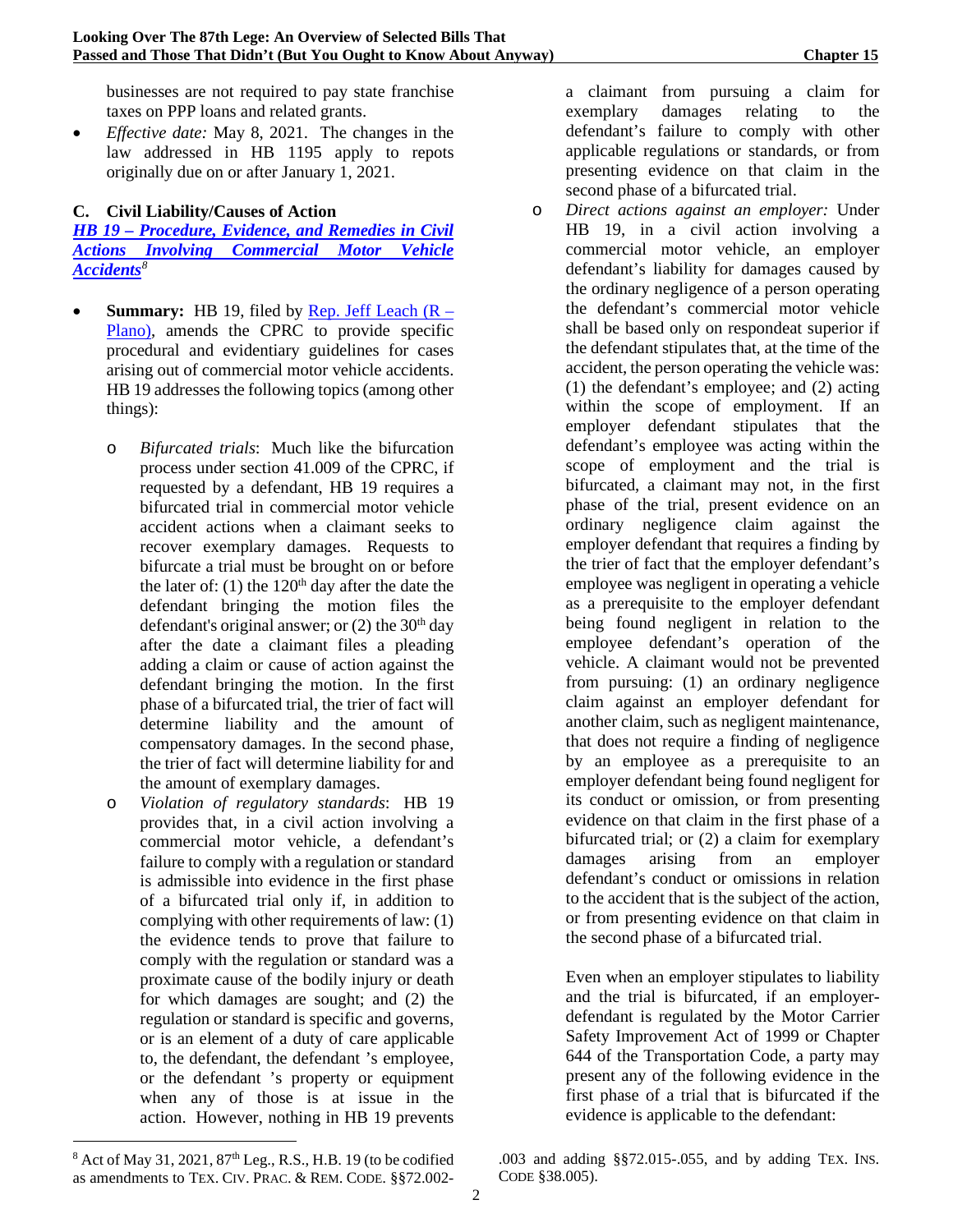- whether the employee who was operating the employer-defendant's commercial motor vehicle at the time of the accident that is the subject of the civil action: (A) was licensed to drive the vehicle at the time of the accident; (B) was disqualified from driving the vehicle under 49 C.F.R. Section 383.51, 383.12, or 391.15 at the time of the accident; (C) was subject to an out-of-service order, as defined by 49 C.F.R. Section 390.5 at the time of the accident; (D) was driving the vehicle in violation of a license restriction imposed under 49 C.F.R. Section 383.95 or Section 522.043 of the Transportation Code, at the time of the accident; (E) had received a certificate of driver's road test from the employer-defendant as required by 49 C.F.R. Section 391.33; (F) had been medically certified as physically qualified to operate the vehicle under 49 C.F.R. Section  $391.41$ ; (G) was operating the vehicle when prohibited from doing so under 49 C.F.R. Section 382.201, 382.205, 382.207, 382.215, 395.3, or 395.5 or 37 T.A.C. Section 4.12, as applicable, on the day of the accident; (H) was texting or using a handheld mobile telephone while driving the vehicle in violation of 49 C.F.R. Section 392.80 or 392.82 at the time of the accident; (I) provided the employerdefendant with an application for employment as required by 49 C.F.R. Section 391.21(a) if the accident occurred on or before the first anniversary of the date the employee began employment with the employer defendant; and (J) refused to submit to a
- controlled substance test as required by 49 C.F.R. Section 382.303, 382.305, 382.307, 382.309, or 382.311 during the two years preceding the date of the accident; and
- $\blacksquare$  whether the employer-defendant  $(A)$ allowed the employee to operate the employer's commercial motor vehicle on the day of the accident in violation of 49 C.F.R. Section 382.201, 382.205, 382.207, 382.215, 395.3, or 395.5 or 37 T.A.C. Section 4.12, as applicable, on the day of the accident; (B) had complied with 49 C.F.R. Section 382.301 in regard to controlled-substance testing of the employee-driver if: (i) the employee-

drive was impaired because of the use of a controlled substance at the time of the accident; and (ii) the accident occurred on or before the 180<sup>th</sup> day after the date the employee began employment with the employer-defendant; (C) had made the investigations and inquiries as provided by 49 C.F.R. Section 391.23(a) in regard to the employee-driver if the accident occurred on or before the first anniversary of the date the employee driver began employment with the employer defendant; and (D) was subject to an out-of-service order, as defined by 49 C.F.R. Section 390.5.

If a civil action is bifurcated under Section 72.052, evidence admissible under the bill will be: (1) admissible in the first phase of the trial only to prove ordinary negligent entrustment by the employer-defendant to the employee who was driving the employerdefendant's commercial motor vehicle at the time of the accident; and (2) the only evidence that may be presented by the claimant in the first phase of the trial on the negligent entrustment claim.

- o *Admissibility of visual depictions of commercial motor vehicle accidents*: Under HB 19, in civil actions involving a commercial motor vehicle, a court may not require expert testimony for admission of evidence of a photograph or video of a vehicle or object involved in accident. If properly authenticated under the Texas Rules of Evidence, a photograph or video of a vehicle or object involved in an accident is presumed admissible, even if the photograph or video tends to support or refute an assertion regarding the severity of damages or injury to an object or person involved in the accident that is the subject of a civil action under HB 19.
- o *Commercial Automobile Insurance Report*. The Texas Department of Insurance will be required to conduct a study each biennium on HB 19's effect on premiums, deductibles, coverage, and availability of coverage for commercial automobile insurance. A report of the results of the survey must be submitted to the Legislature no later than December 1 of each even-numbered year for the preceding biennium. This section of the bill will expire on December 31, 2026.

3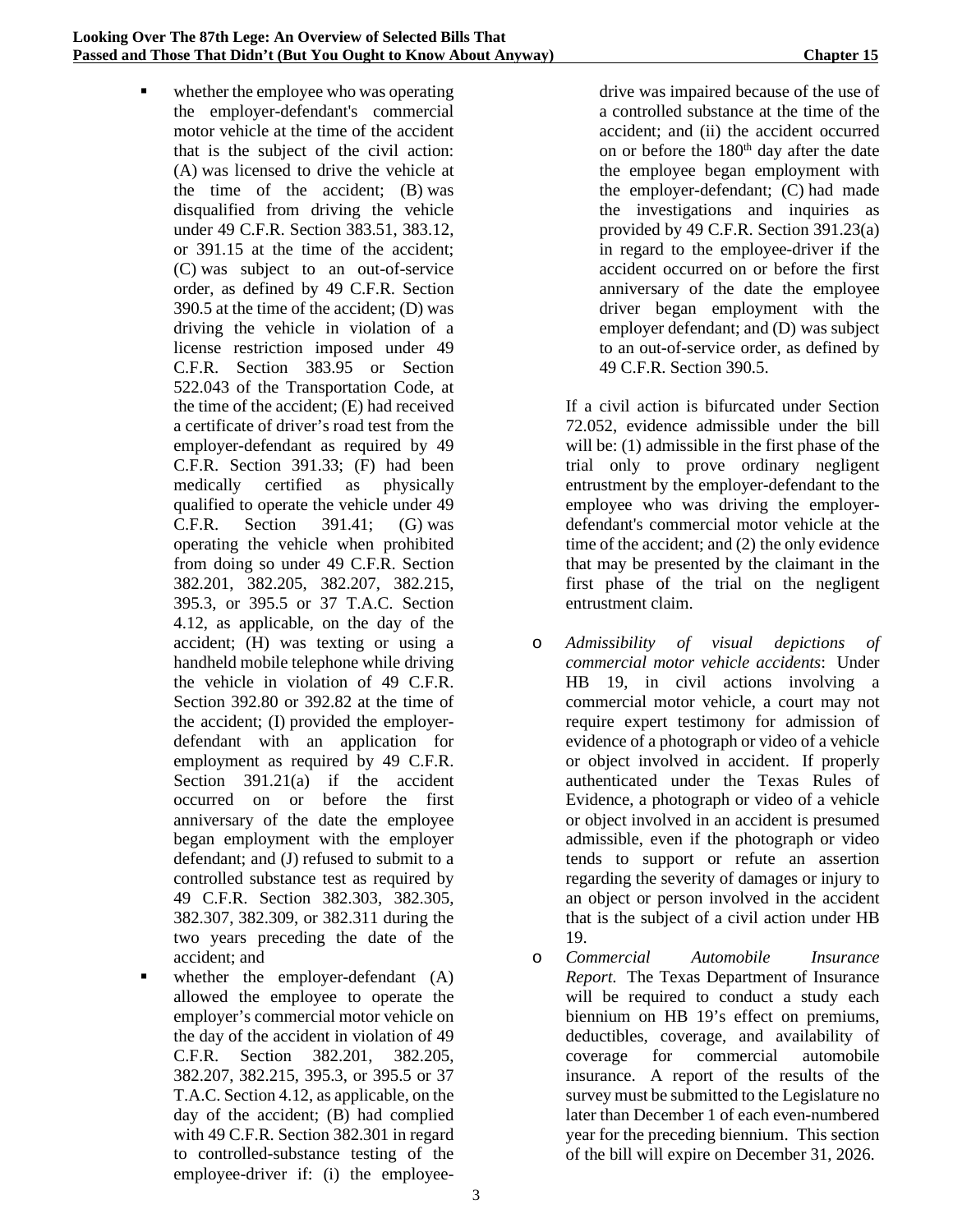• *Effective date:* September 1, 2021. The changes in the law addressed in HB 19 apply only to a cause of action commenced on or after the effective date.

### *SB 6 – [Liability for Certain Claims Arising During a](https://capitol.texas.gov/tlodocs/87R/billtext/pdf/SB00006F.pdf#navpanes=0)  [Pandemic or Other Pandemic-Related Disaster](https://capitol.texas.gov/tlodocs/87R/billtext/pdf/SB00006F.pdf#navpanes=0)*[9](#page-15-0)

- **Summary: SB 6, filed by Sen. Kelly Hancock (R)** – [North Richland Hills\)](https://senate.texas.gov/member.php?d=9) and others, amends the Medical Liability Act and the CPRC to provide liability protection for healthcare providers, businesses that manufactured and distributed products related to a pandemic emergency, and individuals and businesses that continue to operate during a statewide pandemic emergency. More specifically, SB 6 does the following:
	- o *Liability of Physicians, Health Care Providers, and First Responders During a Pandemic*: Except in a case of reckless conduct or intentional, wilful, or wanton misconduct, a physician, health care provider, or first responder is not liable for an injury, including economic and noneconomic damages, or death arising from care, treatment, or failure to provide care or treatment relating to or impacted by a pandemic disease or a disaster declaration related to a pandemic disease, if the physician, health care provider, or first responder proves by a preponderance of the evidence that: (1) a pandemic disease or disaster declaration related to a pandemic disease was a producing cause of the care, treatment, or failure to provide care or treatment that allegedly caused the injury or death; or (2) the individual who suffered injury or death was diagnosed or reasonably suspected to be infected with a pandemic disease at the time of the care, treatment, or failure to provide care or treatment.

A physician, health care provider, or first responder may not use this showing as a defense to liability for negligent care, treatment, or failure to provide care or treatment if a claimant proves by a preponderance of the evidence that the respective diagnosis, treatment, or reasonable suspicion of infection with a pandemic disease at the time of the care, treatment, or failure to

The provisions of SB 6 do not constitute a waiver of sovereign immunity of this state or governmental immunity of a political subdivision. A physician, health care provider, or first responder who intends to raise the defense described above must provide to a claimant specific facts that support such an assertion no later than the later of: (1) the  $60<sup>th</sup>$  day after the date the claimant serves an expert report on the physician, health care provider, or first responder under Section 74.351; or (2) the  $120<sup>th</sup>$  day after the date the physician, health care provider, or first responder files an original answer in the suit.

This limitation applies only to a claim arising from care, treatment, or failure to provide care or treatment that occurred during a period beginning on the date that the president of the United States or the governor makes a disaster declaration related to a pandemic disease and ending the date that the declaration terminates.

o *Pandemic Emergency Related Products*. A person who designs, manufacturers, sells, or donates a product described in SB 6 (e.g., clothing or equipment worn to minimize exposure to hazards of a pandemic disease; medical devices, equipment, and supplies used during a pandemic emergency or to treat individuals infected or suspected to be infected with a pandemic disease; drugs, medicines, and vaccines used to treat or prevent the spread of the disease; tests to diagnose or determine immunity to a pandemic disease; and commercial cleaning, sanitizing, or disinfecting supplies used to prevent the spread of a pandemic disease) is not liable for personal injury, death, or property damage caused by the product unless: (1) the person either had actual knowledge of a defect in the product when the product left the person's control, or acted with actual malice in designing, manufacturing, selling, or donating the product; and (2) the product presented an unreasonable risk of substantial harm.

provide care or treatment was not a producing cause of the individual's injury or death.

<span id="page-15-0"></span> $9$  Act of May 31, 2021,  $87<sup>th</sup>$  Leg., R.S., S.B. 6 (to be codified as amendments to TEX. CIV. PRAC. & REM. CODE §§51.014; 74.155; and §§148.001-.005).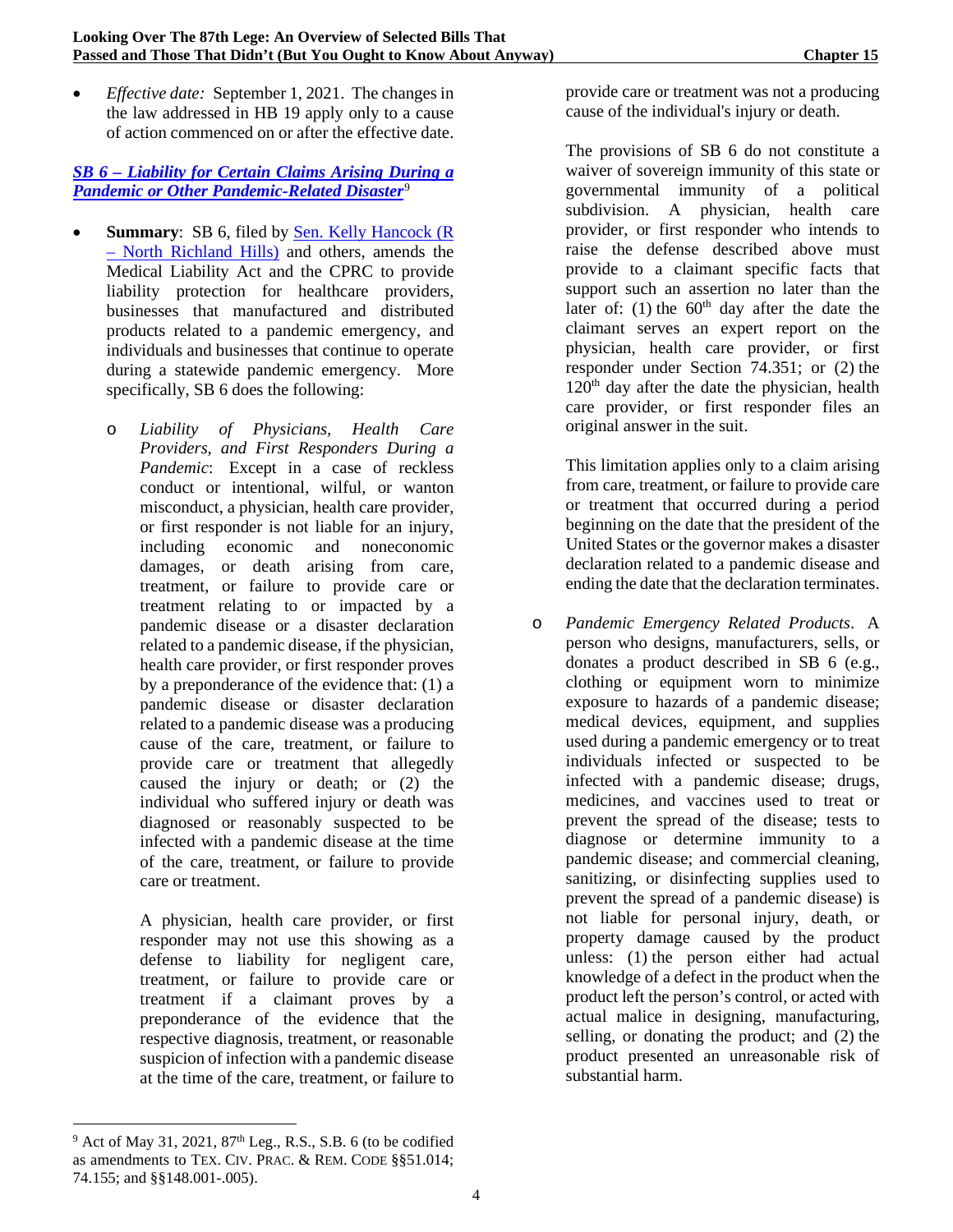A person who designs, manufactures, labels, sells, or donates a product described in SB 6 during a pandemic emergency is not liable for personal injury, death, or property damage caused by a failure to warn or provide adequate instructions regarding the use of a product unless: (1) the person acted with actual malice in failing to warn or provide adequate instructions regarding the use of the product; and (2) the failure to warn or provide adequate instructions regarding the use of the product presents an unreasonable risk of substantial harm.

A person is not liable for personal injury, death, or property damage caused by or resulting from the person's selection, distribution, or use of a product described in SB 6 during a pandemic emergency unless: (1) the person either had actual knowledge of a defect in the product when the person selected, distributed, or used the product, or acted with actual malice in selecting, distributing, or using the product; and (2) the product presented an unreasonable risk of substantial harm.

- o *Liability for Causing Exposure to a Pandemic Disease*: A person is not liable for injury or death caused by exposing an individual to a pandemic disease during a pandemic emergency unless the claimant establishes that:
	- (1) the person who exposed the individual: (a) knowingly failed to warn the individual of or remediate a condition that the person knew was likely to result in the exposure of an individual to the disease, provided that the person: (i) had control over the condition; (ii) knew that the individual was more likely than not to come into contact with the condition; and (iii) had a reasonable opportunity and ability to remediate the condition or warn the individual of the condition before the individual came into contact with the condition; or (b) knowingly failed to implement or comply with governmentpromulgated standards, guidance, or protocols intended to lower the likelihood of exposure to the disease that were applicable to the person or the person's business, provided that the person: (i) had a reasonable opportunity and ability to implement or comply with

the standards, guidance, or protocols; and (ii) refused to implement or comply with or acted with flagrant disregard of the standards, guidance, or protocols; and

(2) reliable scientific evidence shows that the failure to warn the individual of the condition, remediate the condition, or implement or comply with the government-promulgated standards, guidance, or protocols was the cause in fact of the individual contracting the disease.

A person is deemed to be in compliance with a government-promulgated standard, guideline, or protocol, if the person makes a good faith effort to substantially comply with at least one order, rule, or declaration. The amended bill also adds the Legislature to the list of those that may promulgate an order, rule, or authoritative declaration.

o *Expert Reports:* Claims for exposure to a pandemic disease must be supported by one or more expert reports. Unless the deadline is extended by written agreement of the parties, no later than the 120th day after the date a defendant files an answer to a claim for a pandemic disease exposure under SB 6, a claimant must serve on the defendant: (1) a report authored by at least one qualified expert that provides a factual and scientific basis for the assertion that the defendant's failure to act caused the individual to contract a pandemic disease; and (2) a curriculum vitae for each expert whose opinion is included in the report.

A defendant must file an objection to the sufficiency of the report and serve the objection on the claimant no later than 21 days after the later of: (1) the date the report is served on the defendant; or (2) the date the defendant's answer to the claim is filed.

If a court determines that a report does not represent an objective, good faith effort to provide a factual and scientific basis for the assertion that the defendant's failure to act caused the injured individual to contract a pandemic disease, the court may grant the claimant a single 30-day period to cure any deficiency in the report.

If a sufficient report is not timely served, the court, on the defendant's motion, must enter an order: (1) dismissing the claim with respect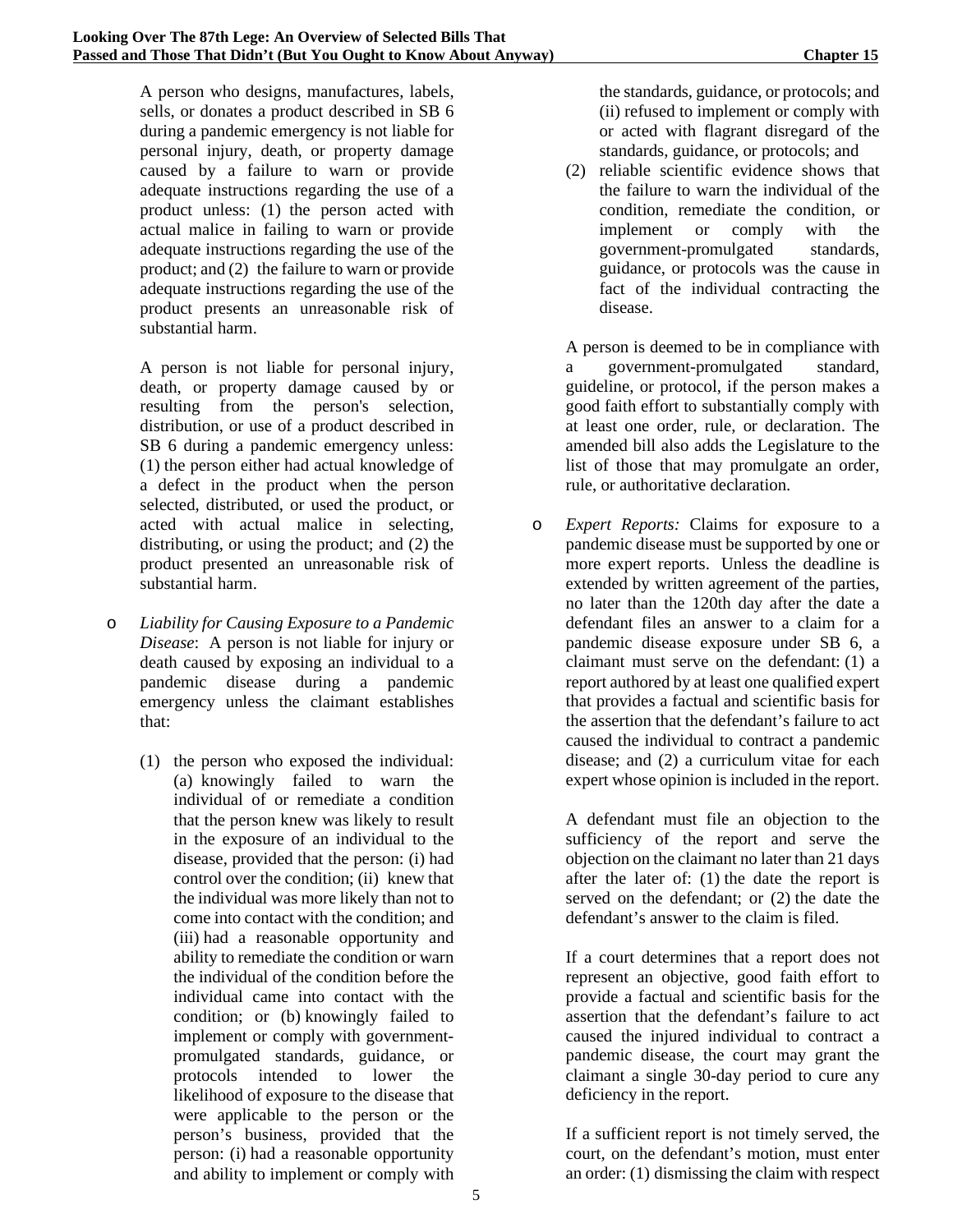to the defendant, with prejudice; and (2) awarding to the defendant reasonable attorney's fees and costs of court incurred by the defendant in the action.

SB 6 does not require a single expert to address all causation issues with respect to all defendants. Further, a report required under SB 6: (1) is not admissible in evidence by any party; (2) cannot be used in a deposition, trial, or other proceeding; and (3) cannot be referred to by any party during the course of the action, except in a proceeding to determine if a report is sufficient or timely.

After a claim to which SB 6 applies is filed, all claimants, collectively, can take no more than two depositions before the required expert report is served.

If, at the time of the injury or death caused by exposing an individual to a pandemic disease during a pandemic emergency, an order, rule, or declaration of the governor or an agency of the state establishing or applying standards, guidelines, or protocols related to a pandemic disease does not apply to a person under this section, and no other standards, guidelines, or protocols applicable to the person have been promulgated and adopted by a local governmental entity with jurisdiction over the person, the person is deemed to be in compliance with government-promulgated standards, guidelines, and protocols for purposes of the law.

- o *Interlocutory Appeal.* A person may appeal from an interlocutory order of a district court, county court at law, statutory probate court, or county court that overrules an objection filed to an expert report or denies all or part of the relief sought in a motion to dismiss.
- o *Educational Institutions.* SB 6 *e*xempts an educational institution from liability for equitable monetary relief arising from a cancellation or modification of a course, program, or activity of the institution if the cancellation or modification arose during a pandemic emergency and was caused, in whole or in part, by the emergency.
- *Effective date:* June 14, 2021. However, the amendments to the Medical Liability Act and

Chapter 148 of the CPRC apply only to an action commenced on or after March 13, 2020, for which a judgment has not become final before the effective date. The amendments to section 79.0031 of the CPRC apply only to an action commenced on or after the effective date

# **D. Contractor Liability**

*SB 219 – [Civil Liability and Responsibility for the](https://capitol.texas.gov/tlodocs/87R/billtext/pdf/SB00219F.pdf#navpanes=0)  [Consequences of Defects in Plans, Specifications, or](https://capitol.texas.gov/tlodocs/87R/billtext/pdf/SB00219F.pdf#navpanes=0)  [Related Documents for Construction and Repair of](https://capitol.texas.gov/tlodocs/87R/billtext/pdf/SB00219F.pdf#navpanes=0)  [Real Property Improvements](https://capitol.texas.gov/tlodocs/87R/billtext/pdf/SB00219F.pdf#navpanes=0)*[10](#page-17-0)

• **Summary:** SB 219, filed by <u>Sen. Bryan Hughes</u>  $(R - Mineola)$ , amends the Business & Commerce Code to establish that a contractor (as defined under the bill) is not responsible for the consequences of defects in, and may not warranty the accuracy, adequacy, sufficiency, or suitability of, plans, specifications, or other design or bid documents for the construction (as defined under the bill), or repair of any improvement to real property provided to the contractor by the person with whom the contractor entered into the contract or another on that person's behalf. However, SB 219 does not apply to contracts for the construction or repair of a "critical infrastructure facility", which includes: (1) equipment, facilities, devices, structures, and buildings used or intended for use in the storage of certain natural resources and the gathering, transportation, treating, storage, or processing of  $CO<sup>2</sup>$ ; and (2) commercial airport facilities used for the landing, parking, refueling, shelter, or takeoff of aircraft, maintenance or servicing of aircraft, aircraft equipment storage, or navigation of aircraft.

SB 219 also requires a contractor to make a written disclosure to the other contracting party of the existence of any known defect in the plans, specifications, or other design or bid documents discovered by the contractor before or during construction. A contractor must also disclose certain inaccuracies, inadequacies, and other insufficiencies, in addition to defects. Further, the bill includes provisions establishing the meaning of "ordinary diligence" and establishing that a disclosure by a contractor is made in the contractor's capacity as a contractor and not as a licensed professional. A contractor who fails to disclose conditions may be liable for defects that result from the failure to disclose. Further, SB 219

.052; TEX.CIV.PRAC. & REM. CODE §130.0021; and as an amendment to TEX.CIV.PRAC. & REM. CODE §130.004).

<span id="page-17-0"></span><sup>&</sup>lt;sup>10</sup> Act of May 31, 2021, 87<sup>th</sup> Leg., R.S., S.B. 219 (to be codified at TEX. BUS. & COM. CODE §§59.001.003, 59.051-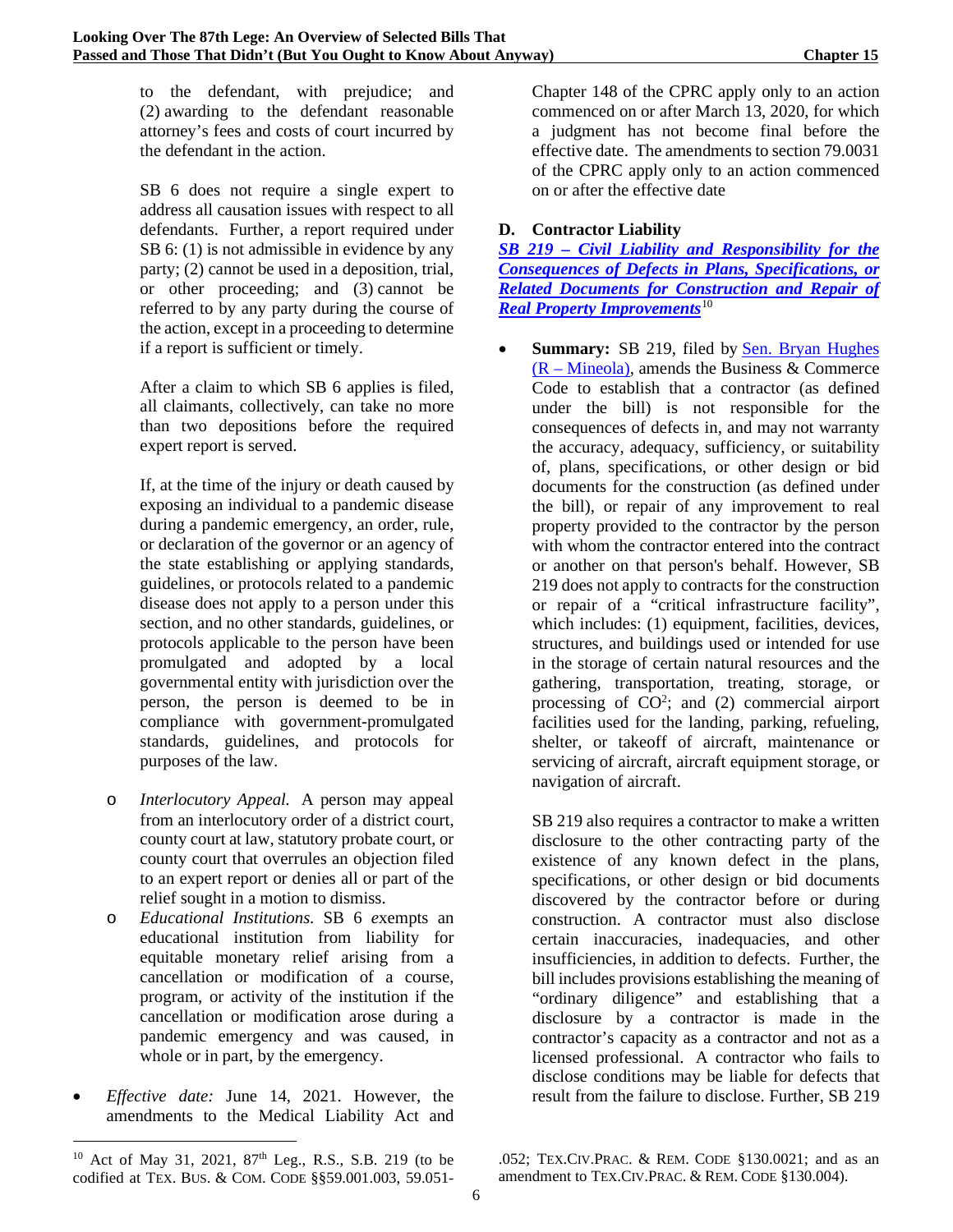prohibits these protections from being waived by contract.

SB 219 also amends the Government Code to prohibit an applicable governmental entity from requiring in a contract for engineering or architectural services related to the construction or repair of an improvement to real property, or in a contract related to the construction or repair of an improvement to real property that contains engineering or architectural services as a component part, that such services be performed to a level of professional skill and care beyond that which would be provided by an ordinarily prudent engineer or architect with the same professional license under the same or similar circumstances. The bill does not prevent a party to a contract for engineering or architectural services from enforcing specific obligations in the contract that are separate from the standard of care.

Further, SB 219 includes provisions stating that the bill does not apply to the construction, repair, alteration, or remodeling of an improvement to real property if: (1) the construction, repair, alteration, or remodeling is performed under a "design-build" contract; and (2) the part of the plans, specifications, or other design or bid documents for which the contractor is responsible under the contract is the part alleged to be defective. SB 219 also provides that design services provided under a "design-build" contract will be subject to the same standard of care requirements provided in section 130.0021 of the CPRC.

• *Effective date:* September 1, 2021. The changes in the law addressed in SB 219 apply only to a contract entered into on or after the effective date.

*HB 2086 – [Appeals from an Interlocutory Order](https://capitol.texas.gov/tlodocs/87R/billtext/pdf/HB02086F.pdf#navpanes=0)  [Denying a Motion for Summary Judgment by Certain](https://capitol.texas.gov/tlodocs/87R/billtext/pdf/HB02086F.pdf#navpanes=0)*   $$ 

Summary: HB 2086, filed by Rep. Eddie Morales (D – [Eagle Pass\),](https://house.texas.gov/members/member-page/?district=74) amends Section 51.014 of the CPRC to authorize the interlocutory appeal of an order either granting or denying a motion for summary judgment filed by certain contractors. More specifically, a contractor is permitted to appeal the grant or denial of summary judgment cases arising out of the conduct of a contractor who constructs or repairs a highway, road, or street for the Texas Department of Transportation if, at the time of the personal injury, property damage, or death, the contractor was in compliance with contract documents material to the condition or defect that was the proximate cause of the personal injury, property damage, or death.

• *Effective date:* June 16, 2021.

### **E. Court Costs**

*SB 41 – [Consolidation and Allocation of State Court](https://capitol.texas.gov/tlodocs/87R/billtext/pdf/SB00041F.pdf#navpanes=0)  [Costs](https://capitol.texas.gov/tlodocs/87R/billtext/pdf/SB00041F.pdf#navpanes=0)[12](#page-18-1)*

- **Summary:** SB 41, filed by <u>Sen. Judith Zaffirini</u>  $(D - Laredo)$ , is an omnibus bill intended to: (1) simplify the civil filing fee and criminal court cost structure; (2) ensure that filing fees and court costs are going to support the judiciary; and (3) ensure that fees being collected for a purpose are actually being used for that intended purpose.
- *Effective date*: September 1, 2021.

# **F. Damages**

### *HB 2064 – [Amount of Hospital or Physician Liens on](https://capitol.texas.gov/tlodocs/87R/billtext/pdf/HB02064F.pdf#navpanes=0)  [Certain Causes of Action or Claims](https://capitol.texas.gov/tlodocs/87R/billtext/pdf/HB02064F.pdf#navpanes=0)[13](#page-18-2)*

• Summary: HB 2064, filed by <u>Rep. Jeff Leach (R</u> – [Plano\),](https://house.texas.gov/members/member-page/?district=67) amends section 55.004(b) of the Property Code to add a new subsection (3) and provides another method for calculating the amount of a hospital lien. Under HB 2064, a hospital lien will be the lesser of: (1) the amount of the hospital's charges for services provided to the injured individual during the first 100 days of the injured individual's hospitalization; (2) 50 percent of all amounts recovered by the injured individual through a cause of action, judgment, or settlement described by Section 55.003(a); or (3*) if the trier of fact specifies the amount awarded for hospital* 

codified as amendments to TEX. LOC. GOV'T CODE §82.003, 118.051.-.052, 118.0545, 118.056, 118.059, 118.070, 118.101, 118.121, 133.051, 133.055, 133.058, 203.003, 291.008, 291.008, and 323.023; codified as amendments to TEX. CIV. PRAC. & REM. CODE § 12.005; TEX. CODE CRIM. PROC. ART. 102.017; TEX. FAM. CODE §54.041, 231.202; TEX. HEALTH & SAFETY CODE §571.018; AND TEX. HUM. RES. CODE §40.062).

<sup>13</sup> Act of May 31, 2021, 87<sup>th</sup> Leg., R.S., H.B. 2064 (to be codified as an amendment to TEX.PROP. CODE §55.004).

<span id="page-18-0"></span><sup>&</sup>lt;sup>11</sup> Act of May 31, 2021, 87<sup>th</sup> Leg., R.S., H.B. 2086 (to be codified as an amendment to TEX.CIV.PRAC. & REM. CODE §51.014).

<span id="page-18-2"></span><span id="page-18-1"></span><sup>&</sup>lt;sup>12</sup> Act of May 31, 2021,  $87<sup>th</sup>$  Leg., R.S., S.B. 41 (to be codified as an amendment to TEX. LOC. GOV'T CODE §§133.004 and 1133.151, and codified at TEX. LOC. GOV'T CODE §§135.001- .003, 135.051-.052, 135.101-.103, 135.151-.161; codified at TEX. GOV'T CODE §§22.229; codified as an amendment to §§25.00211-.00213, 25.0022, 25.0172, 25.0595, 25.1102, 25.1572, 25.2702, 51.302, 51.318, 51.607, 51.851, 411.0745;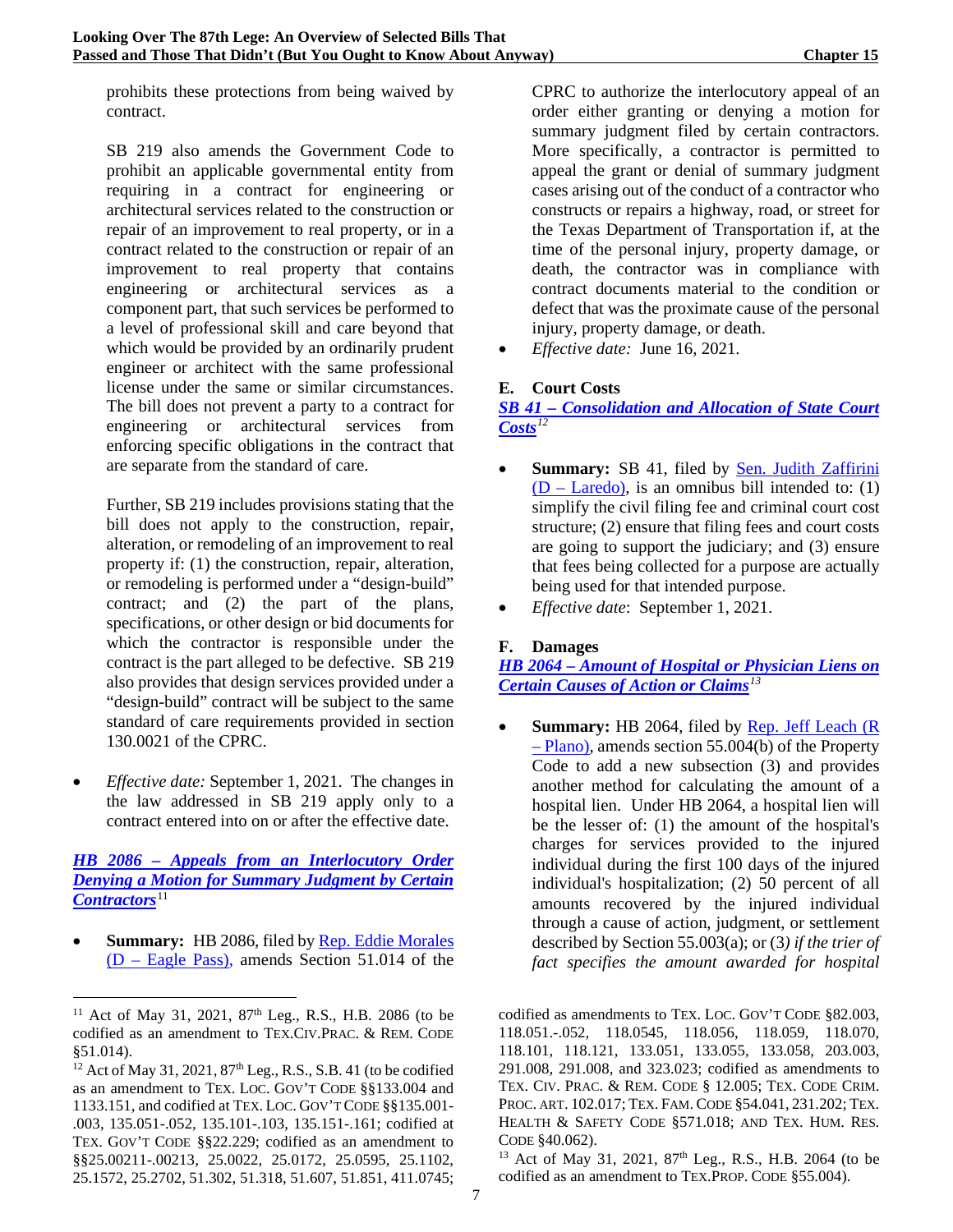*charges for services provided to the injured individual, the amount awarded by the trier of fact for the services provided to the injured individual by the hospital less the pro rata share of reasonable attorney's fees and expenses the injured individual incurred in pursing the claim."*

• *Effective date:* June 16, 2021.

### **G. Healthcare Liability**

*SB 232 – [Service of Expert Reports for Health Care](https://capitol.texas.gov/tlodocs/87R/billtext/pdf/SB00232F.pdf#navpanes=0)  [Liability](https://capitol.texas.gov/tlodocs/87R/billtext/pdf/SB00232F.pdf#navpanes=0)[14](#page-19-0)*

- Summary: SB 232, filed by Sen. Nathan Johnson  $(D - Dallas)$ , amends Chapter 74 of the CPRC by adding a "preliminary determination for expert report requirement" (section 74.353) that includes the following elements:
	- o On motion of a claimant filed no later than 30 days after the date the defendant's original answer is filed, a court may issue a preliminary determination regarding whether a claim made by the claimant is a health care liability claim.
	- o If a court determines that a claim is a health care liability claim, the claimant shall serve an expert report as required by section 74.351 no later than the later of:
		- (1) 120 days after the date each defendant's original answer is filed;
		- (2) 60 days after the date the court issues the preliminary determination; or
		- (3) a date agreed to in writing by the affected parties.
	- o If a court does not issue a preliminary determination before the 91st day after the date that a claimant files a motion, the court shall issue a preliminary determination that the claim is a health care liability claim. A preliminary determination would be subject to interlocutory appeal by either the claimant or defendant.
	- o If an interlocutory appeal results in an appellate court reversing a trial court's preliminary determination that a claim is not a health care liability claim, the claimant shall serve an expert report as required by Chapter 74 of the CPRC no later than 120 days after the date that the appellate court issues an opinion reversing the preliminary

<span id="page-19-0"></span><sup>14</sup> Act of May 19, 2021,  $87<sup>th</sup>$  Leg., R.S., S.B. 232 (to be codified as amendments to TEX.CIV.PRAC. & REM. CODE §§51.014, 74.351, and 74.353.).

determination. A preliminary determination applies only to the issue of whether a claimant is required to serve an expert report under Chapter 74.

- o SB 232 also amends section 51.014 of the CPRC to add orders regarding preliminary determinations to the list of appealable interlocutory orders.
- *Effective date:* September 1, 2021. The changes in the law addressed in SB 232 apply to actions commenced on or after the effective date.

### **H. Judiciary/Judicial System**

*SJR 47 – [Proposed Constitutional Amendment](https://capitol.texas.gov/tlodocs/87R/billtext/pdf/SJ00047F.pdf#navpanes=0)  [Changing the Eligibility Requirements for Certain](https://capitol.texas.gov/tlodocs/87R/billtext/pdf/SJ00047F.pdf#navpanes=0)  [Judicial Offices](https://capitol.texas.gov/tlodocs/87R/billtext/pdf/SJ00047F.pdf#navpanes=0)*<sup>[15](#page-19-0)</sup>

- **Summary:** SJR 47, filed by <u>Sen. Joan Huffman (R</u> – [Houston\)](https://senate.texas.gov/member.php?d=17) and others, proposes a constitutional amendment that would add the following eligibility requirements to serving as a judge or justice in Texas:
	- ο *District court judge:* In addition to being a U.S. citizen and Texas resident, a district court judge must have been a practicing lawyer or a judge of a Texas court, or both combined, for eight (8) years next preceding the judge's election, during which time the judge's license to practice law has not been revoked, suspended, or subject to a probated suspension. A person must have resided in the district in which the judge was elected for two (2) years next preceding the election and continue to reside in the district during the judge's term.
	- ο *Supreme Court Chief Justice or Justice:* In addition to being 35 years old; a U.S. citizen and Texas resident at the time of election; a practicing lawyer licensed in Texas for at least ten (10) years; or a practicing lawyer licensed in the State of Texas and judge of a state court or county court established by the Legislature by statute for a combined total of at least ten (10) years, the Chief Justice or Justice of the Supreme Court must not have had their license to practice law revoked, suspended, or subject to a probated suspension during the time period set forth above.

<sup>&</sup>lt;sup>15</sup> Tex. S.J.R. 47,  $87<sup>th</sup>$  Leg., R.S. (2021).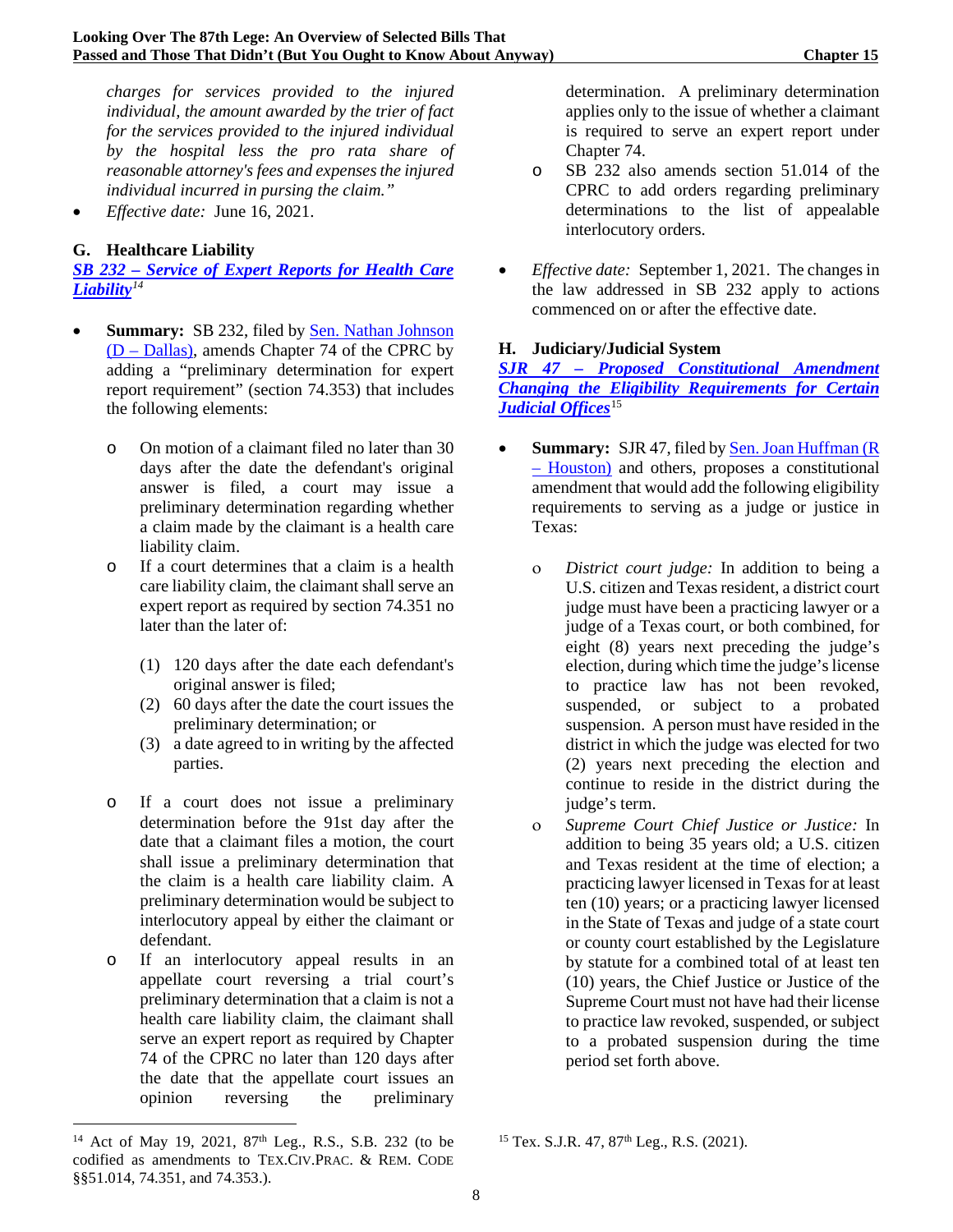• *Effective date*: The amendment to the Texas Constitution with respect to appellate court justices and judges would take effect January 1, 2022, and apply only to a chief justice or other justice of the supreme court, a presiding judge or other judge of the court of criminal appeals, or a chief justice or other justice of a court of appeals who is first elected for a term that begins on or after January 1, 2025, or who is appointed on or after that date. The amendment to the Texas Constitution with respect to district judges would take effect January 1, 2022, and apply only to a district judge who is first elected for a term that begins on or after January 1, 2025, or who is appointed on or after that date.'

# *HB 3774 – [Operation and Administration of and](https://capitol.texas.gov/tlodocs/87R/billtext/pdf/HB03774F.pdf#navpanes=0)  [Practice and Procedure Related to Judicial](https://capitol.texas.gov/tlodocs/87R/billtext/pdf/HB03774F.pdf#navpanes=0)  [Proceedings](https://capitol.texas.gov/tlodocs/87R/billtext/pdf/HB03774F.pdf#navpanes=0)*[16](#page-20-0)

- **Summary:** HB 3774, filed by Rep. Jeff Leach (R) – Plano), is an omnibus bill that will do, among other things, the following: (1) create new judicial district courts in certain counties (Bell, Cameron [juvenile], Denton, Harris, Hays, Hidalgo, McLennan, Smith, Tarrant [criminal], and Williamson); (2) create a new statutory probate court in Denton County; (3) create statutory county courts in certain counties (Kendall, McLennan, Montgomery, San Patricio, and Williamson); (4) create a county criminal court in Tarrant County; (5) address the transfer of cases from county courts to district courts; and (6) amend the Government Code to allow the Office of Court Administration (OCA) to allow public access to view information or documents in the state court document database and to charge a reasonable fee for additional optional features in the database.
- *Effective date*: Unless otherwise noted in the bill, the effective date will be September 1, 2021.

# **I. Oil & Gas**

# *HB 3794 – [Oil & Gas Liens](https://capitol.texas.gov/tlodocs/87R/billtext/pdf/HB03794F.pdf#navpanes=0)[17](#page-20-1)*

- **Summary:** HB 3794, filed by [Rep. Charlie Geren](https://house.texas.gov/members/member-page/?district=99)   $(R - Fort Worth)$ , repeals the first purchaser statute in the Business & Commerce Code and replaces it with Property Code provisions establishing oil and gas liens based on a first purchaser to pay the sales price. Each interest owner will have an oil and gas lien to the extent of the interest owner's interest in oil and gas rights. The lien will be automatically perfected without the need to file a financing statement or other record.
- *Effective date*: September 1, 2021.

# *SB 833 – [Sales Tax Refund for Overpayments](https://capitol.texas.gov/tlodocs/87R/billtext/pdf/SB00833F.pdf#navpanes=0)[18](#page-20-2)*

- **Summary:** SB 833, filed b[y Sen. Donna Campbell](https://senate.texas.gov/member.php?d=25)  (R – [New Braunfels\),](https://senate.texas.gov/member.php?d=25) amends the Tax Code to authorize a person who files an oil or gas production tax first purchaser's or producer's report and who does not hold a permit under the Limited Sales, Excise, and Use Tax Act to obtain a refund for sales and use taxes paid in error to a permit holder by filing a claim for refund with the comptroller within the statute of limitations period for tax collection. SB 833 also authorizes the comptroller, by rule, to provide additional procedures for claiming the refund.
- *Effective date*: September 1, 2021.

### *SB 1259 – [Cause of Action for Withholding Payments](https://capitol.texas.gov/tlodocs/87R/billtext/pdf/SB01259F.pdf#navpanes=0)  [of Proceeds from Sale of Oil and Gas Production](https://capitol.texas.gov/tlodocs/87R/billtext/pdf/SB01259F.pdf#navpanes=0)*[19](#page-20-3)

• **Summary:** SB 1259, filed by [Sen. Brian Birdwell](https://senate.texas.gov/member.php?d=22)   $(R - Granbury)$ , amends the Natural Resources Code to establish that a payee does not have a common law cause of action for breach of contract against a payor for withholding payments of proceeds from the sale of oil and natural gas production beyond time limits as authorized under

<span id="page-20-3"></span><span id="page-20-2"></span><span id="page-20-1"></span><span id="page-20-0"></span><sup>&</sup>lt;sup>16</sup> Act of May 31, 2021,  $87<sup>th</sup>$  Leg., R.S., H.B. 3774 (to be codified as amendments to TEX. GOV'T CODE §§22.0042; 24.129; 24.60022; 24.60027; 24.60027; 24.60030; 24.60025; 24.60026; 26.0028; 24.60029; 24.120; 24.60097; 24.60098; 24.60099; 25.00211; 25.0172; 25.0173; 25.0631; 25.0632; 25.0633; 25.1331-.1332; 25.1571-.1572; 25.1721; 25.1972; 25.2071-.2072; 25.2223; 25.2481; 26.006; 29.003; 43.137; 45.168; 54.1502; 54.2501-.2511; 54.2601-.2613; 51.3071; 51.403; 52.001; 52.011; 52.046; 61.003; 62.202; 72.031; 72.037; 72.151-.152; 72.154-.155; 72.157-.158; 121.003- .004; 124.003; 124.006; 154.101; 154.105; 154.112; 434.032; and 2254.002; TEX. CODE OF CRIM. PROC. ART. 4.01; 4.14; 11.07; 11.072; 38.01; 42.25; 45.0241; 45.0445; 66.252; 103.003; and 103.0081; TEX. LOCAL GOV'T CODE §292.001; TEX. FAM. CODE §6.712; 51.02; 51.04; 107.004; and 155.207;

TEX. CIV. PRAC. & REM. CODE §§64.101; TEX. HUM. RES. CODE §§152.0941; 152.0991(a); and 152.2411; TEX. EST. CODE ANN. §§51.103; 1051.153; TEX. FAM. CODE ANN §§3.305).

<sup>&</sup>lt;sup>17</sup> Act of May 22, 2021, 87<sup>th</sup> Leg., R.S., H.B. 3794 (to be codified as amendments to TEX. BUS. & COM. CODE §9.109; 9.310; and 9.324; and codified at TEX. PROP. CODE 67.001- .017).

<sup>&</sup>lt;sup>18</sup> Act of May 19, 2021,  $87<sup>th</sup>$  Leg., R.S., S.B. 833 (to be codified at TEX.TAX CODE §151.4305).

<sup>&</sup>lt;sup>19</sup> Act of May 12, 2021, 87<sup>th</sup> Leg., R.S., S.B. 1259 (to be codified as an amendment to TEX.NAT.RES.CODE §91.402).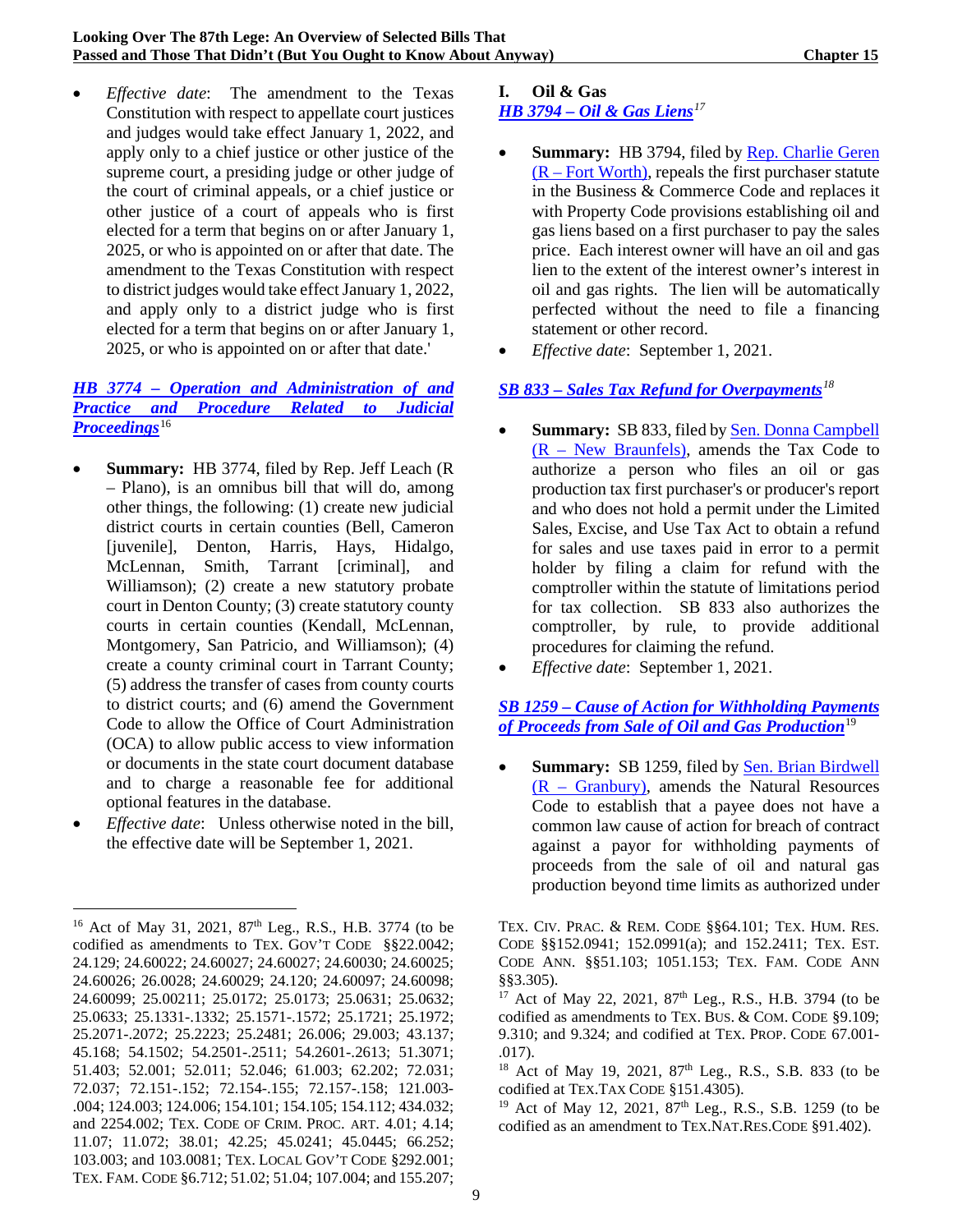applicable statutory provisions except, if in a dispute concerning the title, the contract requiring payment specifies otherwise.

• *Effective date*: May 24, 2021.

# **J. Real Estate**

*SB 885 – [Quitclaim Deeds](https://capitol.texas.gov/tlodocs/87R/billtext/pdf/SB00885F.pdf#navpanes=0)[20](#page-21-0)*

• **Summary:** SB 885, filed by [Sen. Bryan Hughes](https://senate.texas.gov/member.php?d=1)  (R – [Mineola\),](https://senate.texas.gov/member.php?d=1) amends the Property Code to establish that, after the fourth anniversary of the date a quitclaim deed is recorded in the deed records of the applicable county, the deed does not affect the question of the good faith of a subsequent purchaser or creditor and does not constitute notice to a subsequent purchaser or creditor of any unrecorded conveyance of, transfer of, or encumbrance on the property.

SB 885 also amends the CPRC to exclude a claim based on a quitclaim deed from the five-year limitations period for bringing suit to recover real property held in peaceable and adverse possession by another who cultivates, uses, or enjoys the property, pays applicable taxes on the property, and claims the property under a duly registered deed.

• *Effective date*: May 24, 2021.

### *SB 1588 – [Powers and Duties of Property Owner](https://capitol.texas.gov/tlodocs/87R/billtext/pdf/SB01588F.pdf#navpanes=0)  [Associations](https://capitol.texas.gov/tlodocs/87R/billtext/pdf/SB01588F.pdf#navpanes=0)[21](#page-21-1)*

- **Summary:** SB 1588, filed by Sen. Bryan Hughes (R – [Mineola\),](https://senate.texas.gov/member.php?d=1) modifies certain existing regulations and introduces new provisions relating to property owners' associations. New provisions include the following:
	- o *Resale certificate fee cap*. SB 1588 caps a fee charged by a property owners' association to assemble, copy, and deliver a resale certificate to an owner at \$375, and caps a fee to prepare and deliver a resale certificate update at \$75.
	- o *Damages*. SB 1588 specifies that if a property owners' association fails to deliver required information related to a subdivision before the fifth business day, rather than the seventh day, after the second request for the information was mailed or delivered, the owner can seek a judgment against the property owners'

association for actual damages, instead of the \$500 cap under current law. The bill also specifies that attorney's fees for which an owner sought a judgment against an association must be reasonable.

- o *Website*. SB 1588 requires a property owners' association to make the current version of the association's dedicatory instruments relating to the association or subdivision available on the homepage of a website available to association members that was maintained by the association or a management company on behalf of the association.
- o *Management certificates*. SB 1588 adds to the list of information a property owners' association will be required to record on a management certificate:
	- any amendments to a declaration;
	- the telephone number and email address of the person managing the association or the association's designated representative; and
	- the website address where the association's dedicatory instruments were located.

A property owners' association will have to record an amended management certificate in each county in which any portion of a residential subdivision was located. By the seventh day after the date a property owners' association filed a management certificate or amended management certificate for recording, the association must electronically file the certificate or amended certificate with the Texas Real Estate Commission (TREC). TREC will only collect a certificate or amended certificate for the purpose of making the data accessible to the general public through a website. This provision takes effect December 1, 2021, and TREC will have to establish and make available the system necessary for electronic filing of management certificates by that date. A property owners' association that had recorded a management certificate or amended management certificate with a county clerk on or before December 1, 2021, will have to electronically file the most recently recorded certificate with TREC no

<span id="page-21-0"></span><sup>&</sup>lt;sup>20</sup> Act of May 12, 2021, 87<sup>th</sup> Leg., R.S., S.B. 885 (to be codified as amendments to TEX.CIV.PRAC. & REM. CODE §16.025 and TEX. PROP. CODE §13.006).

<span id="page-21-1"></span><sup>&</sup>lt;sup>21</sup> Act of May 31, 2021,  $87<sup>th</sup>$  Leg., R.S., S.B. 1588 (to be codified as amendments to TEX. PROP. CODE §§202.006;

<sup>202.018; 202.022-.023; 207.001; 207.003-.004; 207.006;</sup>  209.002; 209.004; 209.00505; 209.0051-.0052; 209.006; 209.0063-.0065; 209.007; and 209.015-.017).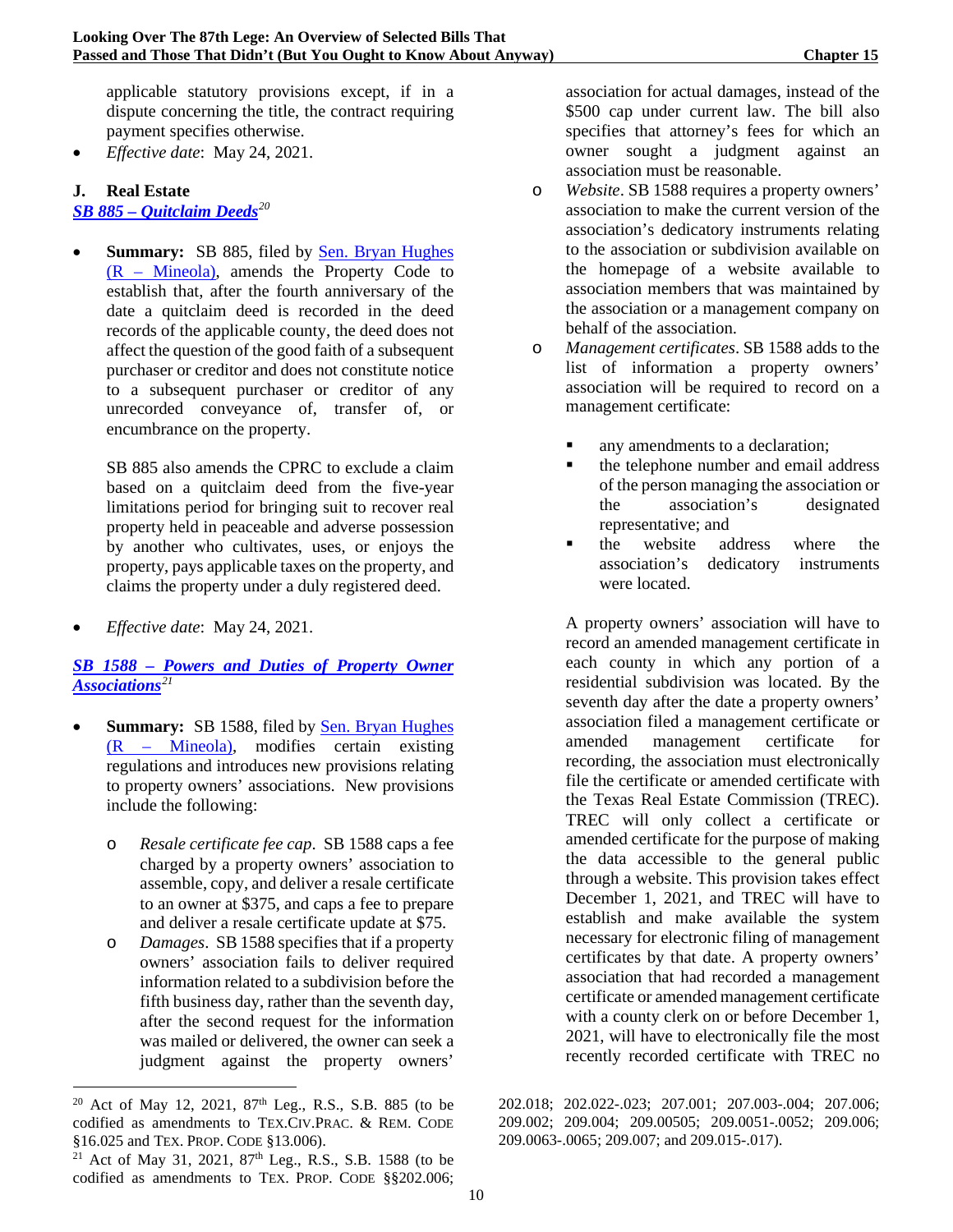later than June 1, 2022. With certain exceptions, a property owners' association and its officers, directors, employees, and agents will not be liable to any person for a delay in recording or failure to record a management certificate with a county clerk's office or electronically file the certificate with TREC. An owner will not be liable for attorney's fees incurred by a property owners' association relating to the collection of a delinquent assessment against the owner or interest on the amount of a delinquent assessment if the fees were incurred by the association or the interest accrued during the period a management certificate was not recorded with a county clerk or electronically filed with TREC.

- o *Architectural review authority*. SB 1588 defines an "architectural review authority" as the governing authority for the review and approval of improvements within a subdivision. Provisions related to an architectural review authority will apply only to a property owners' association that consisted of more than 40 lots and would not apply during a development period or during an period in which the declarant: appointed at least a majority of the members of the architectural review authority or otherwise controlled the appointment of the authority; or had the right to veto or modify a decision of the authority.
- o *Authority membership restrictions*. A person cannot be appointed or elected to serve on an architectural review authority if the person is a current property owners' association board member, a current board member's spouse, or a person residing in a current board member's household.
- o *Notice*. A decision by the architectural review authority denying an application or request by an owner for the construction of improvements in the subdivision can be appealed to the board. A written notice of the denial will have to be provided to the owner by certified mail, hand delivery, or electronic delivery. The notice must: describe the basis for the denial in reasonable detail and changes, if any, to the application or improvements required as a condition to approval; and inform the owner that the owner could request a hearing on or before the 30th day after the date the notice was mailed.
- o *Hearings*. The board will have to hold a hearing not later than the 30th day after the

date the board received the owner's request for a hearing and will have to notify the owner of the date, time, and place of the hearing by the 10th day before the date of the hearing. Only one hearing will be required. During a hearing, the board or the designated representative of the property owners' association and the owner or the owner's designated representative will be provided the opportunity to discuss, verify facts, and resolve the denial of the owner's application or request for the construction of improvements, and the changes, if any, requested by the architectural review authority in the notice provided to the owner. The board or owner can request a postponement. If requested, a postponement will have to be granted for a period of not more than 10 days. Additional postponements can be granted by agreement of the parties. The property owners' association or the owner can make an audio recording of the meeting.

- o *Open board meetings*. SB 1588 requires notices to members of a regular or special board meeting of a property owners' association to be provided at least 144 hours (instead of 72 hours) before the start of regular board meeting and at least 72 hours before the start of a special board meeting. Notice will have to be posted on the home page of any internet website available to association members maintained by the association, including a website maintained by a management company on behalf of the association. The bill specifies that a board cannot, unless in an open meeting for which prior notice to owners was given, consider or vote on the approval of any amendment of an annual budget.
- o *Attorney's fees and collection costs*. SB 1588 specifies that certain attorney's fees, third party collection costs, and assessed fines to which a payment received by a property owners' association from an owner would be applied must be reasonable. The bill also changes from 30 days to 45 days the period in which an owner could cure a delinquency before further collection action was taken.
- o *Credit reporting services*. SB 1588 requires a property owners' association to give written notice to an owner by certified mail before reporting any delinquency of an owner to a credit reporting service. A property owners' association or the association's collection agent cannot report any delinquent fines, fees, or assessments to a credit reporting service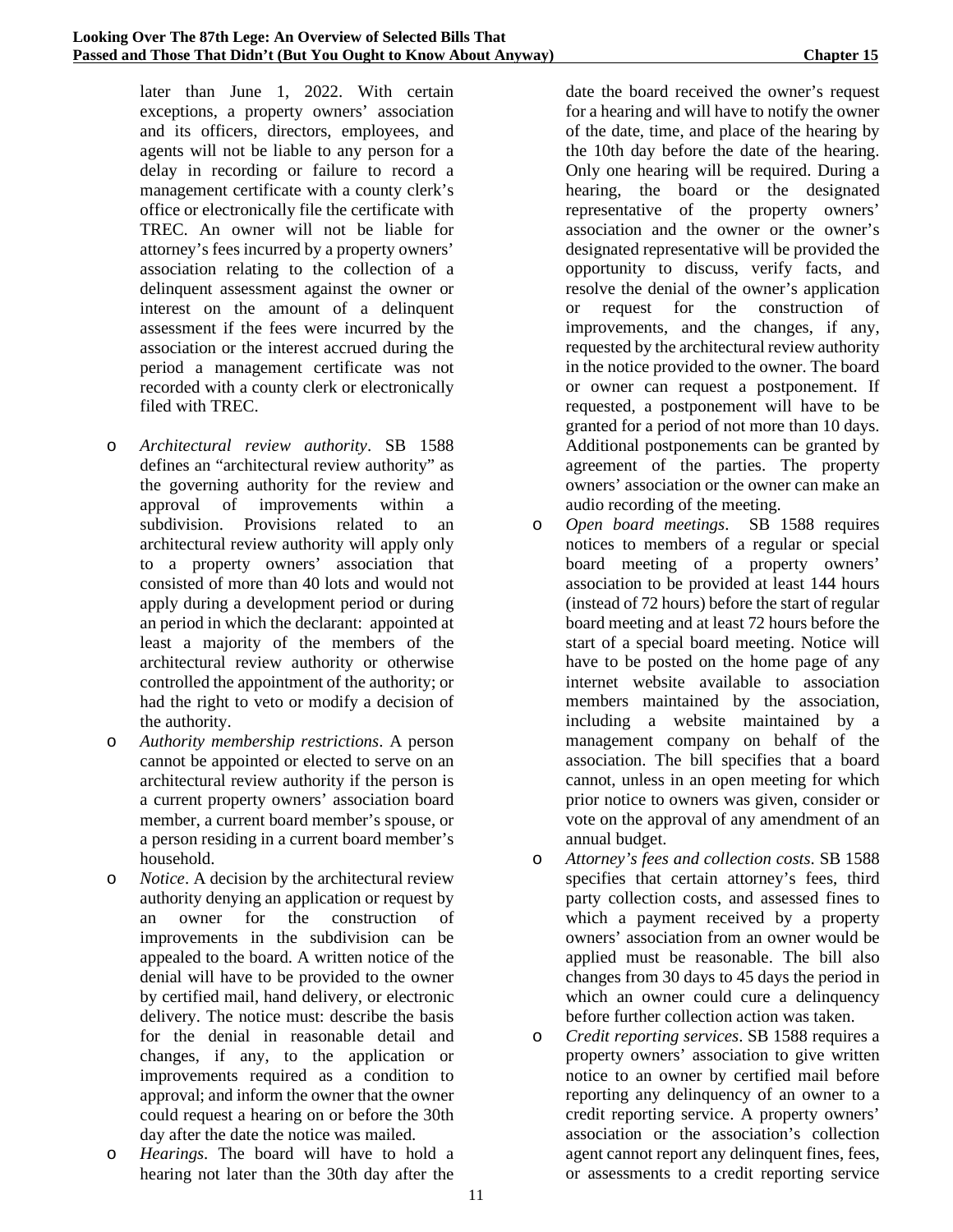that were the subject of a pending dispute between the owner and the association. An association can report delinquent payment history assessments, fines, and fees of property owners within its jurisdiction to a credit reporting service only if: (1) at least 30 business days before reporting to a credit reporting service, the association sent a detailed report of all delinquent charges owed; and (2) a property owner had been given the opportunity to enter into a payment plan. The bill's provisions relating to credit reporting applies only to a fine, fee, or assessment that became due on or after the bill's effective date.

- o *Hearings*. SB 1588 requires that certain hearings related to dispute resolution be held before the board, rather than allowing such hearings to be held before a board-appointed committee. A property owners' association will have to provide to an owner a packet containing all documents, photographs, and communications relating to the matter the association intended to introduce at the hearing not later than 10 days before the hearing. If an association did not provide the information packet within the required period, an owner would be entitled to a 15-day postponement of the hearing. During a hearing, a member of the association board or the association's designated representative must first present the association's case against the owner. An owner or the owner's designated representative will be entitled to present the owner's information and issues relevant to the appeal or dispute.
- o *Lease and rental applicants*. A property owners' association can request the following information be submitted to the association regarding a lease or rental applicant: contact information, including the name, mailing address, phone number, and email address of each person who would reside at a property in the subdivision under a lease; and the commencement date and term of the lease.
- *Effective date*: September 1, 2021, except as otherwise specified in the bill.

# *HB 2237 – [Mechanic's, Contractor's, or](https://capitol.texas.gov/tlodocs/87R/billtext/pdf/HB02237F.pdf#navpanes=0)  [Materialman's Liens](https://capitol.texas.gov/tlodocs/87R/billtext/pdf/HB02237F.pdf#navpanes=0)[22](#page-23-0)*

- **Summary:** HB 2237, filed by [Rep. Dustin](https://house.texas.gov/members/member-page/?district=83)  Burrows  $(R - Lubback)$ , impacts subcontractors in numerus ways, including the following:
	- ο Establishes uniformity in the notice requirements by imposing the same notice obligation on all subcontractors regardless of with whom they have contracted. Rather than sending one notice to the owner and one to the general contractor, the single notice now required must be sent to both simultaneously. Additionally, HB 2237 prescribes the form of the notice to be given under both Section 53.056 (notice of derivative claimant) and 53.057 (notice of contractual retainage).
	- ο Adds alternative methods for delivery of the notices required to be sent under Sections 53.056 and 53.057 (as detailed below).
	- ο Eliminates the requirement that an architect, engineer or surveyor have a direct contractual relationship with the owner to be entitled to file a lien.
	- ο Eliminates an owner's ability to cut-off the time period in which lien claims can be perfected through the filing of an affidavit of completion or notice of termination or abandonment.
	- ο Shortens the deadline to bring suit to foreclose a lien to the first anniversary of the last day on which a claimant may file a lien affidavit under Section. 53.052.
	- ο Removes the requirement that the statutory lien waivers under Section 53.284 be notarized.
- *Effective date:* January 1, 2022. The changes in law made by HB 2237 apply only to an original contract entered into on or after the effective date. An original contract entered into before the effective date is governed by the law as it existed immediately before the effective date, and that law is continued in effect for that purpose.

<span id="page-23-0"></span><sup>&</sup>lt;sup>22</sup> Act of May 31, 2021,  $87<sup>th</sup>$  Leg., R.S., H.B. 2237 (to be codified as amendments to TEX.INS.CODE §3503.051; TEX.PROP. CODE §§53.003; 53.021-.023; 53.026; 53.052;

<sup>53.055-.057; 53.081-.082; 53.084; 53.101-.107; 53.155;</sup>  53.157-.158; 53.160; 53.173; 53.205-.208; 53.232; 53.238; 53.254-.255; and 53.281).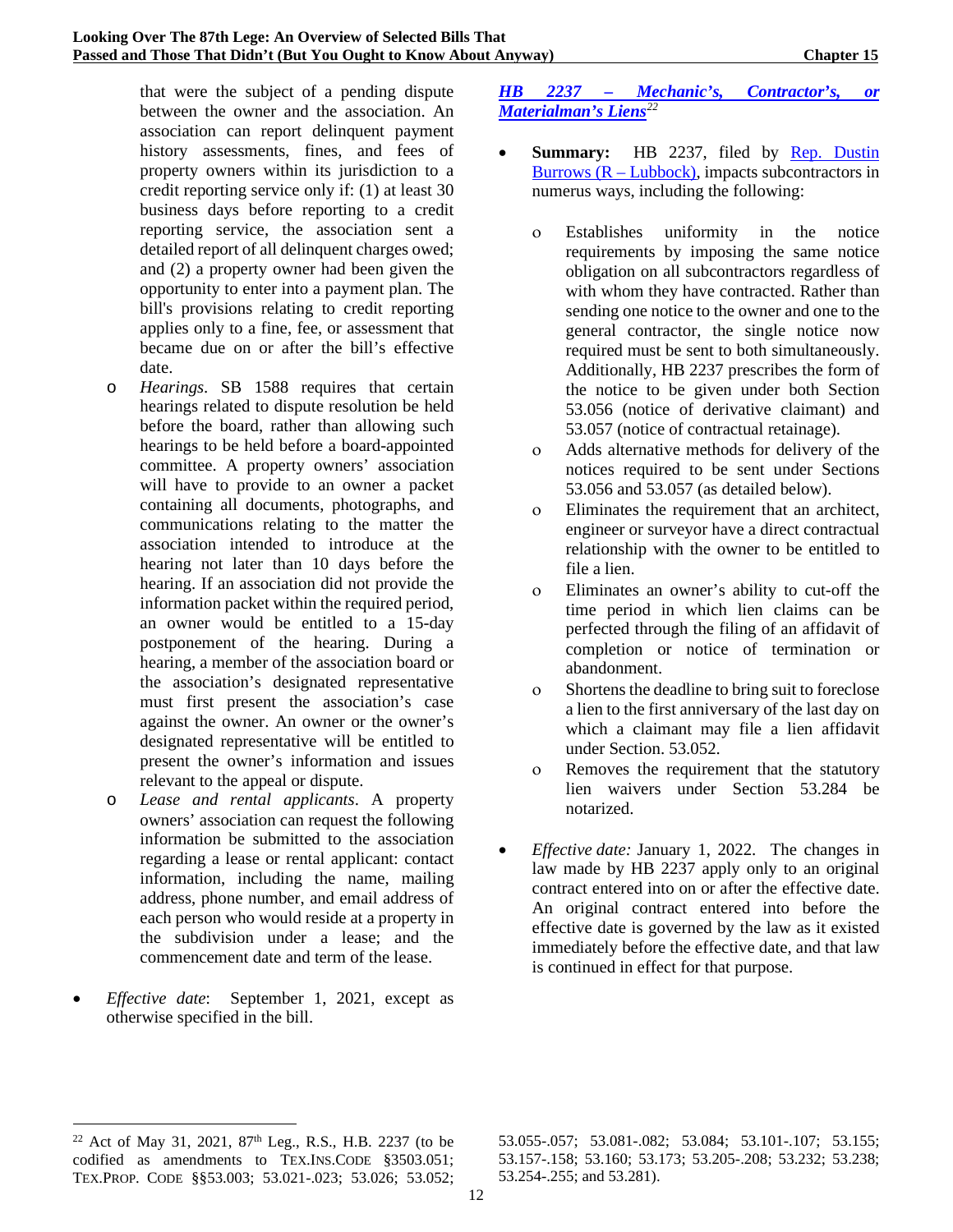# **K. Wills/Trusts**

*HB 654 – [Relating to the Rule of Perpetuities](https://capitol.texas.gov/tlodocs/87R/billtext/pdf/HB00654F.pdf#navpanes=0)[23](#page-24-0)*

- **Summary:** HB 654, filed by [Rep. Eddie Lucio, III](https://house.texas.gov/members/member-page/?district=38)  (D- [Brownsville\),](https://house.texas.gov/members/member-page/?district=38) amends section 112.036 of the Property Code to clarify that an interest in a trust must vest, if at all, no later than 300 years after the effective date, if the effective date is on or after September 1, 2021. A settlor of a trust may not direct that a real property asset be retained or refuse that a real property asset may be sold for a period longer than 100 years.
- *Effective date*: September 1, 2021.

# **III. LEGISLATION THAT FAILED**

**A. Attorneys/Practice of Law**

*SB 247 – [Discrimination Against or Burdening](https://capitol.texas.gov/tlodocs/87R/billtext/pdf/SB00247H.pdf#navpanes=0)  [Certain Constitutional Rights of an Applicant or](https://capitol.texas.gov/tlodocs/87R/billtext/pdf/SB00247H.pdf#navpanes=0)  [Holder of a Law License](https://capitol.texas.gov/tlodocs/87R/billtext/pdf/SB00247H.pdf#navpanes=0)[24](#page-24-1)* (Companion: *[HB 3940](https://capitol.texas.gov/tlodocs/87R/billtext/pdf/HB03940H.pdf#navpanes=0)*) *[25](#page-24-0)*

**Summary:** The original version of SB 247, filed by <u>Sen. Charles Perry  $(R - \text{Lubbock})$ </u>, would have amended the State Bar Act to prohibit rules or policies that: (1) limit an applicant's ability to obtain a license to practice law in Texas, or a bar member's ability to maintain or renew the license, based on a sincerely held religious belief; or (2) burden an applicant's or bar member's free exercise of religion, freedom of speech regarding a sincerely held religious belief; membership in any religious organization; or freedom of association. However, such a prohibition would not apply to a State Bar rule or policy adopted or penalty imposed that results in a limitation or burden if the rule, policy, or penalty is: (1) essential to enforcing a compelling governmental purpose; and (2) narrowly tailored to accomplish that purpose.

On the Senate floor, the bill was amended to provide that the State Bar could not enact rules or policies that burden a law license applicant's or bar member's "freedom of speech or expression that is protected by the United States or Texas Constitution, including speech regarding a sincerely held religious belief, a political ideology, or a societal view, and expressive conduct." However, such a prohibition would not apply to a rule, policy, or penalty that results in a limitation or burden if the rule, policy, or penalty "(1) is essential to enforcing a compelling governmental purpose and narrowly tailored to accomplish that purpose; or (2) restricts wilful expressions of bias or prejudice in connection with an adjudicatory proceeding."

SB 247 also provides that, in an administrative hearing or a judicial proceeding under the Texas Uniform Declaratory Judgments Act, a person may assert as a defense that a prohibited bar rule, policy, or penalty violates the State Bar Act. However, the person may not raise the violation as a defense to an allegation of sexual misconduct or the prosecution of an offense.

[Rep. Briscoe Cain \(R –](https://house.texas.gov/members/member-page/?district=128) Deer Park) filed a companion bill in the House [\(HB 3940\)](https://capitol.texas.gov/tlodocs/87R/billtext/pdf/HB03940I.pdf#navpanes=0).

- [Bill Analysis for SB 247:](https://capitol.texas.gov/tlodocs/87R/analysis/pdf/SB00247H.pdf#navpanes=0) Senate Research **Center**
- [Bill Analysis for HB 3940:](https://capitol.texas.gov/tlodocs/87R/analysis/pdf/HB03940H.pdf#navpanes=0) House Research **Organization**
- [Status of SB 247](https://capitol.texas.gov/BillLookup/History.aspx?LegSess=87R&Bill=SB247)**:** On March 8, [State Affairs](https://senate.texas.gov/cmte.php?c=570) conducted a public hearing on SB 247: [Notice.](https://capitol.texas.gov/tlodocs/87R/schedules/pdf/C5702021030809001.PDF) Those who are interested can watch the proceedings [here.](https://tlcsenate.granicus.com/MediaPlayer.php?view_id=49&clip_id=15432) Testimony begins around the 01:18:15 mark. Witnesses who registered a position or testified in favor of, on, or against SB 247 are listed here: [Witness List.](https://capitol.texas.gov/tlodocs/87R/witlistmtg/pdf/C5702021030809001.PDF) On March 15, by a 7-2 vote, the bill was voted favorably out of committee without amendment. On April 28, by a 19-12 vote, the Senate passed SB 247, as amended. The bill was forwarded to the House and referred to [Judiciary & Civil Jurisprudence.](https://house.texas.gov/committees/committee/index.php?committee=C330) On May 18, by a 5-2 vote, SB 247 was voted out of committee without any amendments.
- [Status of HB 3940](https://capitol.texas.gov/BillLookup/History.aspx?LegSess=87R&Bill=HB3940)**:** On March 31, [Judiciary &](https://house.texas.gov/committees/committee/index.php?committee=C330)  [Civil Jurisprudence](https://house.texas.gov/committees/committee/index.php?committee=C330) conducted a public hearing on HB 3940: [Notice.](https://capitol.texas.gov/tlodocs/87R/schedules/pdf/C3302021033108001.PDF) Those who are interested can watch the proceedings [here.](https://tlchouse.granicus.com/MediaPlayer.php?view_id=46&clip_id=20013) Testimony begins around the 2:25:55 mark. Those who registered a position or testified in favor of, on, or against HB 3940 are listed here: [Witness List.](https://capitol.texas.gov/tlodocs/87R/witlistmtg/pdf/C3302021033108001.PDF) Written comments submitted to the committee can be reviewed [here.](https://capitol.texas.gov/tlodocs/87R/publiccomments/HB03940H.pdf#navpanes=0) On April 16, by a 6-3 vote, the bill was voted out of committee.

# *SB 755 – [Protection of a Client's Money and Property](https://capitol.texas.gov/tlodocs/87R/billtext/pdf/SB00755I.pdf#navpanes=0)  [by an Attorney](https://capitol.texas.gov/tlodocs/87R/billtext/pdf/SB00755I.pdf#navpanes=0)[26](#page-24-2)*

• **Summary:** SB 755, filed by [Sen. Borris Miles \(D](https://senate.texas.gov/member.php?d=13)  – [Houston\),](https://senate.texas.gov/member.php?d=13) sought to amend the State Bar Act to require an attorney who received money or other

<span id="page-24-2"></span><span id="page-24-1"></span><span id="page-24-0"></span><sup>&</sup>lt;sup>23</sup> Act of May 20, 2021,  $87<sup>th</sup>$  Leg., R.S., H.B. 654 (to be codified as an amendment to TEX.PROP.CODE §112.036.). <sup>24</sup> Tex. S.B. 247,  $87<sup>th</sup>$  Leg., R.S. (2021).

<sup>&</sup>lt;sup>25</sup> Tex. H.B. 3940,  $87<sup>th</sup>$  Leg., R.S. (2021).

 $26$  Tex. S.B. 755,  $87<sup>th</sup>$  Leg., R.S. (2021).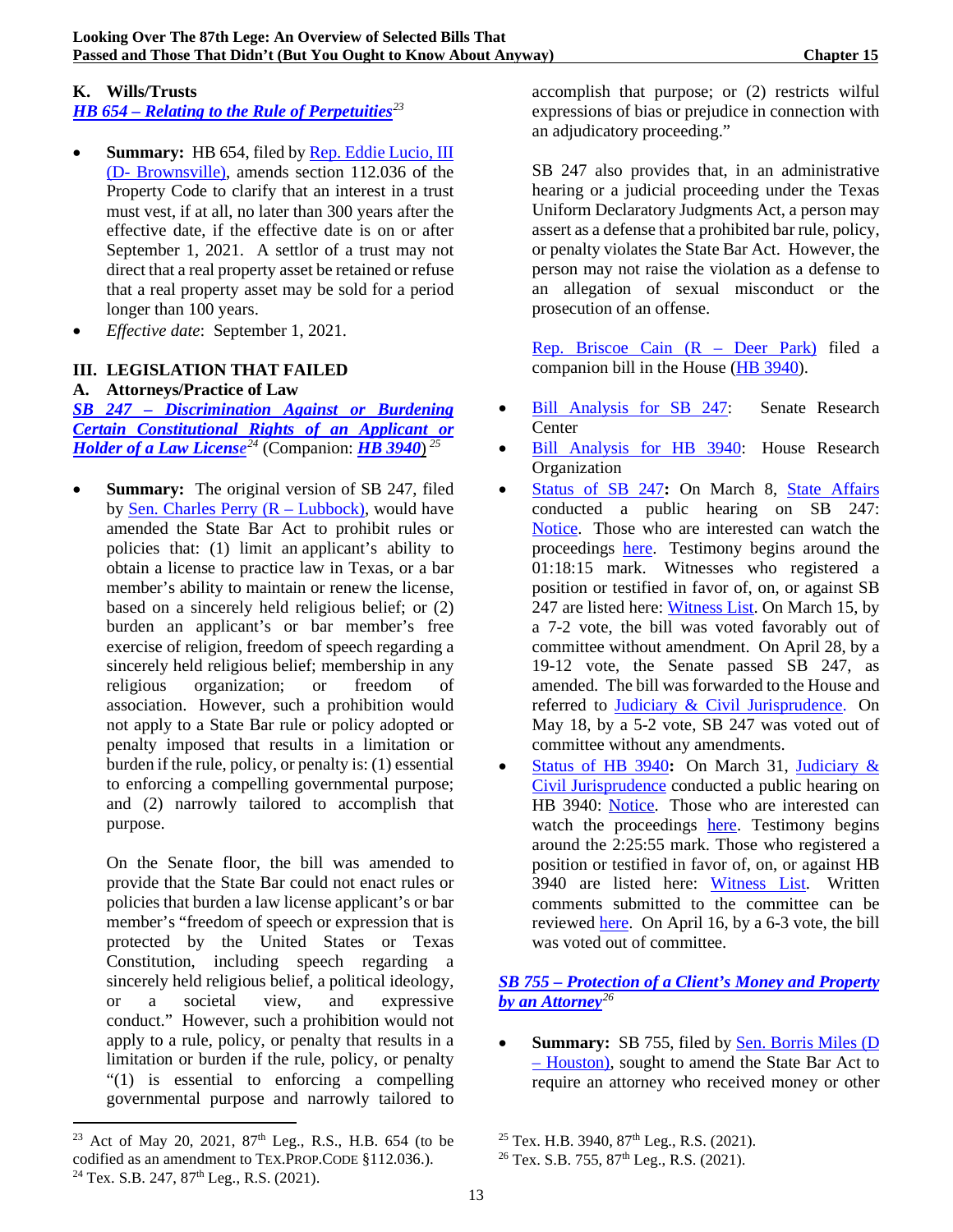property paid to settle a claim in which the client has an interest to immediately notify the client. Further, the attorney would have been permitted to pay a third person for a claim owed by the client using the money or property obtained for settlement, but only with the client's consent (unless another law requires the attorney to pay the claim to the person).

An attorney who violated SB 755 could have been suspended from the practice of law for up to six months by a district court of the county in which the attorney resides or in which the act complained of occurred. Further, an attorney who violated SB 755 would be subject to civil liability for the violation. A person could have brought a civil action against the attorney to recover: (1) damages in an amount equal to the amount of money or value of the property received by the attorney; (2) interest at a rate not to exceed the judgment rate authorized in the most recent Texas Credit Letter published by the Office of Consumer Credit Commissioner; and (3) reasonable attorney's fees.

[Status:](https://capitol.texas.gov/BillLookup/History.aspx?LegSess=87R&Bill=SB755) Referred to [Jurisprudence](https://senate.texas.gov/cmte.php?c=550) on March 11.

*HB 2393 – [State Bar of Texas Elections](https://capitol.texas.gov/tlodocs/87R/billtext/pdf/HB02393H.pdf#navpanes=0)[27](#page-25-0) (Companion: [SB 891\)](https://capitol.texas.gov/tlodocs/87R/billtext/pdf/SB00891I.pdf#navpanes=0) [28](#page-25-1)*

• **Summary:** HB 2393, filed by [Yvonne Davis \(D –](https://house.texas.gov/members/member-page/?district=111) [Dallas\),](https://house.texas.gov/members/member-page/?district=111) south to amend the State Bar Act to reduce the number of Bar members required to support a petition to run for president-elect of the State Bar from five percent (5%) of total Bar membership to 500. HB 2393 would have also permitted electronic signatures on petitions.

[Sen. Sarah Eckhardt \(D –](https://senate.texas.gov/member.php?d=14) Austin) filed a companion bill in the Senate [\(SB 891\)](https://capitol.texas.gov/tlodocs/87R/billtext/pdf/SB00891I.pdf#navpanes=0).

- [Bill Analysis for HB 2393:](https://capitol.texas.gov/tlodocs/87R/analysis/pdf/HB02393H.pdf#navpanes=0) House Research Organization
- [Status of HB 2393](https://capitol.texas.gov/BillLookup/History.aspx?LegSess=87R&Bill=HB2393)**:** On April 14, [Judiciary & Civil](https://house.texas.gov/committees/committee/index.php?committee=C330)  [Jurisprudence](https://house.texas.gov/committees/committee/index.php?committee=C330) conducted a public hearing on the bill: [Notice.](https://capitol.texas.gov/tlodocs/87R/schedules/pdf/C3302021041408001.PDF) Those who are interested can watch the proceedings [here.](https://tlchouse.granicus.com/MediaPlayer.php?view_id=46&clip_id=20321) Testimony begins around the 3:59:50 mark. Individuals who registered a position or testified in favor of, on, or against HB 2393 are listed here: [Witness List.](https://capitol.texas.gov/tlodocs/87R/witlistbill/pdf/HB02393H.pdf#navpanes=0) Written comments submitted to the committee can be reviewed [here.](https://capitol.texas.gov/tlodocs/87R/publiccomments/HB02393H.pdf#navpanes=0) The committee considered a committee substitute that would reduce the petition

signature requirement. On April 21, HB 2393, as amended (to reduce the number of required petition signature from five percent (5%) to one percent (1%) instead of only 500 signatures as originally proposed), was unanimously voted out of committee.

• [Status of SB 891:](https://capitol.texas.gov/BillLookup/History.aspx?LegSess=87R&Bill=SB891) Referred to [State Affairs](https://senate.texas.gov/cmte.php?c=570) on March 11.

# *HB 2714 – [Implicit Bias Training for Judges, Judicial](https://capitol.texas.gov/tlodocs/87R/billtext/pdf/HB02714I.pdf#navpanes=0)  [Officers, Court Personnel, and Attorneys](https://capitol.texas.gov/tlodocs/87R/billtext/pdf/HB02714I.pdf#navpanes=0)[29](#page-25-0)*

- **Summary:** HB 2714, filed by <u>Rep. Ana</u> Hernandez  $(D - Houston)$ , would have required judges, certain court personnel, and attorneys to receive training or continuing education on implicit bias regarding racial, ethnic, gender, religious, age, mental disability, and physical disability and sexual harassment issues, and on bias-reducing strategies to address the manner in which unintended biases and sexual harassment issues undermine confidence in the legal system. There would have been different requirements for attorneys and the judiciary and other court-related personnel under the proposed law. Attorneys would have been required to complete one hour of continuing education for each compliance period. Those employed within the judicial branch would have been required to complete two hours of training every two years.
- [Status](https://capitol.texas.gov/BillLookup/History.aspx?LegSess=87R&Bill=HB2714)**:** On April 14, [Judiciary & Civil](https://house.texas.gov/committees/committee/index.php?committee=C330)  [Jurisprudence](https://house.texas.gov/committees/committee/index.php?committee=C330) conducted a public hearing on the bill: [Notice.](https://capitol.texas.gov/tlodocs/87R/schedules/pdf/C3302021041408001.PDF) Those who are interested can watch the proceeding[s here.](https://tlchouse.granicus.com/MediaPlayer.php?view_id=46&clip_id=20321) Testimony begins around the 2:05:00 mark. Individuals who registered a position or testified in favor of, on, or against HB 2714 are listed here: [Witness List.](https://capitol.texas.gov/tlodocs/87R/witlistmtg/pdf/C3302021041408001.PDF) Written comments submitted to the committee can be reviewed [here.](https://capitol.texas.gov/tlodocs/87R/publiccomments/HB02714H.pdf#navpanes=0) The bill was left pending.

*HB 4543 – [Firm Names Used by Licensed Attorneys](https://capitol.texas.gov/tlodocs/87R/billtext/pdf/HB04543I.pdf#navpanes=0)[30](#page-25-1)*

• **Summary:** HB 4535, filed by [Rep. Briscoe Cain](https://house.texas.gov/members/member-page/?district=128)  (R – [Deer Park\),](https://house.texas.gov/members/member-page/?district=128) would have amended the State Bar Act to prohibit an attorney from using a firm name, letterhead, or other professional designation that is false, misleading, or deceptive. However, an attorney would have been permitted to practice under a trade name that: (1) did not imply a connection with a government agency or with a public or charitable legal services organization; (2) did not imply the firm is something other than a

<span id="page-25-1"></span><span id="page-25-0"></span><sup>&</sup>lt;sup>27</sup> Tex. H.B. 2393,  $87<sup>th</sup>$  Leg., R.S. (2021). <sup>28</sup> Tex. S.B. 891,  $87<sup>th</sup>$  Leg., R.S. (2021).

<sup>&</sup>lt;sup>29</sup> Tex. H.B. 2714, 87<sup>th</sup> Leg., R.S. (2021).

 $30$  Tex. H.B. 4543,  $87<sup>th</sup>$  Leg., R.S. (2021).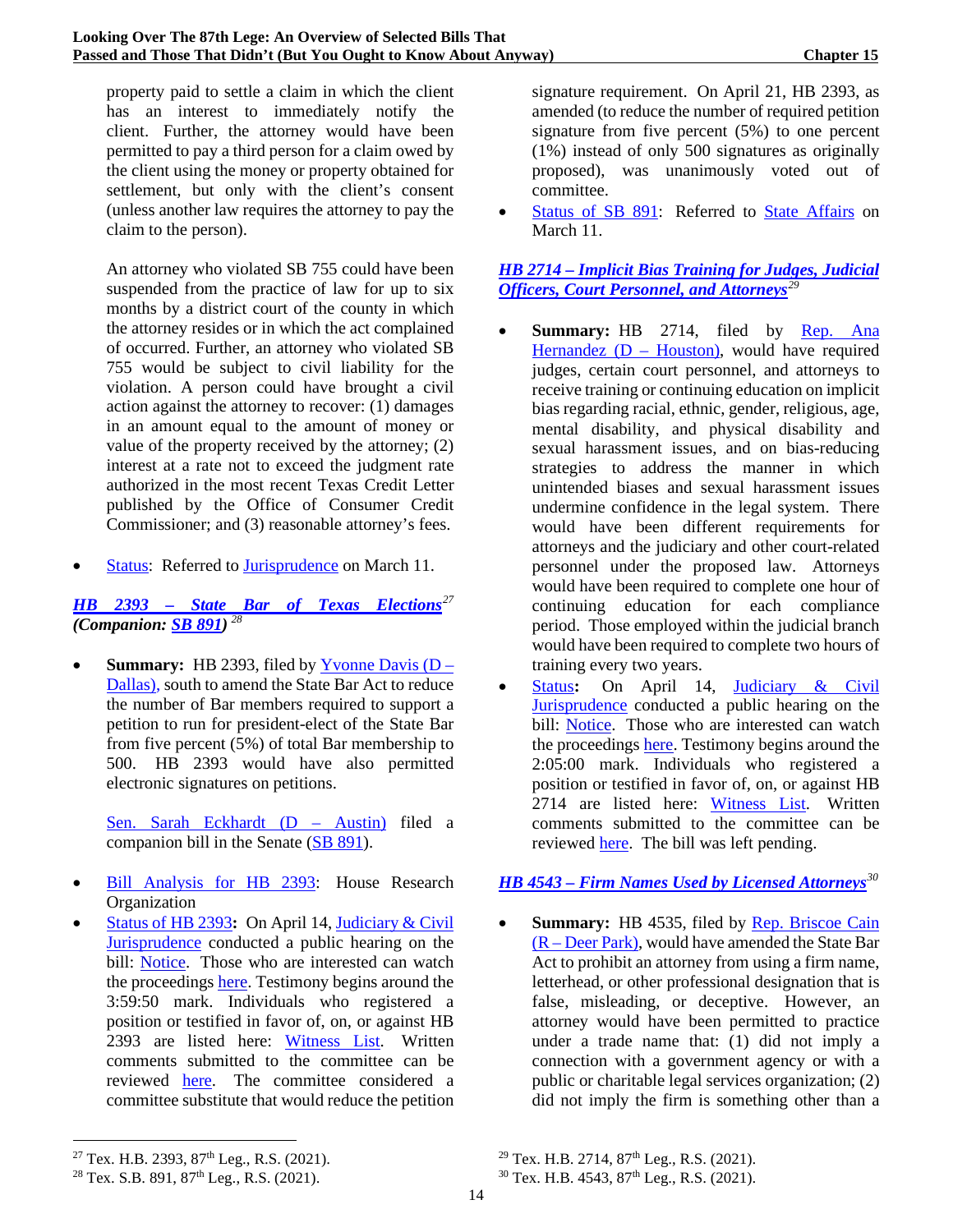private law firm; and (3) was not false, misleading, or deceptive. The Supreme Court would have been required to modify its rules, as necessary, to comply with the new law as soon as practicable at the effective date, but could not adopt rules that conflicted with any provision the new law.

• [Status](https://capitol.texas.gov/BillLookup/History.aspx?LegSess=87R&Bill=HB4543)**:** On April 21, [Judiciary & Civil](https://house.texas.gov/committees/committee/index.php?committee=C330)  [Jurisprudence](https://house.texas.gov/committees/committee/index.php?committee=C330) conducted a public hearing on HB 4543: [Notice.](https://capitol.texas.gov/tlodocs/87R/schedules/pdf/C3302021042108001.PDF) Those who are interested can watch the proceedings [here.](https://tlchouse.granicus.com/MediaPlayer.php?view_id=46&clip_id=20435) Testimony begins around the 18:25 mark. One witness registered a position on the bill. The witness list has yet to be posted. The bill was left pending.

# **B. Attorney's Fees**

*SB 808 – [Attorney's Fees in Certain Civil Cases](https://capitol.texas.gov/tlodocs/87R/billtext/pdf/SB00808H.pdf#navpanes=0)[31](#page-26-0) (Companion: [HB 3377\)](https://capitol.texas.gov/tlodocs/87R/billtext/pdf/HB03377H.pdf#navpanes=0) [32](#page-26-1)*

**Summary:** SB 808, filed by **Sen. Bryan Hughes** (R – [Mineola\),](https://senate.texas.gov/member.php?d=1) would have amended Chapter 38 of the CPRC to permit the recovery of attorney's fees from "another person". The original version of SB 808 would have expressly permitted either the claimant or the defendant to recover reasonable attorney's fees if the claimant or defendant prevails in an action for an oral or written contract. However, this provision was removed from the version voted out of committee.

The companion bill in the House [\(HB 3377\)](https://capitol.texas.gov/tlodocs/87R/billtext/pdf/HB03377I.pdf#navpanes=0) was filed by <u>Rep. Matt Krause  $(R - Fort Worth)$ </u>.

- [Bill Analysis for SB 808:](https://hro.house.texas.gov/pdf/ba87r/sb0808.pdf#navpanes=0) House Research Organization
- [Bill Analysis for HB 3377:](https://capitol.texas.gov/tlodocs/87R/analysis/pdf/HB03377H.pdf#navpanes=0) House Research Organization
- [Status of SB 808:](https://capitol.texas.gov/BillLookup/History.aspx?LegSess=87R&Bill=SB808) On March 15, [State Affairs](https://senate.texas.gov/cmte.php?c=570) conducted a public hearing on the bill: [Notice.](https://capitol.texas.gov/tlodocs/87R/schedules/pdf/C5702021031509001.PDF) Those who are interested can watch the proceedings [here.](https://tlcsenate.granicus.com/MediaPlayer.php?view_id=49&clip_id=15455) Testimony begins around the 33:20 mark. Witnesses who registered a position or testified in favor of, on, or against SB 808 are listed [here](https://capitol.texas.gov/tlodocs/87R/witlistbill/pdf/SB00808S.pdf#navpanes=0) . The bill, as amended, was voted out of committee (7-0-2) on March 22. On April 19, the Senate unanimously passed SB 808. The bill was referred to [Judiciary & Civil Jurisprudence](https://house.texas.gov/committees/committee/index.php?committee=C330) on April 21. On May 5, the committee unanimously voted SB 808 out of committee without any amendments. On May 18, the House unanimously passed SB 808, as amended. The sole amendment was to strike "another person" from the bill and replace it with "individual or organization," with

"organization" being assigned the meaning given to it under the Business Organizations Code.

• [Status of HB 3377](https://capitol.texas.gov/BillLookup/History.aspx?LegSess=87R&Bill=HB3377)**:** On March 31[, Judiciary & Civil](https://house.texas.gov/committees/committee/index.php?committee=C330)  [Jurisprudence](https://house.texas.gov/committees/committee/index.php?committee=C330) conducted a public hearing on HB 3377: [Notice.](https://capitol.texas.gov/tlodocs/87R/schedules/pdf/C3302021033108001.PDF) Those who are interested can watch the proceeding[s here.](https://tlchouse.granicus.com/MediaPlayer.php?view_id=46&clip_id=19999) Testimony begins around the 58:30 mark. Those who registered a position or testified in favor of, on, or against HB 3377 are listed [here.](https://capitol.texas.gov/tlodocs/87R/witlistmtg/pdf/C3302021033108001.PDF) Written comments submitted to the committee can be reviewed [here.](https://capitol.texas.gov/tlodocs/87R/publiccomments/HB03377H.pdf#navpanes=0) The bill was amended and unanimously voted out of committee on April 8. The committee amendments omitted provisions included in the original that authorized a prevailing party in an oral or written contract action to recover their attorney's fees.

### *HB 1162 – [Recovery of Attorney's Fees in Certain](https://capitol.texas.gov/tlodocs/87R/billtext/pdf/HB01162I.pdf#navpanes=0)  [Civil Cases](https://capitol.texas.gov/tlodocs/87R/billtext/pdf/HB01162I.pdf#navpanes=0)[33](#page-26-0)*

- Summary: HB 1162, filed by <u>Rep. Andrew Murr</u> (R – [Kerrville\),](https://house.texas.gov/members/member-page/?district=53) would have amended section 38.001 of the CPRC to expressly state that prevailing parties are entitled to attorney's fees for the claims listed in Chapter 38.
- [Status](https://capitol.texas.gov/BillLookup/History.aspx?LegSess=87R&Bill=HB1162)**:** On April 14, [Judiciary & Civil](https://house.texas.gov/committees/committee/index.php?committee=C330)  [Jurisprudence](https://house.texas.gov/committees/committee/index.php?committee=C330) conducted a public hearing on the bill: [Notice.](https://capitol.texas.gov/tlodocs/87R/schedules/pdf/C3302021041408001.PDF) Those who are interested can watch the proceeding[s here.](https://tlchouse.granicus.com/MediaPlayer.php?view_id=46&clip_id=20321) Testimony begins around the 4:29:30 mark. One individual registered a position or testified in favor of, on, or against HB 1162. The witness list is [here.](https://capitol.texas.gov/tlodocs/87R/witlistmtg/pdf/C3302021041408001.PDF) However, written comments submitted to the committee can be reviewed [here.](https://capitol.texas.gov/tlodocs/87R/publiccomments/HB01162H.pdf#navpanes=0) The committee considered a committee substitute that would modify the original version to exempt cases brought under the Family Code, but it has yet to be posted or published. The bill was left pending.

# *HB 1358 – [Recovery of Attorney's Fees in Certain](https://capitol.texas.gov/tlodocs/87R/billtext/pdf/HB01358I.pdf#navpanes=0)  [Civil Cases](https://capitol.texas.gov/tlodocs/87R/billtext/pdf/HB01358I.pdf#navpanes=0)[34](#page-26-1)*

• **Summary:** HB 1358, filed b[y Rep. Cody Vasut \(R](https://house.texas.gov/members/member-page/?district=25)  – [Angleton\),](https://house.texas.gov/members/member-page/?district=25) would have amended section 38.001 of the CPRC to provide that a person could recover reasonable attorney's fees "from an individual, an organization, the state, or an agency or institution of the state..". HB 1358 further provided that the term "organization" would have the meaning assigned by section 1.002 of the Business Organizations Code, which defines "organization" as "a corporation, limited or general partnership, limited liability company, business trust, real estate

<span id="page-26-0"></span><sup>&</sup>lt;sup>31</sup> Tex. S.B. 808, 87<sup>th</sup> Leg., R.S. (2021).

<span id="page-26-1"></span><sup>32</sup> Tex. H.B. 3377, 87th Leg., R.S. (2021).

<sup>33</sup> Tex. H.B. 1162, 87<sup>th</sup> Leg., R.S. (2021).

 $34$  Tex. H.B. 1358,  $87<sup>th</sup>$  Leg., R.S. (2021).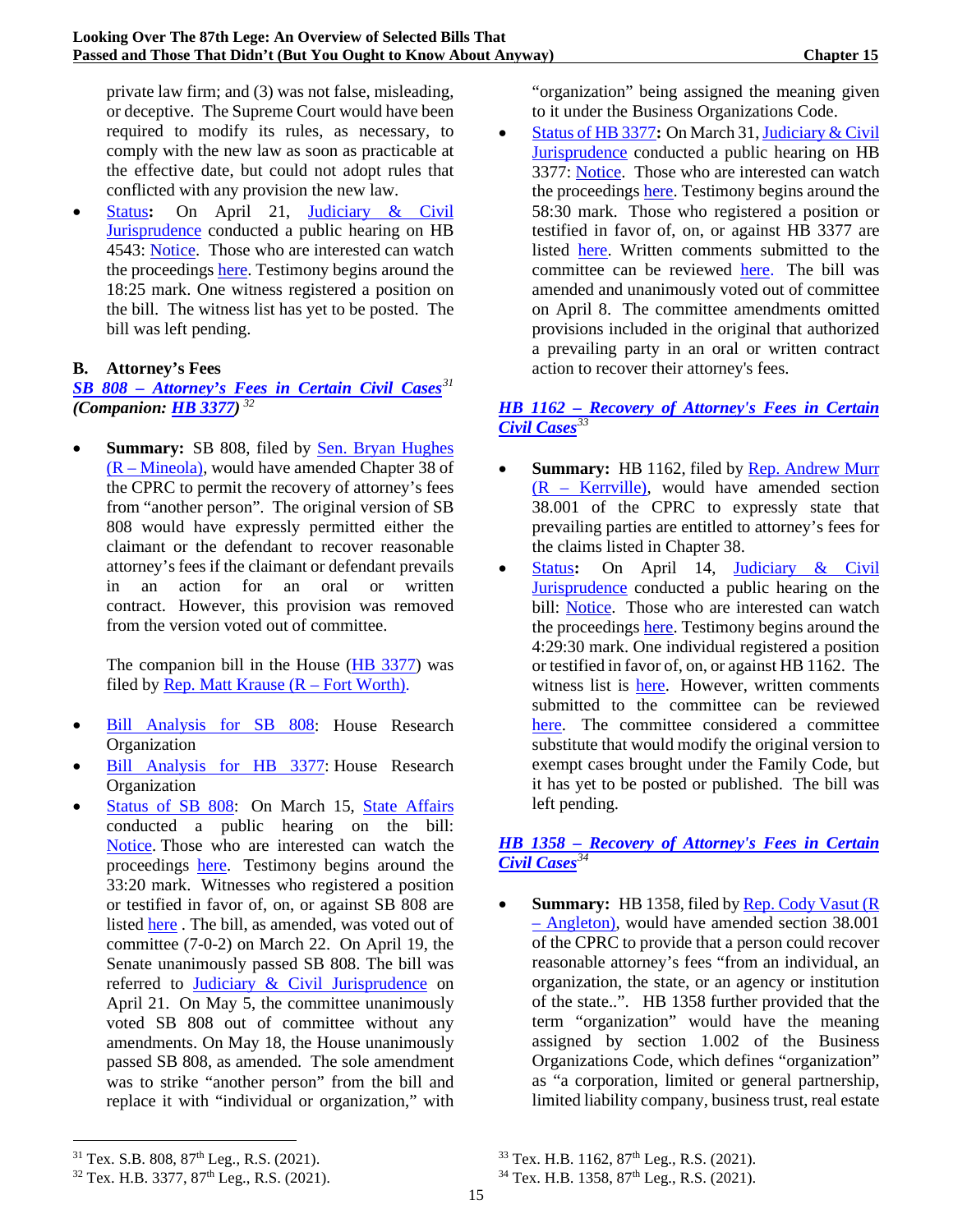investment trust, joint venture, joint stock company, cooperative, association, bank, insurance company, credit union, savings and loan association, or other organization, regardless of whether the organization is for-profit, nonprofit, domestic, or foreign.

[Rep. Jessica Gonzalez \(D –](https://house.texas.gov/members/member-page/?district=104) Dallas) filed an identical bill [\(HB 2020\)](https://capitol.texas.gov/tlodocs/87R/billtext/pdf/HB02020I.pdf#navpanes=0).*[35](#page-27-0)*

- [Status of HB 1358](https://capitol.texas.gov/BillLookup/History.aspx?LegSess=87R&Bill=HB1358)**:** Referred to [Judiciary & Civil](https://house.texas.gov/committees/committee/index.php?committee=C330)  [Jurisprudence](https://house.texas.gov/committees/committee/index.php?committee=C330) on March 5.
- [Status of HB 2020](https://capitol.texas.gov/BillLookup/History.aspx?LegSess=87R&Bill=HB2020): On April 14, Judiciary & Civil [Jurisprudence](https://house.texas.gov/committees/committee/index.php?committee=C330) conducted a public hearing on the bill: [Notice.](https://capitol.texas.gov/tlodocs/87R/schedules/pdf/C3302021041408001.PDF) Those who are interested can watch the proceedings [here.](https://tlchouse.granicus.com/MediaPlayer.php?view_id=46&clip_id=20321) Testimony begins around the 4:26:25 mark. Witnesses who registered a position or testified in favor of, on, or against HB 2020 are listed here[: Witness List.](https://capitol.texas.gov/tlodocs/87R/witlistmtg/pdf/C3302021041408001.PDF) The bill was left pending.

# *HB 2917 – [Recovery of Attorney's Fees in Certain](https://capitol.texas.gov/BillLookup/History.aspx?LegSess=87R&Bill=HB2917)  [Civil Cases](https://capitol.texas.gov/BillLookup/History.aspx?LegSess=87R&Bill=HB2917)[36](#page-27-1)*

- **Summary:** HB 2917, filed by [Rep. Mike](https://house.texas.gov/members/member-page/?district=132)  Schofield  $(R - Katy)$ , would have amended section 38.001 of the CPRC to provide that a person may recover reasonable attorney's fees "from an individual or organization". HB 2917 further provided that the term "organization" would have the meaning assigned by section 1.002 of the Business Organizations Code.
- [Status](https://capitol.texas.gov/BillLookup/History.aspx?LegSess=87R&Bill=HB2917): Referred to Judiciary & Civil [Jurisprudence](https://house.texas.gov/committees/committee/index.php?committee=C330) on March 18.

# *HB 3150 – [Recovery of Attorney's Fees in Certain](https://capitol.texas.gov/tlodocs/87R/billtext/pdf/HB03150H.pdf#navpanes=0)  [Civil Actions](https://capitol.texas.gov/tlodocs/87R/billtext/pdf/HB03150H.pdf#navpanes=0)[37](#page-27-2)*

- **Summary:** HB 3150, filed b[y Rep. Morgan Meyer](https://house.texas.gov/members/member-page/?district=108)  (R – [Dallas\),](https://house.texas.gov/members/member-page/?district=108) would have amended Chapter 38 of the CPRC to provide that a prevailing party would be permitted to recover all reasonable and necessary attorney's fees on claims listed in the statute. HB 3150 also provides that, in order to recover attorney's fees, the prevailing party must be represented by an attorney.
- [Bill Analysis:](https://capitol.texas.gov/tlodocs/87R/analysis/pdf/HB03150H.pdf#navpanes=0) House Research Organization
- [Status](https://capitol.texas.gov/BillLookup/History.aspx?LegSess=87R&Bill=HB3150)**:** On April 6, [Judiciary & Civil](https://house.texas.gov/committees/committee/index.php?committee=C330)  [Jurisprudence](https://house.texas.gov/committees/committee/index.php?committee=C330) conducted a public hearing on the bill: [Notice.](https://capitol.texas.gov/tlodocs/87R/schedules/pdf/C3302021040608001.PDF) Those who are interested can watch the proceedings [here.](https://tlchouse.granicus.com/MediaPlayer.php?view_id=46&clip_id=20106) Testimony about the bill begins around the 02:07:30 mark. You can see

who registered a position or testified in favor of, on, or against HB 3150 here[: Witness List.](https://capitol.texas.gov/tlodocs/87R/witlistmtg/pdf/C3302021040608001.PDF) The bill was unanimously voted out of committee on April 21, but did not receive a House vote.

# *HB 3349 – [Recovery of Attorney's Fees in Certain](https://capitol.texas.gov/tlodocs/87R/billtext/pdf/HB03349I.pdf#navpanes=0)  [Civil Actions](https://capitol.texas.gov/tlodocs/87R/billtext/pdf/HB03349I.pdf#navpanes=0)[38](#page-27-0)*

- **Summary:** HB 3349, filed by Rep. Jon Rosenthal (D – [Houston\),](https://house.texas.gov/members/member-page/?district=135) would have amended section 38.001 of the CPRC to add "other legal entity" to the statute and permit recovery of attorney's fees against such an entity provided that the entity is not the state, an agency or institution of the state, or a political subdivision of the state.
- [Status](https://capitol.texas.gov/BillLookup/History.aspx?LegSess=87R&Bill=HB3349): Referred to Judiciary & Civil [Jurisprudence](https://house.texas.gov/committees/committee/index.php?committee=C330) on March 22.

# *HB 3695 – [Recovery of Attorney's Fees](https://capitol.texas.gov/tlodocs/87R/billtext/pdf/HB03695I.pdf#navpanes=0)[39](#page-27-1)*

- **Summary:** HB 3695, filed by [Rep. Julie Johnson](https://house.texas.gov/members/member-page/?district=115)  (D – [Dallas\),](https://house.texas.gov/members/member-page/?district=115) would have amended section 38.001 of the CPRC to add "limited liability company, limited partnership, or any other type of corporate entity" and permit the recovery of attorney's fees against such entities.
- [Status](https://capitol.texas.gov/BillLookup/History.aspx?LegSess=87R&Bill=HB3695)**:** Referred to [Judiciary & Civil](https://house.texas.gov/committees/committee/index.php?committee=C330)  [Jurisprudence](https://house.texas.gov/committees/committee/index.php?committee=C330) on March 22.

# **C. Civil Liability/Causes of Action**

# *HB 3 – [State and Local Government Responses to a](https://capitol.texas.gov/tlodocs/87R/billtext/pdf/HB00003E.pdf#navpanes=0)  [Pandemic Disaster](https://capitol.texas.gov/tlodocs/87R/billtext/pdf/HB00003E.pdf#navpanes=0)[40](#page-27-2)*

• **Summary:** HB 3, filed by [Rep. Dustin Burrows](https://house.texas.gov/members/member-page/?district=83)   $(R - Lubback)$ , would have addressed, among other things, how the state responds to pandemic disasters. Under the original version of HB 3, the bill would have affirmed the governor's ability to suspend state laws and allow for the preemption of local orders issued by county judges or mayors if they're inconsistent with state orders.

HB 3 would have also provided liability protections for businesses operating during a pandemic so long as the business "knew of the risk of exposure or potential exposure … made a reasonable effort to comply with applicable federal, state, and local laws, rules, ordinances, declarations, and proclamations related to the pandemic disaster … and [if] the act or omission giving rise to the exposure or potential exposure

<span id="page-27-0"></span><sup>35</sup> Tex. H.B. 2020, 87th Leg., R.S. (2021).

<span id="page-27-1"></span><sup>&</sup>lt;sup>36</sup> Tex. H.B. 2917, 87<sup>th</sup> Leg., R.S. (2021).

<span id="page-27-2"></span> $37$  Tex. H.B. 3150,  $87<sup>th</sup>$  Leg., R.S. (2021).

<sup>38</sup> Tex. H.B. 3349, 87<sup>th</sup> Leg., R.S. (2021).

<sup>39</sup> Tex. H.B. 3695, 87th Leg., R.S. (2021).

 $^{40}$  Tex. H.B. 3,  $87<sup>th</sup>$  Leg., R.S. (2021).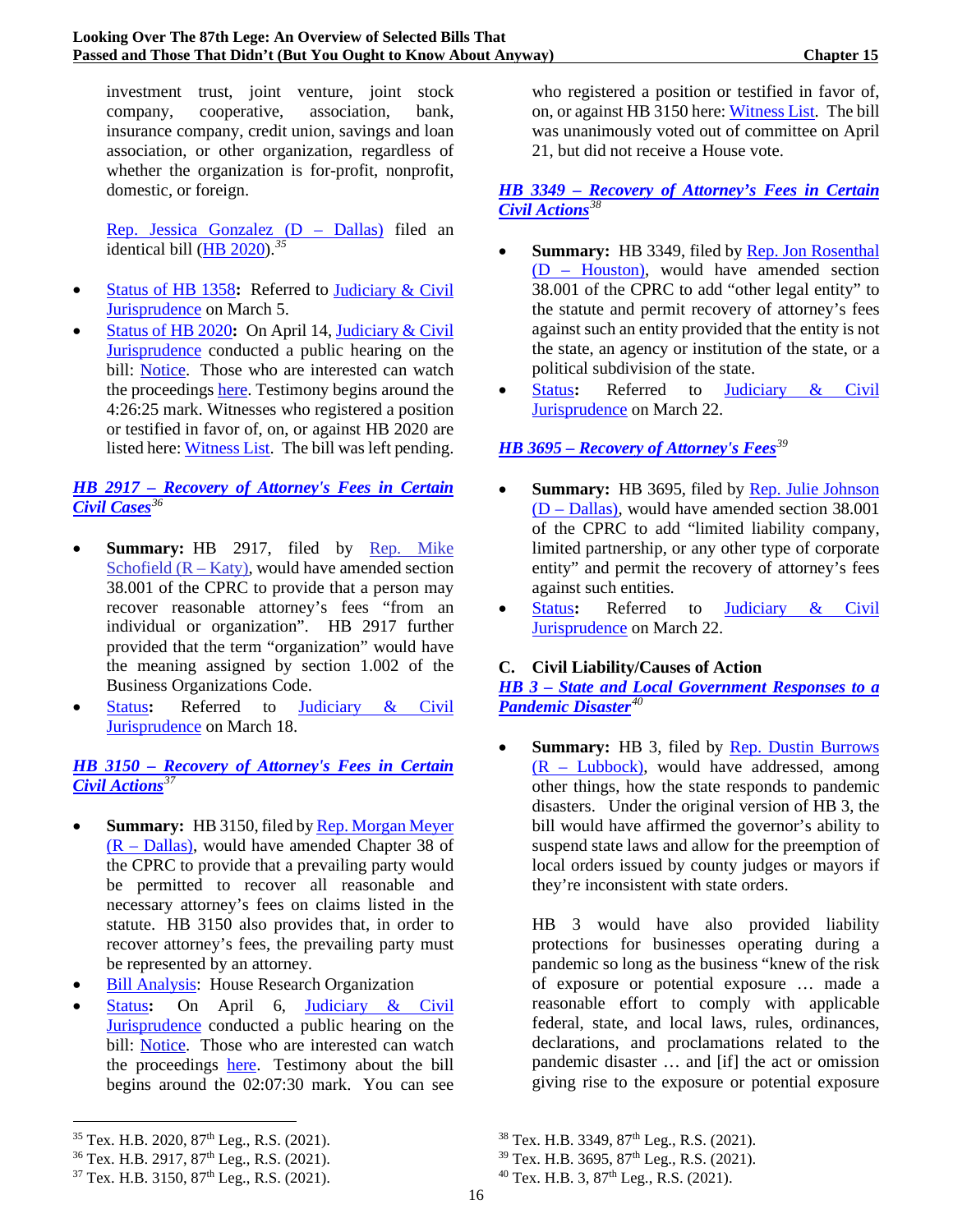was not wilful, reckless or grossly negligent." Liability protection would have extend to an officer or employee of a state or local agency, or a volunteer acting at the direction of an officer or employee of a state or local agency, by giving them the same liability protection afforded to a member of the Texas military order into active service (section 437.222 of the Texas Government Code) if the person is performing an activity related to sheltering or housing individuals in connection with the evacuation of an area stricken or threatened by a pandemic disaster.

HB 3 would have also required that actions taken during a pandemic disaster satisfy the religious freedom protections under state and federal law. Further, while the governor could suspend the sale, dispensing, or transportation of alcoholic beverages, explosives, and combustibles during a pandemic disaster, the governor could not suspend or limit the sale or transportation of firearms and ammunition.

HB 3 would have also required local jurisdictions to receive approval from the secretary of state before altering voting procedures during a pandemic.

The version of HB 3 approved in committee included the following items:

The original bill authorized the Legislature to terminate a state of pandemic disaster at any time; but, the committee substitute would have limited that authorization to times when the Legislature is in a regular or special session and would establish the Pandemic Disaster Legislative Oversight Committee to act on a declaration of a state of pandemic disaster when the Legislature is not in session. The PDLOC would have been authorized to terminate at any time a state of pandemic disaster that is in effect for more than 30 days following the governor's renewal of the declaration or provisions of proclamations, orders, or rules issued or adopted by the governor or of orders issued by a political subdivision for the pandemic disaster declaration. Accounting for this additional authority to terminate provisions of an applicable proclamation, order, or rule, the bill would have required the governor, on termination of such a provision by the PDLOC, to issue an executive order rescinding those provisions.

The committee substitute also included a provision that would have prohibited the governor from declaring a new state of pandemic disaster based on the same or a substantially similar finding as a prior state of pandemic disaster that was terminated or not renewed by the Legislature or to circumvent a meeting of the PDLOC convened to review a state of pandemic disaster declaration.

The committee substitute included a provision that would have prohibited the presiding officer of the governing body of a political subdivision from issuing an order during a declared state of pandemic disaster or local state of pandemic disaster that required specific businesses or industries to close or distinguishes between types of businesses or industries in limiting operation capacities.

The committee substitute revised the original bill provisions granting immunity from civil liability to a business or an entity operating during a pandemic disaster in Texas with regard to an injury caused by exposing or potentially exposing an individual to a disease in the following ways: (1) removed as a requisite condition for triggering the immunity that, on the date of the exposure or potential exposure, the business or entity knew of the risk of exposure or potential exposure; and (2) changed the condition that the business or entity made a reasonable effort to comply with applicable federal, state, and local laws, rules, ordinances, declarations, and proclamations related to the pandemic disaster as follows: (a) removed the requirement that the business or entity made a reasonable effort to comply with federal laws, rules, ordinances, declarations, and proclamations; and (b) clarified that the state and local laws, rules, ordinances, declarations, and proclamations with which the business or entity must have made a reasonable effort to comply are those that are controlling.

The committee substitute also included provisions establishing that immunity from civil liability provided under the bill would have been in addition to the immunity and limitations of liability provided by other laws and that the bill provisions do not create a civil cause of action.

The committee substitute included a provision establishing that the governor could not exercise the same authority to address a declared state of pandemic disaster as is granted to the governor under the Texas Disaster Act of 1975 to address another type of disaster, with certain specified exceptions. Further, under the revised bill, limitations would have been placed on the governor's power to issue executive orders,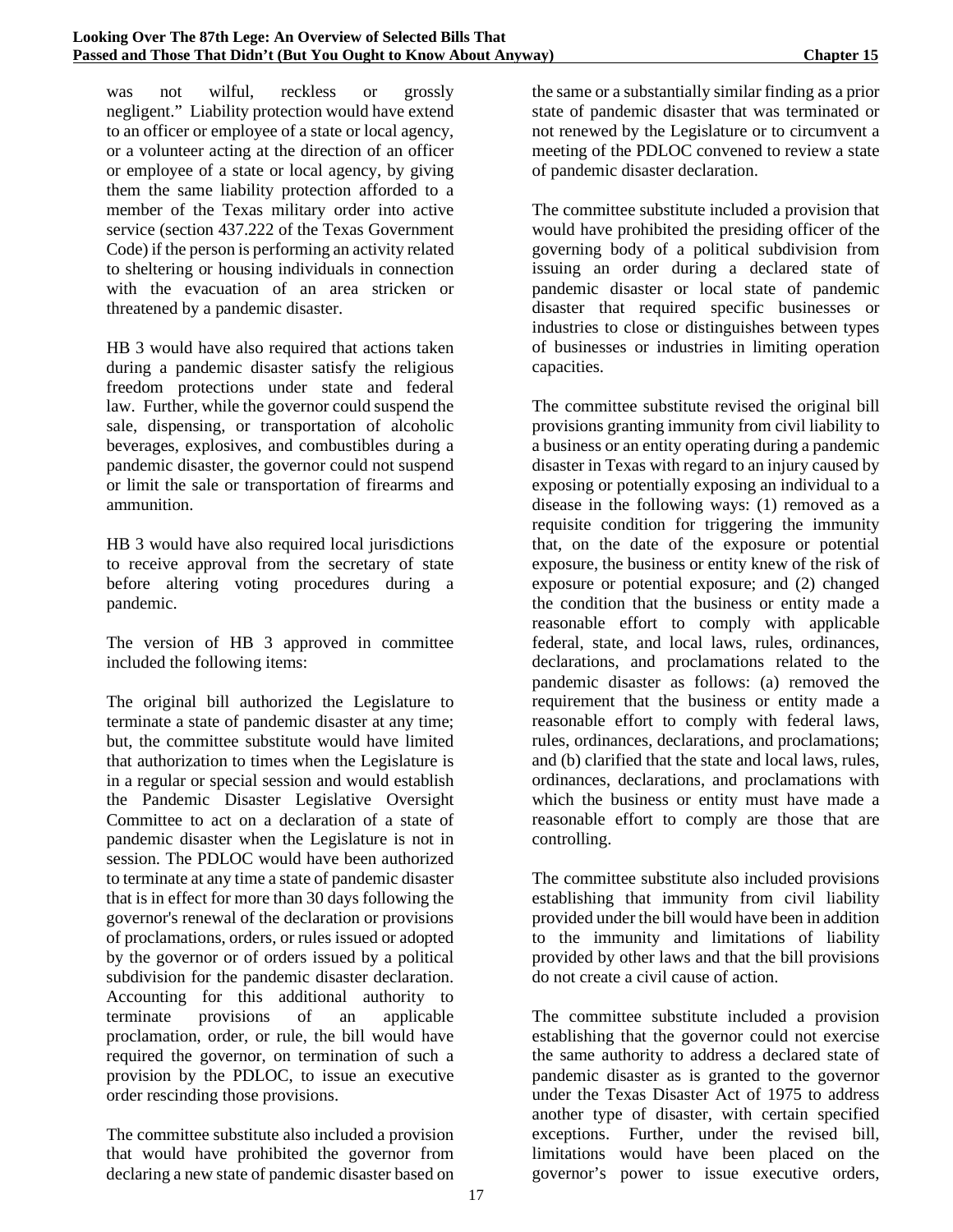proclamations, or rules that have the effect of closing or limiting the operating capacity of a business or other entity, mandating the wearing of a face covering, or limiting surgeries or other procedures that a licensed health care professional or health care facility may perform.

The committee substitute revised the provisions of the original bill regarding local and interjurisdictional pandemic emergency management under the Texas Pandemic Response Act as follows: (1) omitted provisions authorizing local election officials to propose, and the secretary of state to approve, certain alterations of voting procedures in response to a pandemic disaster; (2) removed the original bill authorization for a pandemic emergency management director to exercise the powers granted to the governor on an appropriate local scale and instead requires each director to perform the duties prescribed by the applicable emergency management plan and implement the state of pandemic proclamation and each executive order issued under the act; (3) provided for the preemption of municipal orders that are inconsistent with applicable county orders; and (4) required the governor to adopt rules and procedures necessary to determine whether a political subdivision's presiding officer has issued an order requiring the closure of a private business in response to a pandemic disaster for purposes of the limitation on property tax rates.

On the House floor, HB 3 was further amended to create the Texas Epidemic Public Health Institute at the University of Texas Health Science Center at Houston. That entity would have made recommendations to a 12-member legislative oversight committee that also would have been created if HB 3 became law. The committee, which would have consisted of the lieutenant governor and speaker — who would have served as joint chairs — and a number of committee chairs from both chambers, could in certain cases have terminated pandemic disaster declarations, orders or other rules issued by the governor or local governments. It could only act though when the Legislature was not convened for a regular or special session. Other amendments adopted by the House included one that would have prohibited local officials from issuing an order during a pandemic disaster that required businesses or industries to close; another that would have created an emergency management text system for warnings during a pandemic; and one that would have required the Legislature to convene for a special session if a disaster declaration lasts longer than 90 days.

- **[Bill Analysis:](https://hro.house.texas.gov/pdf/ba87r/hb0003.pdf#navpanes=0) House Research Organization**
- [Fiscal Note:](https://capitol.texas.gov/tlodocs/87R/fiscalnotes/pdf/HB00003E.pdf#navpanes=0) Legislative Budget Board
- [Status](https://capitol.texas.gov/BillLookup/History.aspx?LegSess=87R&Bill=HB3): On March 11, [State Affairs](https://house.texas.gov/committees/committee/index.php?committee=C450) conducted a public hearing on HB 3: [Notice.](https://capitol.texas.gov/tlodocs/87R/schedules/pdf/C4502021031108001.PDF) Those who are interested can watch the proceedings here: [House](https://tlchouse.granicus.com/MediaPlayer.php?view_id=46&clip_id=19601)  [Archived Video.](https://tlchouse.granicus.com/MediaPlayer.php?view_id=46&clip_id=19601) Testimony on HB 3 begins around the 2:20:00 mark. Witnesses who registered a position or testified in favor of, on, or against HB 3 are listed here: [Witness List.](https://capitol.texas.gov/tlodocs/87R/witlistmtg/pdf/C4502021031108001.PDF) Written comments provided to the committee can be reviewed [here.](https://capitol.texas.gov/tlodocs/87R/publiccomments/HB00003H.pdf#navpanes=0) Handouts provided to the committee can be reviewed [here.](https://capitol.texas.gov/tlodocs/87R/handouts/C4502021031108001/C4502021031108001.PDF) On May 4, the bill, as amended, was unanimously voted out of committee. By a vote of 104-39, the House passed HB 3, as amended. On May 20, [State Affairs](https://senate.texas.gov/cmte.php?c=570) conducted a public hearing on HB 3: [Notice.](https://capitol.texas.gov/tlodocs/87R/schedules/pdf/C5702021052009001.PDF) Those who are interested can watch the proceedings [here.](https://tlcsenate.granicus.com/MediaPlayer.php?view_id=49&clip_id=16148) Testimony begins around the 3:20 mark. The bill was left pending.

### *HB 2071 – [Elimination of Limitations Periods for](https://capitol.texas.gov/tlodocs/87R/billtext/pdf/HB02071I.pdf#navpanes=0)  [Suits for Personal Injury Arising from Certain](https://capitol.texas.gov/tlodocs/87R/billtext/pdf/HB02071I.pdf#navpanes=0)  [Offenses against a Child](https://capitol.texas.gov/tlodocs/87R/billtext/pdf/HB02071I.pdf#navpanes=0)[41](#page-29-0)*

- **Summary:** HB 2071, filed by [Rep. Ann Johnson](https://house.texas.gov/members/member-page/?district=134)  (D – [Houston\),](https://house.texas.gov/members/member-page/?district=134) would have amended section 16.003 of the CPRC to eliminate the statute of limitations for bringing a personal injury lawsuit for injuries to a child arising out of Penal Code violations for: (1) the sexual assault of a child; (2) the aggravated sexual assault of a child; (3) the continuous sexual abuse of young child or children; (4) sexual conduct with a trafficked child as defined under the Penal Code; (5) certain sexual trafficking of a child; (6) compelling prostitution by a child; or (7) indecency with a child.
- [Status](https://capitol.texas.gov/BillLookup/history.aspx?LegSess=87R&Bill=HB2071): Referred to Judiciary & Civil [Jurisprudence](https://house.texas.gov/committees/committee/index.php?committee=C330) on March 15.

# *HB 2782 – [Business Civil Liability for COVID-19](https://capitol.texas.gov/tlodocs/87R/billtext/pdf/HB02782I.pdf#navpanes=0)  [Exposure](https://capitol.texas.gov/tlodocs/87R/billtext/pdf/HB02782I.pdf#navpanes=0)[42](#page-29-0)*

• **Summary:** HB 2782, filed by [Rep. Jay Dean \(R –](https://house.texas.gov/members/member-page/?district=7) [Longview\),](https://house.texas.gov/members/member-page/?district=7) would have amended the CPRC to provide that a business entity or person who owns a business entity may not be held liable for injury or death caused by exposure to COVID-19 that occurred due to the entity's activities or operations,

<span id="page-29-0"></span><sup>&</sup>lt;sup>41</sup> Tex. H.B. 2071, 87<sup>th</sup> Leg., R.S. (2021).

 $42$  Tex. H.B. 2782,  $87<sup>th</sup>$  Leg., R.S. (2021).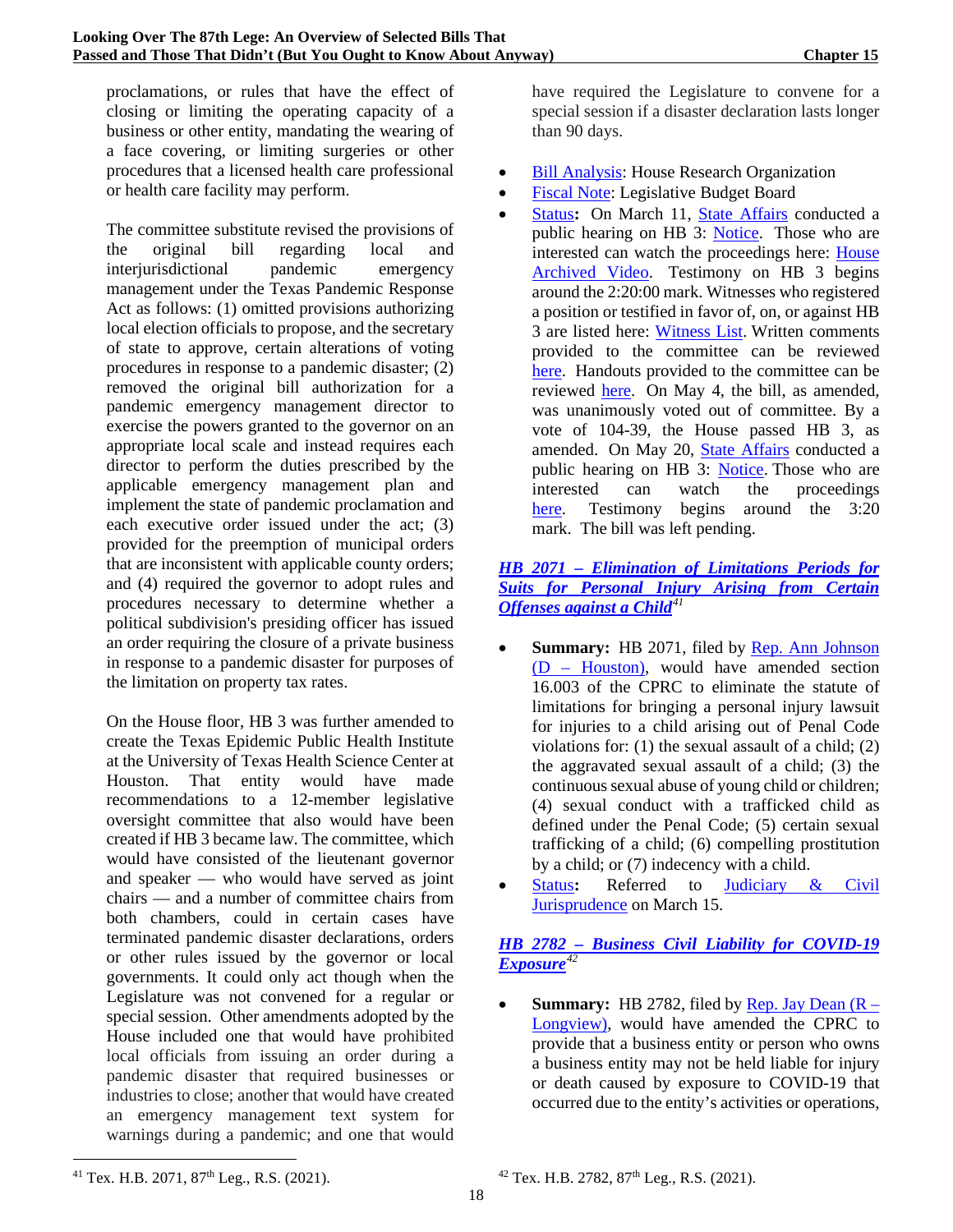unless a claimant proves that the exposure was caused by gross negligence or wilful misconduct.

• [Status](https://capitol.texas.gov/BillLookup/history.aspx?LegSess=87R&Bill=HB2782)**:** Referred to [Judiciary & Civil](https://house.texas.gov/committees/committee/index.php?committee=C330)  [Jurisprudence](https://house.texas.gov/committees/committee/index.php?committee=C330) on March 17.

### *HB 3024 – [Civil and Criminal Liability for Doxing](https://capitol.texas.gov/tlodocs/87R/billtext/pdf/HB03024I.pdf#navpanes=0)[43](#page-30-0) (Companion: [SB 1691\)](https://capitol.texas.gov/tlodocs/87R/billtext/pdf/SB01691I.pdf#navpanes=0) [44](#page-30-1)*

• **Summary:** HB 3024, filed by [Rep. Gene Wu \(D –](https://house.texas.gov/members/member-page/?district=137) [Houston\),](https://house.texas.gov/members/member-page/?district=137) would have amended the Penal Code and the CPRC to create a criminal offense and a civil cause of action for doxing. Under HB 3024, a person would commit a doxing offense if the person: (1) intentionally posted another person's private personal information without the other person's consent; (2) the information was posted with the intent to promote or assist in the commission of an offense that would cause the person whose information is posted to suffer death, bodily injury, or stalking; or, with the intent that the information would be used to threaten harm or to harass any person and with reckless disregard that the posting would be reasonably likely to incite an attempt to cause the person to suffer death, bodily injury, or stalking; and, (3) the posting of the information: (a) was conducted with knowledge that the information would be used in the commission of an offense that would cause harm to the person whose information is posted or to a close relation to that person; (b) would have caused a reasonable person to suffer significant economic injury or mental anguish or to fear serious bodily injury or death for oneself or for a close relation to oneself; or (c) caused the person whose information is posted to suffer a substantial life disruption.

Doxing would have been a misdemeanor, but could have been elevated to a felony offense if an individual suffered death, physical injury, mental anguish or significant economic injury as a proximate result of conduct arising out of the posting.

A defendant who engaged in doxing (as defined under the Penal Code) would be liable for civil damages arising from the posting of the private personal information. A prevailing claimant would have been entitled to actual damages, including damages for mental anguish even if an injury other than mental anguish is not shown, and reasonable attorney's fees. The claimant also could have recovered exemplary damages.

The Senate companion [\(SB 1691\)](https://capitol.texas.gov/tlodocs/87R/billtext/pdf/SB01691I.pdf#navpanes=0) was filed by Sen. Borris [Miles \(D –](https://senate.texas.gov/member.php?d=13) Houston). The bill was referred to [Criminal Justice](https://senate.texas.gov/cmte.php?c=590) on March 26.

• [Status](https://capitol.texas.gov/BillLookup/history.aspx?LegSess=87R&Bill=HB3024)**:** Referred to [Criminal Jurisprudence](https://house.texas.gov/committees/committee/?committee=C220) on March 19.

### *HB 4213 – [Appeal of a Sanction Issued by a Court](https://capitol.texas.gov/tlodocs/87R/billtext/pdf/HB04213I.pdf#navpanes=0)  [Following a Ruling on a Motion to Recuse](https://capitol.texas.gov/tlodocs/87R/billtext/pdf/HB04213I.pdf#navpanes=0)[45](#page-30-0)*

• **Summary:** HB 4213, filed by [Rep. Andrew Murr](https://house.texas.gov/members/member-page/?district=53)  (R – [Kerrville\),](https://house.texas.gov/members/member-page/?district=53) would have amended the CPRC and authorized an attorney or an attorney representing a party who: (1) filed a motion to recuse the court, and (2) was ordered to pay fees or expenses following the ruling to file a notice of appeal with the trial court no later than thirty days following the date of the applicable order. The appealing party (or attorney representing a party, as applicable) would have been entitled to have the sanctions order reviewed de novo by a jury or a judge. Selection of a jury would have occurred in accordance with the usual jury selection process for a civil jury trial. Under HB 4213, a jury determination would have been subject to appeal to the court of appeals having jurisdiction over the case.

HB 4213 would have required the Supreme Court to promulgate changes to the Texas Rules of Civil Procedure to comply with the new law.

• [Status:](https://capitol.texas.gov/BillLookup/History.aspx?LegSess=87R&Bill=HB4213) On April 21, Judiciary & Civil [Jurisprudence](https://house.texas.gov/committees/committee/index.php?committee=C330) conducted a public hearing on HB 4213: [Notice.](https://capitol.texas.gov/tlodocs/87R/schedules/pdf/C3302021042108001.PDF) Those who are interested can watch the proceeding[s here.](https://tlchouse.granicus.com/MediaPlayer.php?view_id=46&clip_id=20435) Testimony begins around the 29:00 mark. Those who registered a position or testified in favor of, on, or against HB 4213 are listed here: [Witness List.](https://capitol.texas.gov/tlodocs/87R/witlistmtg/pdf/C3302021042108001.PDF) The bill was left pending.

*HB 4481 – [Civil Liability Arising from COVID-19](https://capitol.texas.gov/tlodocs/87R/billtext/pdf/HB04481I.pdf#navpanes=0)[46](#page-30-1)*

• **Summary:** HB 4481, filed by [Rep. Tom](https://house.texas.gov/members/member-page/?district=130)  Oliverson  $(R - Houston)$ , would have provided persons with immunity from civil liability for ordinary negligence for any personal injury or death arising from COVID-19 as long as the person acted "as an ordinary, reasonable, and prudent person would have acted under the same or similar circumstances." For purposes of this subsection, acting as an ordinary, reasonable, and prudent person included the adoption of reasonable safety

<span id="page-30-0"></span><sup>43</sup> Tex. H.B. 3024, 87th Leg., R.S. (2021).

<span id="page-30-1"></span><sup>&</sup>lt;sup>44</sup> Tex. S.B. 1691,  $87<sup>th</sup>$  Leg., R.S. (2021).

<sup>45</sup> Tex. H.B. 4213, 87th Leg., R.S. (2021).

 $^{46}$  Tex. H.B. 4481,  $87<sup>th</sup>$  Leg., R.S. (2021).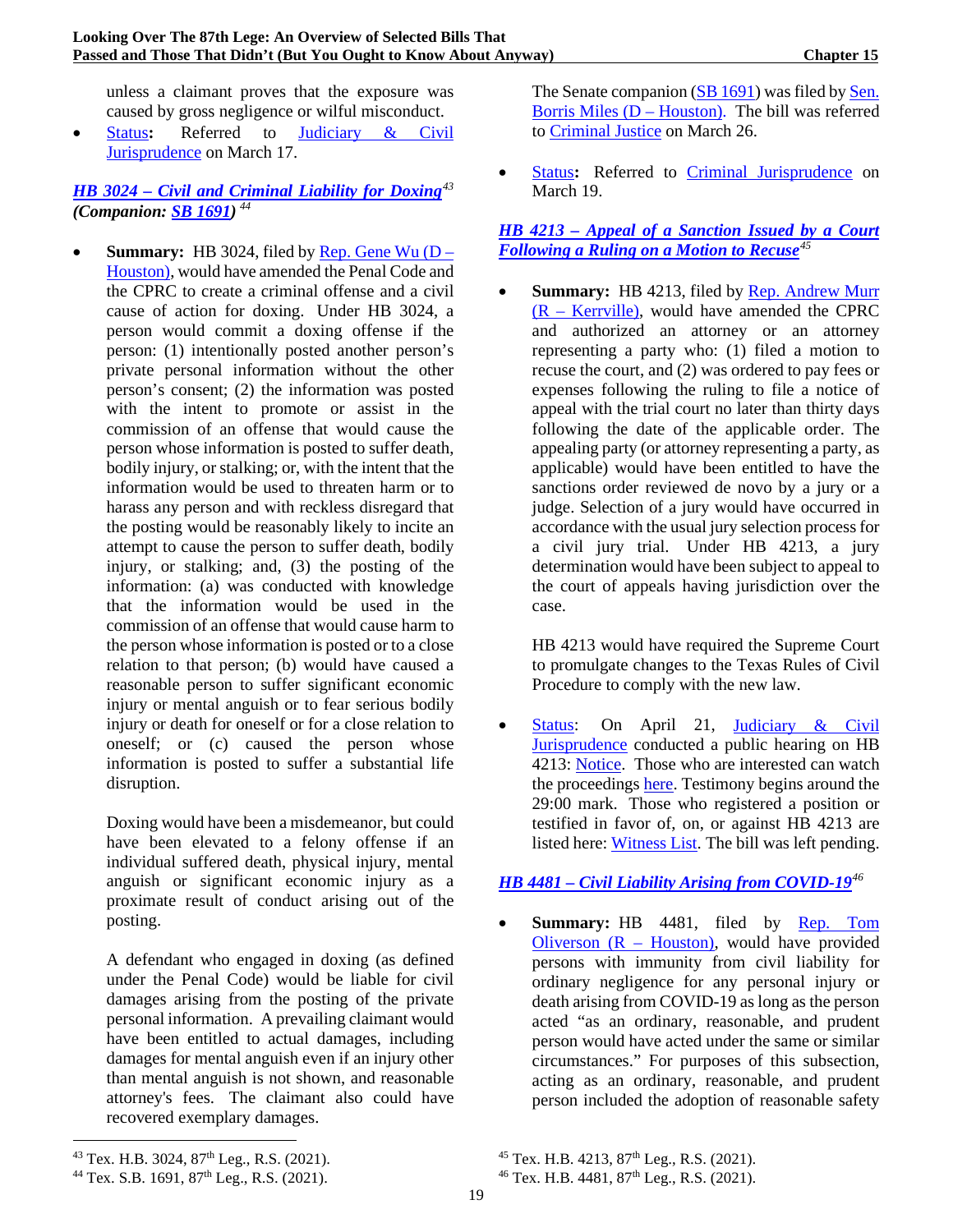measures. Under HB 4481, there would have been a rebuttable presumption that safety measures adopted by a person were reasonable if those measures conformed to the Centers for Disease Control and Prevention guidelines in existence at the time of an alleged exposure.

The rebuttable presumption provided by this subsection did not alter the applicable standard of care for medical, legal, or other negligence cases. The changes in HB 4481 also did not apply to an act or omission that constituted an intentional tort or wilful or reckless misconduct.

[Status:](https://capitol.texas.gov/BillLookup/History.aspx?LegSess=87R&Bill=HB4481) Referred to Judiciary & Civil [Jurisprudence](https://house.texas.gov/committees/committee/index.php?committee=C330) on March 29.

### **D. Contractor Liability**

# *HB 3595 – [Relating to Residential Construction](https://capitol.texas.gov/tlodocs/87R/billtext/pdf/HB03595I.pdf#navpanes=0)  [Liability](https://capitol.texas.gov/tlodocs/87R/billtext/pdf/HB03595I.pdf#navpanes=0)[47](#page-31-0)*

- **Summary:** HB 3595, filed by [Rep. Jeff Leach \(R](https://house.texas.gov/members/member-page/?district=67)  – [Plano\),](https://house.texas.gov/members/member-page/?district=67) sought to amend Chapter 27 of the Texas Property Code (also known as the Residential Construction Liability Act) and would have, among other things, done the following: (1) reduced the statute of repose for residences from ten years to five; (2) clarified definitions of appurtenance, contractor, and economic damages; (3) allowed contractors to perform multiple inspections during the 35-day period after receiving notice of a complaint; and (4) provided for a dismissal of a claim instead of abatement if a claimant did not satisfy statutory requirements regarding the claim.
- [Status:](https://capitol.texas.gov/BillLookup/history.aspx?LegSess=87R&Bill=HB3595) On April 6, [Judiciary & Civil](https://house.texas.gov/committees/committee/index.php?committee=C330)  [Jurisprudence](https://house.texas.gov/committees/committee/index.php?committee=C330) conducted a public hearing on the bill: [Notice.](https://capitol.texas.gov/tlodocs/87R/schedules/pdf/C3302021040608001.PDF) Those who are interested can watch the proceedings [here.](https://tlchouse.granicus.com/MediaPlayer.php?view_id=46&clip_id=20106) Testimony about the bill begins around the 03:10:00 mark. Those who registered a position or testified in favor of, on, or against HB 3595 are listed here: [Witness List.](https://capitol.texas.gov/tlodocs/87R/witlistmtg/pdf/C3302021040608001.PDF) The bill was left pending.

### **E. Court Reporters/Recording of Court Proceedings**

### *HB 228 – [Use of an Electronic Recording Device to](https://capitol.texas.gov/tlodocs/87R/billtext/pdf/HB00228I.pdf#navpanes=0)  [Report Court Proceedings](https://capitol.texas.gov/tlodocs/87R/billtext/pdf/HB00228I.pdf#navpanes=0)[48](#page-31-0)*

Summary: HB 228, filed by Rep. Andrew Murr (R – [Kerrville\),](https://house.texas.gov/members/member-page/?district=53) would have permitted the commissioners court of a county to exempt a court from the requirement imposed on the court's judge

under section 52.041 of the Government Code (i.e., *Appointment of Official Court Reporter*) by authorizing the use of an electronic recording device to report the court's proceedings. The judge of a statutory county court or county court in that county by order could have claimed the exemption and provided for proceedings before the court to be reported using a good quality electronic recording device.

By agreement, the commissioners court of each county within a judicial district could have exempted the district court from the requirement imposed on the court's judge under section 52.041 by authorizing the use of an electronic recording device to report the court's proceedings. By order, the judge could have claimed the exemption and provided for proceedings before the court to be reported using a good quality electronic recording device.

If an electronic recording device was used to report a court proceeding, a court reporter would not have been required to be present during the proceeding to certify the record of the proceeding.

The commissioners court of a county that by order had authorized (or the commissioners courts of a judicial district that had authorized) the use of an electronic recording device would have had to adopt a policy for the provision of a transcript on request or appeal in a proceeding reported using an electronic recording device. Such a policy could have provided for the imposition of fees associated with the preparation, reproduction, or mailing of a transcript for a proceeding reported using an electronic recording device. A policy that authorized the imposition of fees must have provided a mechanism for a person to object to the fee amounts.

HB 228 would not have affected a person's rights under other law to request a proceeding before a court to be reported by a court reporter.

• [Status:](https://capitol.texas.gov/BillLookup/History.aspx?LegSess=87R&Bill=HB228) On March 17, Judiciary & Civil [Jurisprudence](https://house.texas.gov/committees/committee/index.php?committee=C330) conducted a public hearing on the bill: [Notice.](https://capitol.texas.gov/tlodocs/87R/schedules/pdf/C3302021031708001.PDF) Those who are interested can watch the proceedings [here](https://tlchouse.granicus.com/MediaPlayer.php?view_id=46&clip_id=19688) (Part 1) and [here](https://tlchouse.granicus.com/MediaPlayer.php?view_id=46&clip_id=19705) (Part 2). In Part 1, testimony on HB 228 begins around the 1:08:25 mark. In Part 2, testimony begins around the 1:30:00 mark. Those who registered a position or testified in favor of, on, or against HB 228 are listed here: [Witness List.](https://capitol.texas.gov/tlodocs/87R/witlistmtg/pdf/C3302021031708001.PDF) Written comments

<span id="page-31-0"></span><sup>&</sup>lt;sup>47</sup> Tex. H.B. 3595, 87<sup>th</sup> Leg., R.S. (2021).

 $48$  Tex. H.B. 228,  $87<sup>th</sup>$  Leg., R.S. (2021).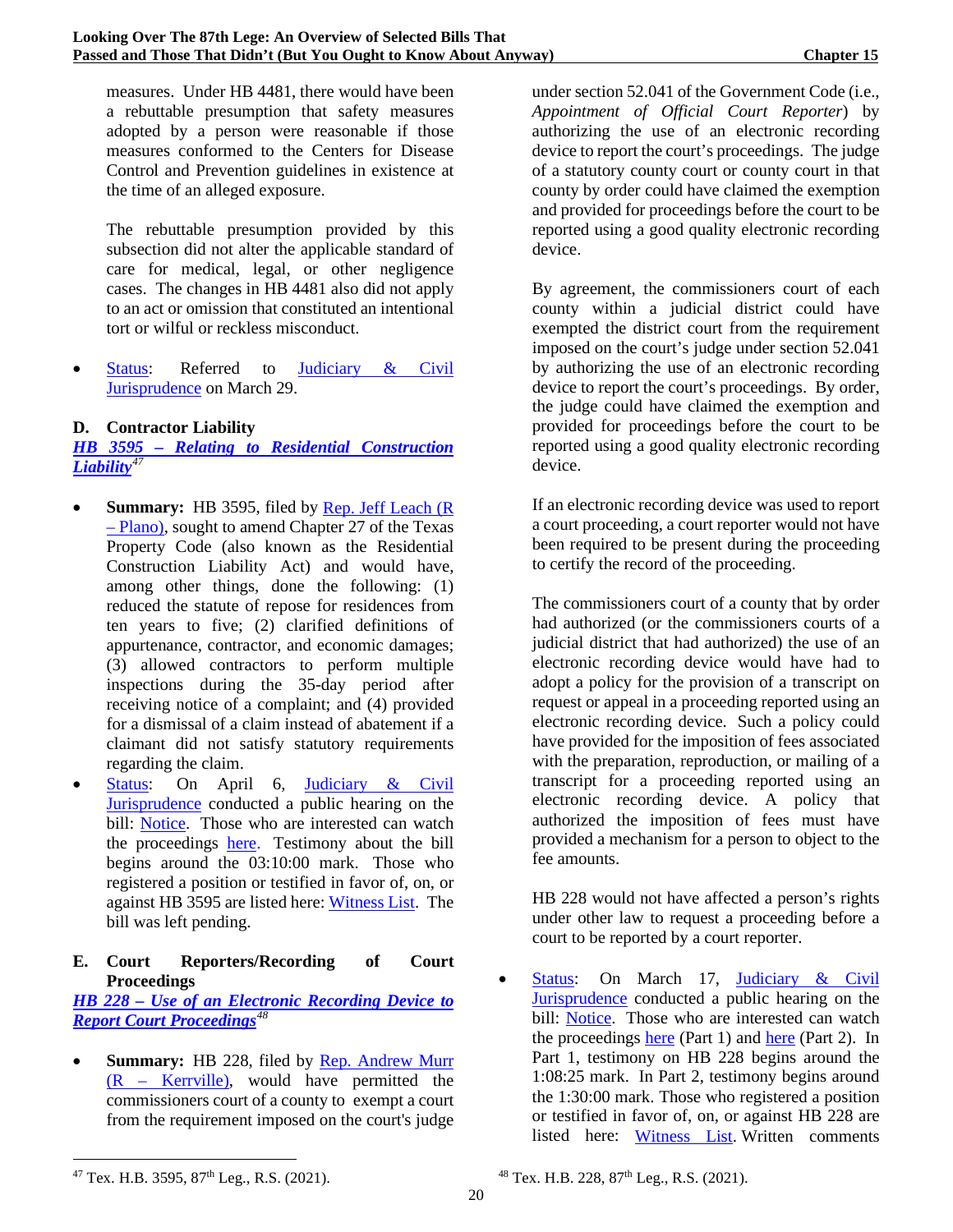provided to the committee can be seen [here.](https://capitol.texas.gov/tlodocs/87R/publiccomments/HB00228H.pdf#navpanes=0) The bill was left pending.

### *HB 1737 – [Reporting of Depositions by Court](https://capitol.texas.gov/tlodocs/87R/billtext/pdf/HB01737H.pdf#navpanes=0)  [Reporters and the Deposition Transcripts](https://capitol.texas.gov/tlodocs/87R/billtext/pdf/HB01737H.pdf#navpanes=0)[49](#page-32-0)*

• **Summary:** HB 1737, filed by <u>Rep. Joe Moody (D</u> – [El Paso\),](https://house.texas.gov/members/member-page/?district=78) would have amended the Government Code to entitle a deponent and the attorneys of record and parties to a case in which a deposition was taken to obtain a copy of the deposition transcript from the court reporter or court reporting firm, who could require payment of a reasonable fee before providing the transcript.

HB 1737 also would have required the reporter or firm to notify a deponent or attorney who requested a deposition transcript when it was available for review and allowed the deponent a period of at least 20 days to (1) review a secure digital copy of the transcript; and (2) provide a separate signed document listing any changes in form or substance the deponent desires to make to the transcript and the reasons for those changes.

HB 1737 would have also required the court reporter or court reporting firm to retain possession of the original deposition transcript during this review period and, on the earlier of the period's expiration or the receipt of the signed document, to promptly deliver the original transcript to the custodial attorney responsible for protecting the transcript's integrity. The bill would have made an attorney who took a deposition and the attorney's firm jointly and severally liable for a shorthand reporter's charges for the original transcript, the first copy of the transcript, and each additional copy of the transcript requested by the attorney.

HB 1737 specified that the circumstances under which a noncertified shorthand reporter could report an oral deposition included certain circumstances in which a certified shorthand reporter was not available to report the deposition in person or through remote technology.

- **[Bill Analysis:](https://capitol.texas.gov/tlodocs/87R/analysis/pdf/HB01737H.pdf#navpanes=0)** House Research Organization
- [Status:](https://capitol.texas.gov/BillLookup/History.aspx?LegSess=87R&Bill=HB1737) On March 17, [Judiciary & Civil](https://house.texas.gov/committees/committee/index.php?committee=C330)  [Jurisprudence](https://house.texas.gov/committees/committee/index.php?committee=C330) conducted a public hearing on the bill: [Notice.](https://capitol.texas.gov/tlodocs/87R/schedules/pdf/C3302021031708001.PDF) Those who are interested can watch the proceeding[s here.](https://tlchouse.granicus.com/MediaPlayer.php?view_id=46&clip_id=19705) The testimony begins around the 3:29:20 mark. Those who registered a position or testified in favor of, on, or against HB 1737 are

listed here: [Witness List.](https://capitol.texas.gov/tlodocs/87R/witlistmtg/pdf/C3302021031708001.PDF) Written comments provided to the committee can be reviewed [here.](https://capitol.texas.gov/tlodocs/87R/publiccomments/HB00228H.pdf#navpanes=0) The bill was unanimously voted out of committee on April 8 without amendments, but did not receive a House vote.

# **F. Damages**

### *SB 207 – [Recovery of Medical or Healthcare Expenses](https://capitol.texas.gov/tlodocs/87R/billtext/pdf/SB00207H.pdf#navpanes=0)  [in Civil Actions](https://capitol.texas.gov/tlodocs/87R/billtext/pdf/SB00207H.pdf#navpanes=0)[50](#page-32-1) (Companion: [HB 1617\)](https://capitol.texas.gov/tlodocs/87R/billtext/pdf/HB01617I.pdf#navpanes=0) [51](#page-32-0)*

- **Summary:** SB 207, jointly filed by Sen. [Charles](https://senate.texas.gov/member.php?d=5)  [Schwertner \(R –](https://senate.texas.gov/member.php?d=5) Georgetown), [Sen. Dawn](https://senate.texas.gov/member.php?d=24)  Buckingham  $(R - Lakeway)$ , and Sen. Donna Campbell  $(R - New Braunfels)$ , sought to amend section 41.0105 of the CPRC to permit a party in an action in which a claimant sought recovery of medical or health care expenses to introduce certain types of evidence of the reasonableness of the amount charged for the medical or health care services provided to the claimant. The original bill was amended in committee and on the Senate floor to permit the following types of evidence:
	- ο In a civil action in which medical or health care expenses are actually paid by the claimant, or on the claimant's behalf, including amounts paid by a health benefit plan, workers' compensation insurance, an employer-provided plan, Medicaid, or Medicare, or another insurer or governmental payor, a claimant would be permitted to introduce in evidence only the amounts actually paid to the medical or health care facility or provider for the services provided to the person whose injury or death is the subject of the action.
	- ο In a civil action other than an action described above, a claimant would be permitted to introduce evidence that has a tendency to prove the fair and reasonable value of the necessary medical or health care services provided to the person whose injury or death is the subject of the action.
	- ο In any civil action in which a claimant seeks recovery of medical or health care expenses, a claimant would be permitted to introduce in evidence the amounts paid to a medical or health care facility or provider for services provided to the person whose injury or death is the subject of the action from a cafeteria plan or health savings account or by any person to satisfy a copayment or deductible.

<span id="page-32-0"></span><sup>49</sup> Tex. H.B. 1737, 87<sup>th</sup> Leg., R.S. (2021).

<span id="page-32-1"></span> $50$  Tex. S.B. 207,  $87<sup>th</sup>$  Leg., R.S. (2021).

<sup>&</sup>lt;sup>51</sup> Tex. H.B. 1617, 87<sup>th</sup> Leg., R.S. (2021).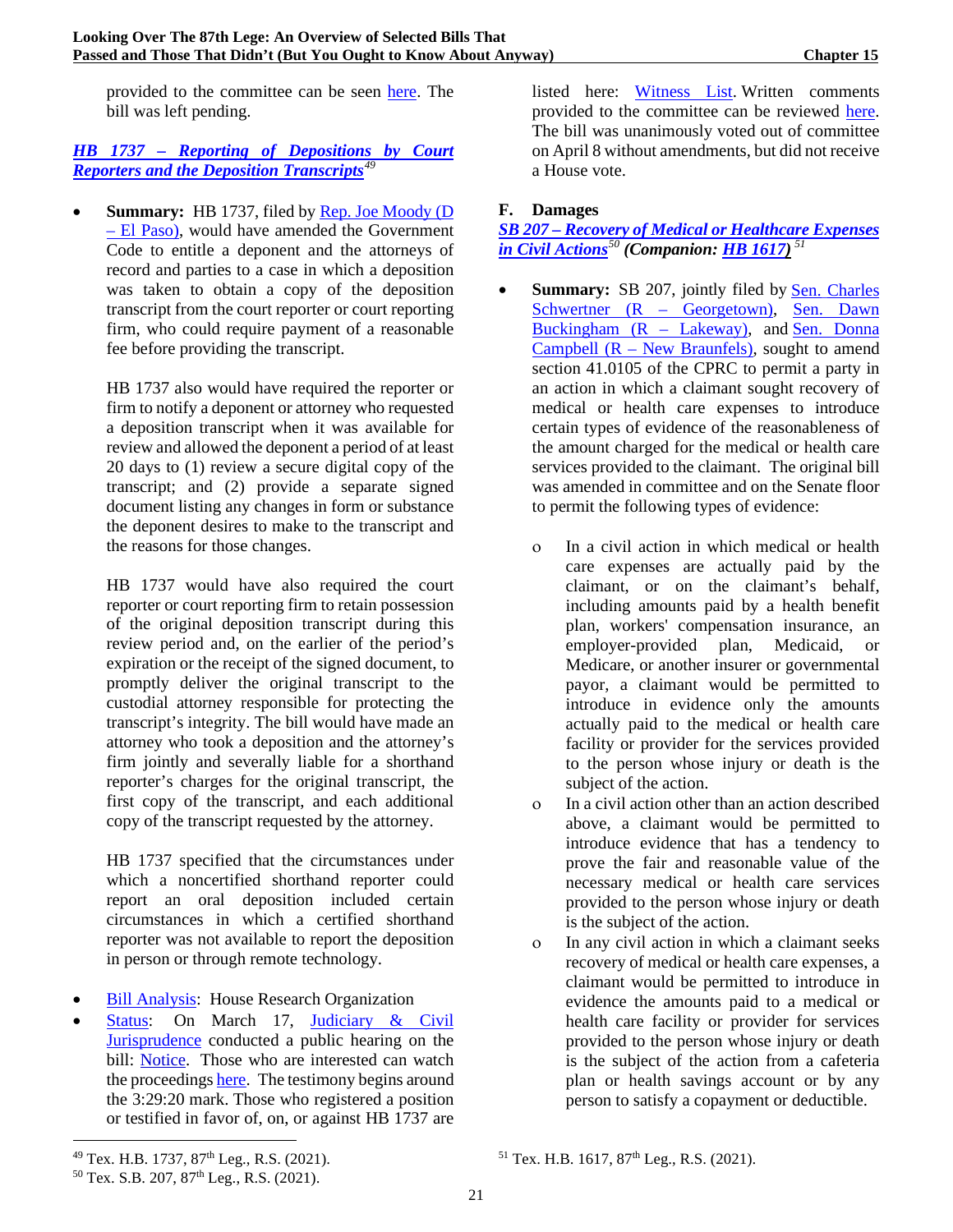A claimant would have also been required, in any civil action in which a claimant sought recovery of medical or health care expenses, to disclose to all parties any formal or informal agreement under which the medical or health care facility or provider who provided the services sought to wholly or partly refund, rebate, or remit any amount of money or give anything of value to the claimant or anyone associated with the claimant.

Further, a party who intended to controvert the reasonableness of the amounts charged or necessity for medical services would have only been required to serve notice of that intent instead of serving a copy of the counteraffidavit as currently required under CPRC section 18.001.

SB 207 also sought to add a new section 18.0011 to the CPRC that provided as follows:

- ο A party could not controvert the reasonableness of the charges for medical or health care services stated in an affidavit served under section 18.001 if the affidavit stated one of the following amounts as reasonable charges for the necessary medical or health care services provided by the facility or provider to the person whose injury or death was the subject of the civil action:
	- (1) amounts actually received by the facility or provider from or on behalf of the claimant, including amounts received from a health benefit plan, workers' compensation insurance, an employerprovided plan, Medicaid, Medicare, or another insurer or governmental payor, for each medical or health care service provided by the facility or provider; or
	- (2) amounts that, on the date the service was provided, did not exceed 150 percent of the maximum allowable reimbursement for each medical or health care service provided as determined by the commissioner of workers' compensation in accordance with Section 413.011, Labor Code.
- ο If an affidavit served by a health care facility or provider under section 18.001 complied with the section above and included a statement that the facility or provider did not intend to appear at trial to testify regarding the reasonableness of the facility's or provider's

charges or the necessity for the facility's or provider's services, then: (1) a party could not seek to obtain through any pretrial discovery procedure information from the facility or provider about the reasonableness of the facility's or provider's charges or the necessity for the facility's or provider's services; and (2) the trial court had to exclude trial testimony by the facility or provider regarding the reasonableness of the facility's or provider's charges or the necessity for the facility's or provider's services unless:

- (A) the court found there was good cause to allow the testimony;
- (B) the testimony would not have unfairly surprised or unfairly prejudiced any party to the civil action; and
- (C) a party opposing admission of the testimony into evidence was given a reasonable opportunity to develop and present evidence relevant to the testimony to be offered by the facility or provider.
- ο An affidavit served by a health care facility or provider under Subsection (a) and the statements made in the affidavit could have been used only in the civil action in which the affidavit was served and not in other actions or for other purposes.
- ο An affidavit served under the new section 18.0011 would have had no effect except to prove the authenticity of the medical or health care records described by the affidavit if notice of intent to controvert the reasonableness of the amounts charged or necessity for medical or health care services was served as provided by this section.

The companion bill in the House, **HB 1617**, was filed by [Rep. Greg Bonnen \(R –](https://house.texas.gov/members/member-page/?district=24) [Friendswood\).](https://house.texas.gov/members/member-page/?district=24)

- [Bill Analysis for SB 207](https://capitol.texas.gov/tlodocs/87R/analysis/pdf/SB00207S.pdf#navpanes=0)**:** Senate Research Center
- [Status of SB 207](https://capitol.texas.gov/BillLookup/History.aspx?LegSess=87R&Bill=SB207): On March 3, [State Affairs](https://senate.texas.gov/cmte.php?c=570) conducted a public hearing on SB 207: [Notice.](https://capitol.texas.gov/tlodocs/87R/schedules/pdf/C5702021032909001.PDF) Those who are interested can watch the proceedings [here.](https://tlcsenate.granicus.com/MediaPlayer.php?view_id=49&clip_id=15562) Testimony begins around the 2:30 mark. Those who registered a position or testified in favor of, on, or against SB 207 are listed here: [Witness List.](https://capitol.texas.gov/tlodocs/87R/witlistbill/pdf/SB00207S.pdf#navpanes=0) On April 7, by a 6-3 vote, SB 207 was voted out of committee. By a vote of 19- 12, the Senate passed SB 2017 on April 20. The bill was forwarded to the House and referred to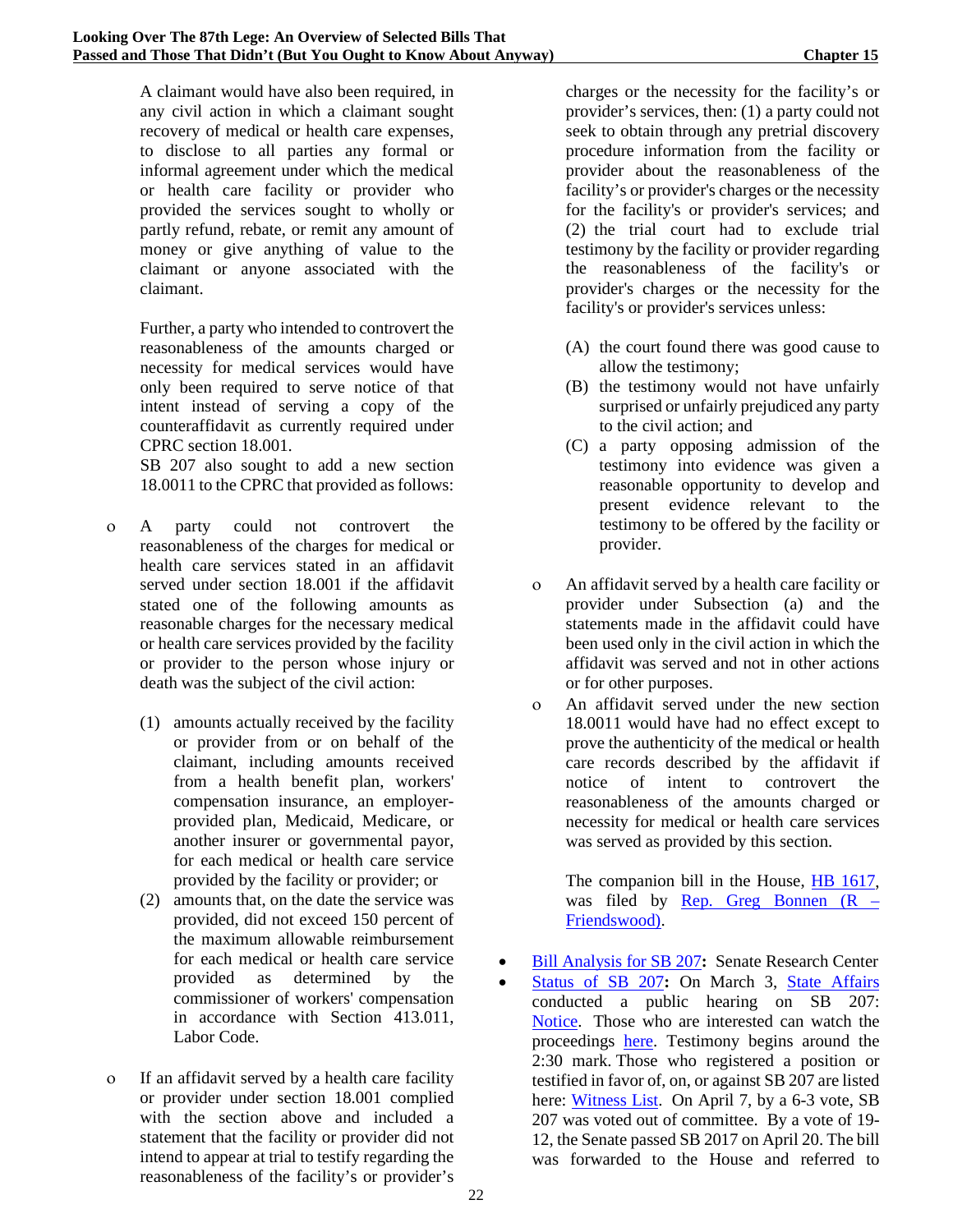[Judiciary & Civil Jurisprudence](https://house.texas.gov/committees/committee/index.php?committee=C330) on April 26. On May 5, by a 5-4 vote, the Judiciary & Civil Jurisprudence voted SB 207 out of committee without any amendments.

• [Status of HB 1617](https://capitol.texas.gov/BillLookup/History.aspx?LegSess=87R&Bill=HB1617)**:** On April 6, [Judiciary & Civil](https://house.texas.gov/committees/committee/index.php?committee=C330)  [Jurisprudence](https://house.texas.gov/committees/committee/index.php?committee=C330) conducted a public hearing on a committee substitute for HB 1617: [Notice.](https://capitol.texas.gov/tlodocs/87R/schedules/pdf/C3302021040608001.PDF) Those who are interested can watch the proceedings [here.](https://tlchouse.granicus.com/MediaPlayer.php?view_id=46&clip_id=20127) Testimony about the bill begins around the 01:10:45 mark. You can see who registered a position or testified in favor of, on, or against HB 1617 here[: Witness List.](https://capitol.texas.gov/tlodocs/87R/witlistmtg/pdf/C3302021040608001.PDF) The committee substitute, which was left pending, was not posted.

# *HB 2925 – [Affidavits Concerning Cost and Necessity](https://capitol.texas.gov/tlodocs/87R/billtext/pdf/HB02925I.pdf#navpanes=0)  [of Services](https://capitol.texas.gov/tlodocs/87R/billtext/pdf/HB02925I.pdf#navpanes=0)[52](#page-34-0)*

- **Summary:** HB 2925, filed by Rep. Harold Dutton (D – [Houston\),](https://house.texas.gov/members/member-page/?district=142) would have amended section 18.001 of the CPRC to add a new section a-1, which provided that, if a claimant offered into evidence a medical bill or other itemized statement of a medical or health care service and charge totaling \$50,000 or less, an affidavit described by 18.001 (b) would not have been necessary to support a finding of fact by a judge or jury that the amount charged was reasonable or that the service was necessary.
- [Status:](https://capitol.texas.gov/BillLookup/History.aspx?LegSess=87R&Bill=HB2925) Referred t[o Judiciary & Civil Jurisprudence](https://house.texas.gov/committees/committee/index.php?committee=C330) on March 18.

# **G. Healthcare Liability**

*SB 1106 – [Qualifications of Experts in Certain Health](https://capitol.texas.gov/tlodocs/87R/billtext/pdf/SB01106I.pdf#navpanes=0)  [Care Liability Claims](https://capitol.texas.gov/tlodocs/87R/billtext/pdf/SB01106I.pdf#navpanes=0)[53](#page-34-1) (Companion: [HB 2406](https://capitol.texas.gov/tlodocs/87R/billtext/pdf/HB02406E.pdf#navpanes=0)***)** *[54](#page-34-0)*

- **Summary:** SB 1106, filed by <u>Sen. Bryan Hughes</u> (R – [Mineola\),](https://senate.texas.gov/member.php?d=1) would have amended the CPRC to provide that, in suits involving a health care liability claim against a chiropractor, a person could qualify as an expert witness on the issue of the causal relationship between an alleged departure from accepted standards of care and the injury, harm, or damages claimed if the person was a chiropractor or physician and was otherwise qualified to render opinions on that causal relationship under the Texas Rules of Evidence. The companion bill in the House, [HB](https://capitol.texas.gov/tlodocs/87R/billtext/pdf/HB02406E.pdf#navpanes=0)  [2406,](https://capitol.texas.gov/tlodocs/87R/billtext/pdf/HB02406E.pdf#navpanes=0) was filed by Rep. Yvonne Davis  $(D -$ [Dallas\).](https://house.texas.gov/members/member-page/?district=111)
- [Bill Analysis for SB 1106:](https://capitol.texas.gov/tlodocs/87R/analysis/pdf/SB01106I.pdf#navpanes=0) Senate Research Center
- [Bill Analysis for HB 2406:](https://capitol.texas.gov/tlodocs/87R/analysis/pdf/HB02406H.pdf#navpanes=0) House Research Organization
- [Status of SB 1106](https://capitol.texas.gov/BillLookup/History.aspx?LegSess=87R&Bill=SB1106)**:** On April 19, [State Affairs](https://senate.texas.gov/cmte.php?c=570) conducted a public hearing on SB 1106: [Notice.](https://capitol.texas.gov/tlodocs/87R/schedules/pdf/C5702021041909001.PDF) Those who are interested can watch the proceedings [here.](https://tlcsenate.granicus.com/MediaPlayer.php?view_id=49&clip_id=15764) Testimony about the bill begins around the 04:30 mark. Several witnesses registered a position or testified in favor of, on, or against SB 1106, but the list of witnesses has yet to be posted. The bill was left pending.
- [Status of HB 2406](https://capitol.texas.gov/BillLookup/History.aspx?LegSess=87R&Bill=HB2406)**:** On March 31, [Judiciary & Civil](https://house.texas.gov/committees/committee/index.php?committee=C330)  [Jurisprudence](https://house.texas.gov/committees/committee/index.php?committee=C330) conducted a public hearing on HB 2406: [Notice.](https://capitol.texas.gov/tlodocs/87R/schedules/pdf/C3302021033108001.PDF) Those who are interested can watch the proceedings [here.](https://tlchouse.granicus.com/MediaPlayer.php?view_id=46&clip_id=20013) Testimony about the bill begins around the 03:27:20 mark. Witnesses who registered a position or testified in favor of, on, or against HB 2406 are listed here: [Witness List.](https://capitol.texas.gov/tlodocs/87R/witlistmtg/pdf/C3302021033108001.PDF) On April 8, the bill was unanimously voted out of committee without any amendments. On May 4, by a vote of 143-2, the House passed HB 2406. It was forwarded to the Senate and referred to State [Affairs](https://senate.texas.gov/cmte.php?c=570)**.**

# *HB 501 – [Liability Limits in a Health Care Liability](https://capitol.texas.gov/tlodocs/87R/billtext/pdf/HB00501I.pdf#navpanes=0)  [Claim](https://capitol.texas.gov/tlodocs/87R/billtext/pdf/HB00501I.pdf#navpanes=0)[55](#page-34-1)*

- **Summary:** HB 501, filed by [Rep. Gene Wu \(D –](http://www.house.state.tx.us/members/member-page/?district=137) [Houston\),](http://www.house.state.tx.us/members/member-page/?district=137) would have amended sections 74.301 and 74.302 of the CPRC and provided for an adjustment to the noneconomic damages caps based on the consumer price index (CPI). More specifically, the bill provided that, when there is an increase or decrease in the CPI, the liability limit prescribed by the noneconomic damage limitation sections would be increased or decreased, as applicable, by a sum equal to the amount of such limit multiplied by the percentage increase or decrease in the CPI that measured the average changes in prices of goods and services purchased by urban wage earners and clerical workers' families and single workers living alone (CPI-W: Seasonally Adjusted U.S. City Average--All Items), between September 1, 2003, and the time at which damages subject to such limits were awarded by final judgment or settlement.
- [Status](https://capitol.texas.gov/BillLookup/History.aspx?LegSess=87R&Bill=HB501)**:** Referred to [Judiciary & Civil](https://house.texas.gov/committees/committee/index.php?committee=C330)  [Jurisprudence](https://house.texas.gov/committees/committee/index.php?committee=C330) on March 1.

<span id="page-34-0"></span><sup>52</sup> Tex. H.B. 2925, 87th Leg., R.S. (2021).

<span id="page-34-1"></span> $53$  Tex. S.B. 1106,  $87<sup>th</sup>$  Leg., R.S. (2021).

<sup>&</sup>lt;sup>54</sup> Tex. H.B. 2406, 87<sup>th</sup> Leg., R.S. (2021).

 $55$  Tex. H.B.  $501$ ,  $87<sup>th</sup>$  Leg., R.S. (2021).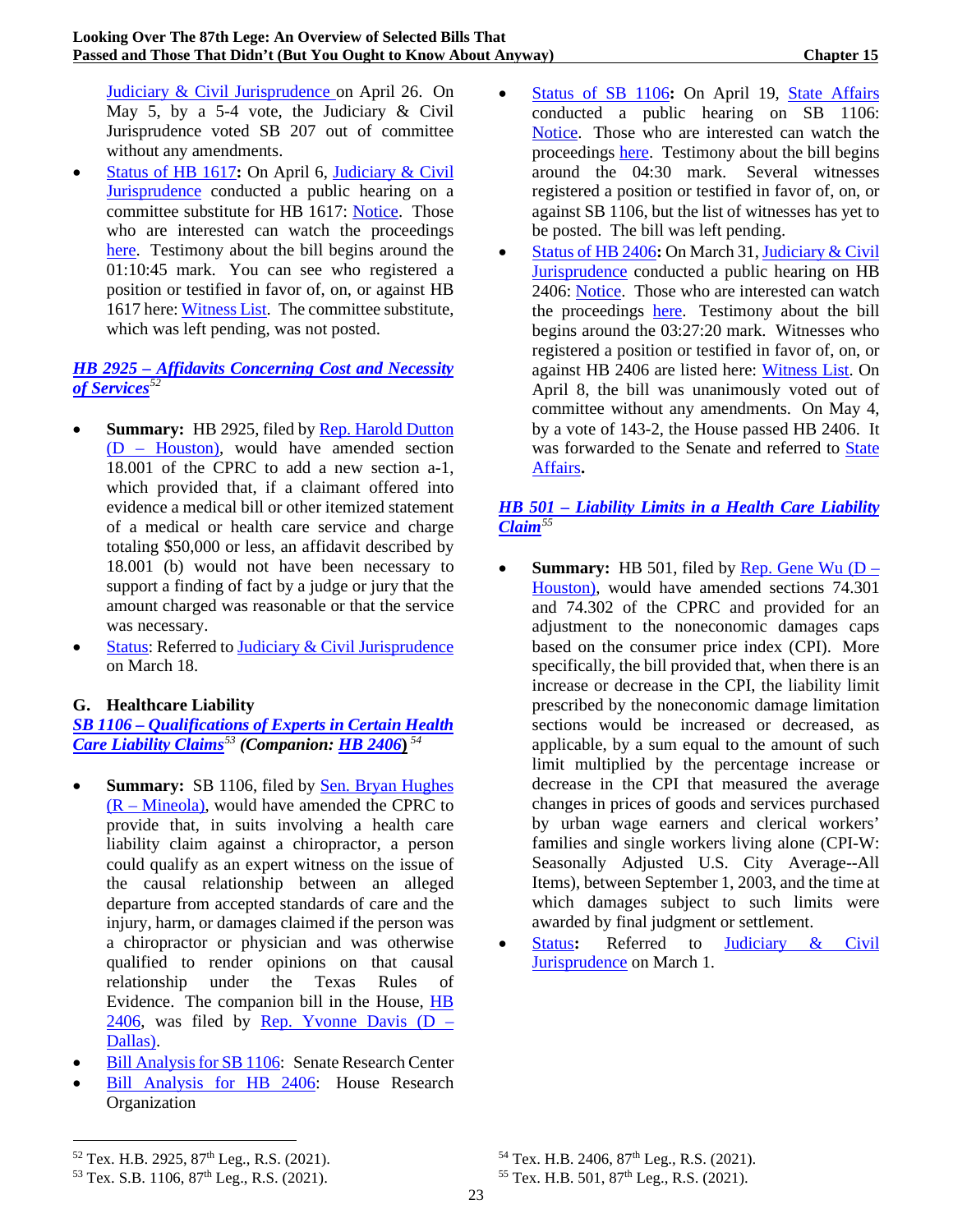### **H. Insurance**

*HB 359 – [Recovery under Uninsured and](https://capitol.texas.gov/tlodocs/87R/billtext/pdf/HB00359E.pdf#navpanes=0)  [Underinsured Motorist Insurance Coverage](https://capitol.texas.gov/tlodocs/87R/billtext/pdf/HB00359E.pdf#navpanes=0)[56](#page-35-0) (Companion: [SB 1935\)](https://capitol.texas.gov/tlodocs/87R/billtext/pdf/SB01935I.pdf#navpanes=0) [57](#page-35-1)*

**Summary:** HB 359, filed by Rep. Charlie Geren (R – [Fort Worth\)](https://house.texas.gov/members/member-page/?district=99) but joined by more than 75 other House members, would have amended the Insurance Code to, among other things, expressly: (1) define, at least to some degree, what constitutes sufficient notice under the Insurance Code for uninsured/underinsured motorists (UIM) claims; (2) state that an insurer may not require, as a prerequisite to asserting a claim under UIM coverage, a judgment or other legal determination establishing the other motorist's liability or uninsured/underinsured status; (3) state that an insurer may not require, as a prerequisite to payment of UIM benefits, a judgment or other legal determination establishing the other motorist's liability or the extent of the insured's damages before benefits are paid; and (4) require an insurer to attempt, in good faith, to effectuate a prompt, fair, and equitable settlement of a claim once liability and damages have become reasonably clear. HB 359 also would have amended the Insurance Code to address when prejudgment began to accrue on UIM claims and when a claim for attorney's fees was considered to be "presented" for UIM claim purposes.

The companion [\(SB 1935\)](https://capitol.texas.gov/tlodocs/87R/billtext/pdf/SB01935I.pdf#navpanes=0) was filed by [Sen. Bryan](https://senate.texas.gov/member.php?d=1)  Hughes  $(R - Min eola)$ . The bill was referred to [Business & Commerce](https://senate.texas.gov/cmte.php?c=510) on April 1.

- [Bill Analysis:](https://hro.house.texas.gov/pdf/ba87r/hb0359.pdf#navpanes=0) House Research Organization
- [Status:](https://capitol.texas.gov/BillLookup/History.aspx?LegSess=87R&Bill=HB359) On April 13, [Insurance](https://house.texas.gov/committees/committee/index.php?committee=C320) conducted a public hearing on the bill: [Notice.](https://capitol.texas.gov/tlodocs/87R/schedules/pdf/C3202021041310301.PDF) Those who are interested can watch the proceedings [here.](https://tlchouse.granicus.com/MediaPlayer.php?view_id=46&clip_id=20283) Testimony about the bill begins around the 09:15 mark. Those who registered a position or testified in favor of, on, or against HB 359 are listed here: [Witness List.](https://capitol.texas.gov/tlodocs/87R/witlistmtg/pdf/C3202021041310301.PDF) On April 27, the bill was unanimously voted out of committee without amendment. On May 7, by a vote of 126-15-2, the House passed HB 359 without any amendments.

# *HB 1682 – [Disclosure by Liability Insurers and](https://capitol.texas.gov/tlodocs/87R/billtext/pdf/HB01682I.pdf#navpanes=0)  [Policyholders to Third Party Claimants](https://capitol.texas.gov/tlodocs/87R/billtext/pdf/HB01682I.pdf#navpanes=0)[58](#page-35-0)*

**Summary:** HB 1682, filed in Rep. Matt Krause (R) – [Fort Worth\),](https://house.texas.gov/members/member-page/?district=93) would have amended the Insurance Code and required an insurance carrier and a policyholder to disclose to a third party claimant certain information about the insurance coverage of the party against who a claim is being made. More specifically, HB 1682 would have required an insurance carrier to provide the claimant with a sworn statement of an officer or claims manager of the insurer that contained the following information for each policy known by the insurer that provides or may provide relevant coverage, including excess or umbrella coverage: (1) the name of the insurer; (2) the name of each insured; (3) the limits of liability coverage; (4) any policy or coverage defense the insurer reasonably believes is available to the insurer at the time the sworn statement is made; and (5) a copy of each policy under which the insurer provides coverage. An insurer that failed to comply with the request would have been subject to an administrative penalty up to \$500. An insured who received such a request had to: (a) disclose to the claimant the name of and type of coverage provided by each insurer that provides or may provide liability coverage for the claim; and (b) forward the claimant's request to each insurer included in the disclosure.

• [Status:](https://capitol.texas.gov/BillLookup/History.aspx?LegSess=87R&Bill=HB1682) On April 20, [Insurance](https://house.texas.gov/committees/committee/index.php?committee=C320) conducted a public hearing on HB 1682: [Notice.](https://capitol.texas.gov/tlodocs/87R/schedules/pdf/C3202021042010301.PDF) Those who are interested can watch the proceedings [here.](https://tlchouse.granicus.com/MediaPlayer.php?view_id=46&clip_id=20416) Testimony about the bill begins around the 53:15 mark. Witnesses who registered a position or testified in favor of, on, or against HB 1682 are listed here[: Witness List.](https://capitol.texas.gov/tlodocs/87R/witlistmtg/pdf/C3202021042010301.PDF) The bill was left pending.

# **I. Judiciary/Judicial System**

# *HB 1875 – [Creation of a Business Court and a Court](https://capitol.texas.gov/tlodocs/87R/billtext/pdf/HB01875H.pdf#navpanes=0)  [of Business Appeals](https://capitol.texas.gov/tlodocs/87R/billtext/pdf/HB01875H.pdf#navpanes=0)[59](#page-35-1)*

• **Summary:** HB 1875, filed by [Rep. Brooks](https://house.texas.gov/members/member-page/?district=67)  Landgraf  $(R - Odessa)$ , would have created a statewide specialized civil trial court and an appellate court to hear derivative actions on behalf of an organization and certain business-related litigation cases, such as actions against businesses, accusations of wrongdoing by businesses or their members, and disputes between businesses in which the amount in controversy exceeds \$10 million. The proposed "business court" would not have jurisdiction over governmental entities (absent the government entity invoking or consenting to jurisdiction), personal injury cases, or cases brought under the Estates Code, Family Code, the DTPA, and Title 9 (Trusts) of the Property Code, unless agreed to by the parties and

<span id="page-35-0"></span><sup>&</sup>lt;sup>56</sup> Tex. H.B. 359, 87<sup>th</sup> Leg., R.S. (2021).

<span id="page-35-1"></span> $57$  Tex. S.B. 1935,  $87<sup>th</sup>$  Leg., R.S. (2021).

<sup>&</sup>lt;sup>58</sup> Tex. H.B. 1682, 87<sup>th</sup> Leg., R.S. (2021).

 $59$  Tex. H.B. 1875,  $87<sup>th</sup>$  Leg., R.S. (2021).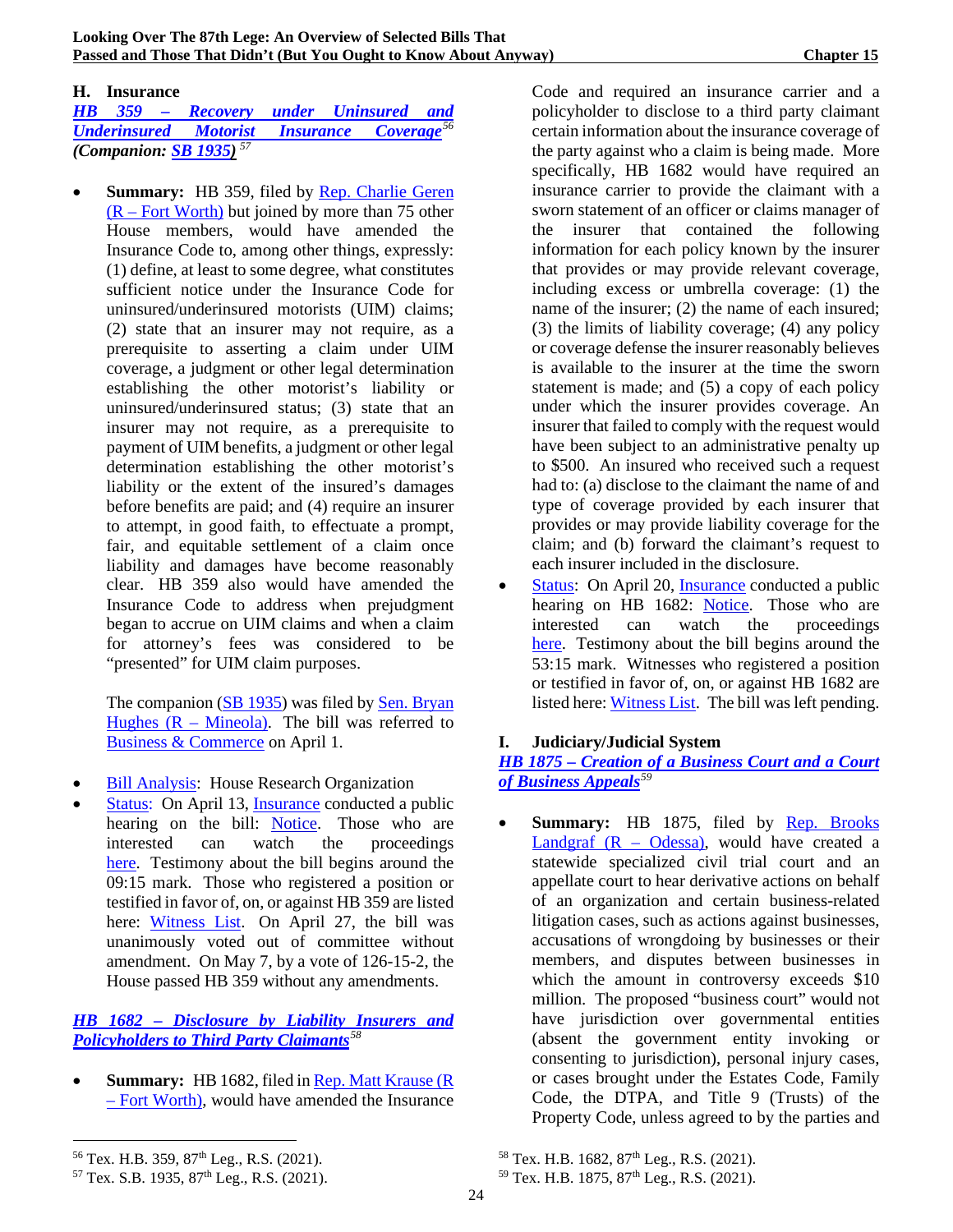the court. Some of the other notable components of the bill were:

- ο The business court would have been composed of seven (7) judges who are appointed by the governor for two (2) year terms. The judges had to have at least 10 years of experience in complex business law;
- ο Parties would have had the right to a jury trial when required by the Constitution;
- ο The court clerk would have been located in Travis County, but individual judges would have been based in the county seat of their respective counties;
- ο Current venue rules would have applied, but cases could be heard in an agreed-upon county or where the court decided it would be more convenient or necessary;
- ο There would have been a removal procedure for cases filed in a district court;
- ο The business court would have been required to provide rates for fees associated with filings and actions in the business court, and such fees set at a sufficient amount to cover the costs of administering the business court system; and
- ο The Court of Business Appeals, which would have handled appeals from the business trial court, would have been composed of seven (7) justices appointed by the governor. Justices would have served two (2) year terms and heard cases in panels of three (3) randomlyselected justices. Appeals from the Business CA would have gone to the Supreme Court.

HB 1875 was similar (but not identical) to versions of the 2015 chancery court bill (HB 1603) that was voted out of committee (but failed to pass in the House), as well as the 2017 chancery court bill (HB 2594) and the 2019 business courts bill (HB 4149) that were filed but never voted out of committee.

- [Bill Analysis:](https://capitol.texas.gov/tlodocs/87R/analysis/pdf/HB01875H.pdf#navpanes=0) House Research Organization
- [Fiscal Note:](https://capitol.texas.gov/tlodocs/87R/fiscalnotes/pdf/HB01875H.pdf#navpanes=0) Legislative Budget Board
- [Status](https://capitol.texas.gov/BillLookup/History.aspx?LegSess=87R&Bill=HB1875)**:** On April 6, [Judiciary & Civil](https://house.texas.gov/committees/committee/index.php?committee=C330)  [Jurisprudence](https://house.texas.gov/committees/committee/index.php?committee=C330) conducted a public hearing on the bill: [Notice.](https://capitol.texas.gov/tlodocs/87R/schedules/pdf/C3302021040608001.PDF) Those who are interested can watch the proceedings [here.](https://tlchouse.granicus.com/MediaPlayer.php?view_id=46&clip_id=20106) Testimony about the bill begins around the 04:22:30 mark. You can see who registered a position or testified in favor of, on, or against HB 1875: [Witness List.](https://capitol.texas.gov/tlodocs/87R/witlistmtg/pdf/C3302021040608001.PDF) Written

comments provided to the committee can be seen here. On April 21, by a 5-4 vote, the bill was voted out of committee without any amendments, but did not receive a House vote.

# *HB 1876 – [Annual Base Salaries of State Judges and](https://capitol.texas.gov/tlodocs/87R/billtext/pdf/HB01876I.pdf#navpanes=0)  [Justices](https://capitol.texas.gov/tlodocs/87R/billtext/pdf/HB01876I.pdf#navpanes=0)[60](#page-36-0)*

- **Summary:** HB 1876, filed by [Rep. Mike](https://house.texas.gov/members/member-page/?district=132)  Schofield  $(R - Katy)$ , would have amended the Government Code to provide for a cost-of-living adjustment for judicial salaries based on changes in the Consumer Price Index. Rep. Schofield also filed a similar bill  $(HB 1880)^{61}$  $(HB 1880)^{61}$  $(HB 1880)^{61}$  $(HB 1880)^{61}$  that would accomplish the same result using a different formula.
- [Fiscal Note:](https://capitol.texas.gov/tlodocs/87R/fiscalnotes/pdf/HB01876I.pdf#navpanes=0) Legislative Budget Board
- [Status of HB 1876](https://capitol.texas.gov/BillLookup/History.aspx?LegSess=87R&Bill=HB1876)**:** On March 17, [Judiciary &](https://house.texas.gov/committees/committee/index.php?committee=C330)  [Civil Jurisprudence](https://house.texas.gov/committees/committee/index.php?committee=C330) conducted a public hearing on the bill: [Notice.](https://capitol.texas.gov/tlodocs/87R/schedules/pdf/C3302021031708001.PDF) Those who are interested can watch the proceedings here: [House Archive](https://tlchouse.granicus.com/MediaPlayer.php?view_id=46&clip_id=19688)  [Video.](https://tlchouse.granicus.com/MediaPlayer.php?view_id=46&clip_id=19688) Testimony on HB 1876 begins around the 1:00 mark. Witnesses who registered a position or testified in favor of, on, or against HB 1876 are liste[d here.](https://capitol.texas.gov/tlodocs/87R/witlistmtg/pdf/C3302021031708001.PDF) The bill was left pending.
- [Status of HB 1880](https://capitol.texas.gov/BillLookup/History.aspx?LegSess=87R&Bill=HB1880)**:** On March 17, [Judiciary &](https://house.texas.gov/committees/committee/index.php?committee=C330)  [Civil Jurisprudence](https://house.texas.gov/committees/committee/index.php?committee=C330) conducted a public hearing on the bill: [Notice.](https://capitol.texas.gov/tlodocs/87R/schedules/pdf/C3302021031708001.PDF) Those who are interested can watch the proceedings here: [House Archive](https://tlchouse.granicus.com/MediaPlayer.php?view_id=46&clip_id=19688)  [Video.](https://tlchouse.granicus.com/MediaPlayer.php?view_id=46&clip_id=19688) Testimony on HB 1880 begins around the 32:15 mark. Witnesses who registered a position or testified in favor of, on, or against HB 1880 are liste[d here.](https://capitol.texas.gov/tlodocs/87R/witlistmtg/pdf/C3302021031708001.PDF) The bill was left pending.

# *HB 3692 – [Preparation of an Appellate Record in Civil](https://capitol.texas.gov/tlodocs/87R/billtext/pdf/HB03692I.pdf#navpanes=0)  [and Criminal Appeals](https://capitol.texas.gov/tlodocs/87R/billtext/pdf/HB03692I.pdf#navpanes=0)[62](#page-36-0)*

**Summary:** HB 3692, filed by Rep. Julie Johnson (D – [Dallas\),](https://house.texas.gov/members/member-page/?district=115) would have amended Chapter 51 of the CPRC and Chapter 44 of the Code of Criminal Procedure to permit an appealing party to file an appendix with the court of appeals instead of a clerk's record. More specifically, HB 3692 sought to permit an appealing party in a criminal or civil appeal to notify the court of appeals within ten days of filing the notice of appeal that the party would file an appendix that replaced the clerk's record for the appeal. In a civil appeal, the appendix had to be filed with the appellant's brief no later than the  $30<sup>th</sup>$  day after the later of: (1) the date that the party provided notice of its intent to file an appendix in lieu of a clerk's record; or (2) the date that a

<span id="page-36-0"></span><sup>60</sup> Tex. H.B. 1876, 87th Leg., R.S. (2021).

<span id="page-36-1"></span> $61$  Tex. H.B. 1880,  $87<sup>th</sup>$  Leg., R.S. (2021).

 $62$  Tex. H.B. 3692,  $87<sup>th</sup>$  Leg., R.S. (2021).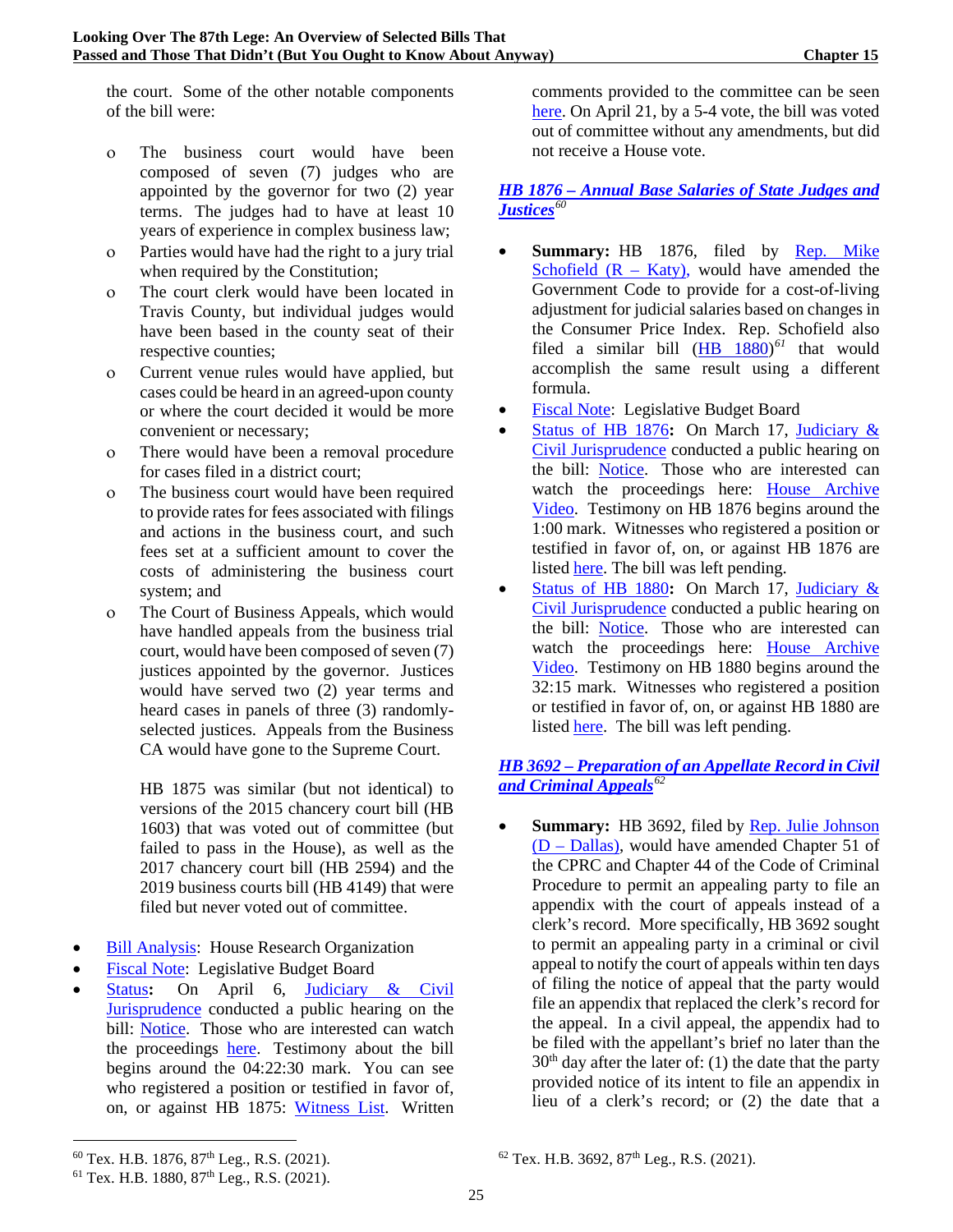reporter's record, if any, was filed with the court of appeals. In a criminal appeal, the brief and appendix had to be filed no later than the  $30<sup>th</sup>$  day after the earlier of: (1) the date the court clerk would have been required to file the clerk's record; or (2) the date that a reporter's record, if any, was filed with the court of appeals.

An appendix filed under HB 3692 would have been required to contain a file-stamped copy of each document required by Rule 34.5 of the Texas Rules of Appellate Procedure, and any other item the party intended to reference in the appellant's brief.

[Status:](https://capitol.texas.gov/BillLookup/History.aspx?LegSess=87R&Bill=HB3692) Referred to Judiciary & Civil [Jurisprudence](https://house.texas.gov/committees/committee/index.php?committee=C330) on March 22.

# *HB 4316 – [Judicial Compensation for Marriage](https://capitol.texas.gov/tlodocs/87R/billtext/pdf/HB04316I.pdf#navpanes=0)  [Ceremonies](https://capitol.texas.gov/tlodocs/87R/billtext/pdf/HB04316I.pdf#navpanes=0)[63](#page-37-0)*

- **Summary:** HB 4316, filed by **Rep.** Jacey Jetton  $(R - Sugar Land)$ , would have amended the Family Code and provided that "[a] current judicial officeholder commits an offense if the person knowingly agrees to accept, directly or indirectly, overtly or covertly any remuneration in cash or in kind to or from another for conducting a marriage ceremony." A violation of the law proposed in HB 4316 would have been a Class B Misdemeanor.
- [Status:](https://capitol.texas.gov/BillLookup/History.aspx?LegSess=87R&Bill=HB4316) Referred to Juvenile Justice & Family [Issues](https://house.texas.gov/committees/committee/?committee=C340) on March 29.

*SB 11 - [Composition of the Court of Appeals Districts](https://capitol.texas.gov/tlodocs/87R/billtext/pdf/SB00011I.pdf#navpanes=0)[64](#page-37-1) (Companion: [HB 339](https://capitol.texas.gov/tlodocs/87R/billtext/pdf/HB00339I.pdf#navpanes=0) [65](#page-37-0); Duplicate: [HB 2613\)](https://capitol.texas.gov/tlodocs/87R/billtext/pdf/HB02613I.pdf#navpanes=0) [66](#page-37-1)*

**Summary:** As originally filed by **Sen. Joan** Huffman  $(R - Houston)$ , SB 11 would have eliminated overlapping intermediate appellate court jurisdictions for certain counties located in the Fifth, Sixth, and Twelfth Courts of Appeals. More specifically, SB 11 would have provided that: (1) Hunt County would be solely within the jurisdiction of the Sixth Court of Appeals (instead of having concurrent jurisdiction with the Fifth Court of Appeals); (2) Gregg County and Rusk County would be solely within the jurisdiction of the Twelfth Court of Appeals (instead of having concurrent jurisdiction with the Sixth Court of Appeals); and (3) Upshur County and Wood County would be solely within the jurisdiction of the Sixth Court of Appeals (instead

of having concurrent jurisdiction with the Twelfth Court of Appeals).

The companion bill [\(HB 339\)](https://capitol.texas.gov/tlodocs/87R/billtext/pdf/HB00339I.pdf#navpanes=0) was filed by [Rep.](https://house.texas.gov/members/member-page/?district=61)  [Phil King \(R –](https://house.texas.gov/members/member-page/?district=61) Weatherford). [Rep. Andrew Murr](https://house.texas.gov/members/member-page/?district=53)  (R – [Kerrville\)](https://house.texas.gov/members/member-page/?district=53) filed a duplicate bill in the House [\(HB 2613\)](https://capitol.texas.gov/tlodocs/87R/billtext/pdf/HB02613I.pdf#navpanes=0).

- [Bill Analysis for SB 11](https://capitol.texas.gov/tlodocs/87R/analysis/pdf/SB00011I.pdf#navpanes=0)**:** Senate Research Center
- [Status of SB 11:](https://capitol.texas.gov/BillLookup/History.aspx?LegSess=87R&Bill=SB11) On April 1, [Jurisprudence](https://senate.texas.gov/cmte.php?c=550) conducted a public hearing on a committee substitute for the bill: [Notice.](https://capitol.texas.gov/tlodocs/87R/schedules/pdf/C5502021040109001.PDF) Those who are interested can watch the proceedings here: [Senate](https://tlcsenate.granicus.com/MediaPlayer.php?view_id=49&clip_id=15611)  [Archive Video.](https://tlcsenate.granicus.com/MediaPlayer.php?view_id=49&clip_id=15611) Testimony begins around the 1:23:10 mark. Those who registered a position or testified in favor of, on, or against SB 11 are listed here: [Witness List.](https://capitol.texas.gov/tlodocs/87R/witlistmtg/pdf/C5502021040109001.PDF) The committee substitute would have done the following:
	- ο Reduced the number of courts of appeal from 14 into 7 districts [\(proposed COA district](https://files.constantcontact.com/6233df39001/f1d8d7da-2654-42a1-9428-60e7a47613b0.pdf)  [map\)](https://files.constantcontact.com/6233df39001/f1d8d7da-2654-42a1-9428-60e7a47613b0.pdf);
	- ο Kept all 80 justices and all existing courthouses, but established additional courthouses in Midland, Lake Jackson, and Lubbock;
	- ο Each of the intermediate appellate court justices would have kept their places for the duration of their term; however, effective January 1, 2023, each justice place would be re-designated to one of the 7 new appellate districts and chief justices would be designated for each new district;
	- ο Only 5 justice places would have been designated to a different courthouse from where they currently sit. All places designated to a new courthouse would have expired in 2022, and filled by districtwide election in the new district during the 2022 election;
	- ο Sitting chief justices would have remained chiefs through the end of their terms. If a new COA included multiple chiefs, the chiefs would have been required to coordinate to carry out their responsibilities. The Chief Justice of the Supreme Court would resolve any dispute between the chiefs;
	- ο The Supreme Court would have been required to establish rules to the extent necessary to implement the bill; and
	- ο The changes in the law under SB 11 would have been effective September 1, 2021. New

 $65$  Tex. H.B. 339,  $87<sup>th</sup>$  Leg., R.S. (2021).

<span id="page-37-1"></span><span id="page-37-0"></span><sup>63</sup> Tex. H.B. 4316, 87th Leg., R.S. (2021).  $64$  Tex. S.B. 11,  $87<sup>th</sup>$  Leg., R.S. (2021).

 $66$  Tex. H.B. 2613, 87<sup>th</sup> Leg., R.S. (2021).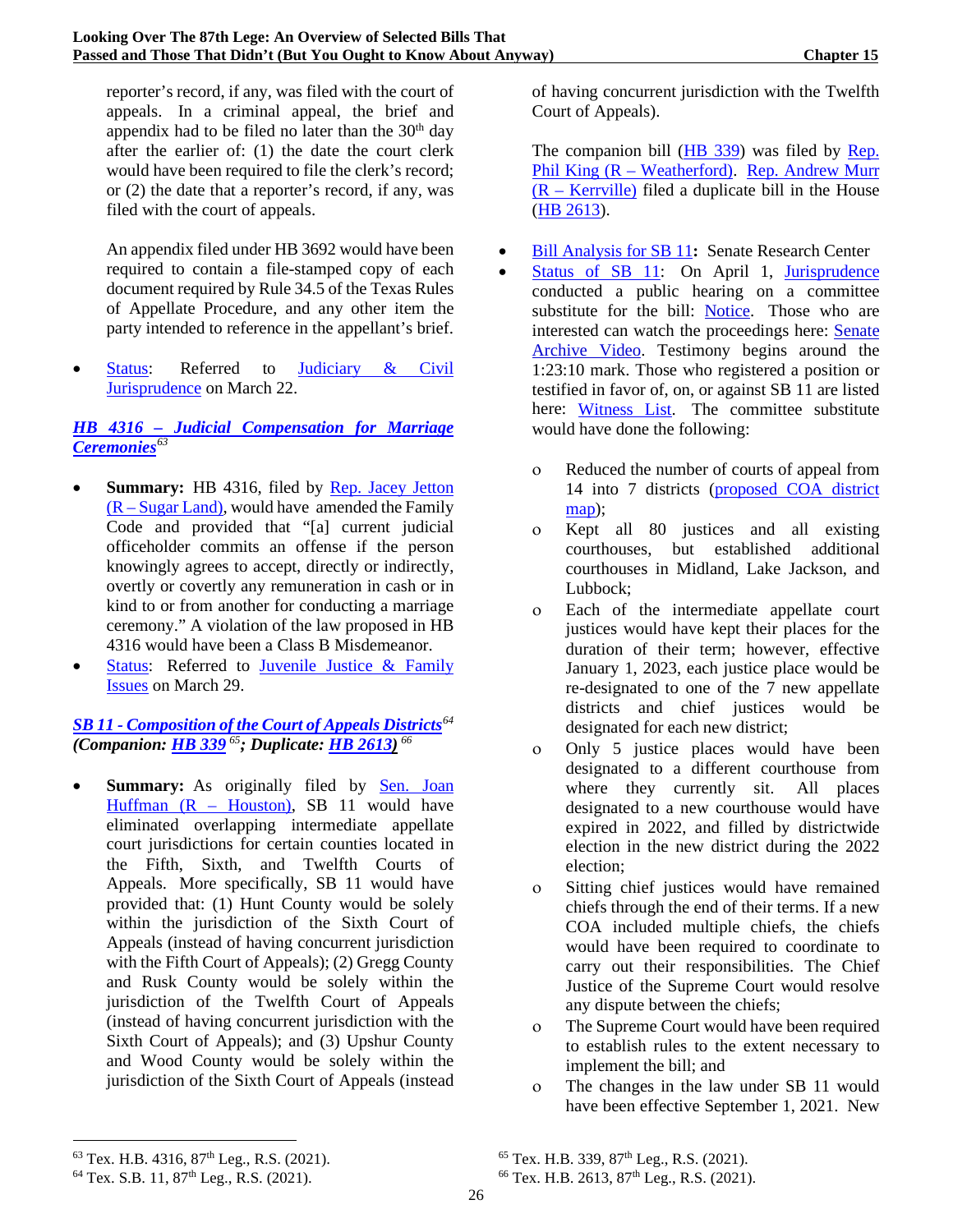appellate court districts would have been created and justice places re-designated effective January 1, 2023.

At the conclusion of the hearing, the committee voted the bill, as amended, out of committee by a 3-2 vote. The committee substitute was never posted for public viewing, but [here](https://texasbar.informz.net/texasbar/data/images/Sections/2020-2021/Litigation/Legislation%20Update/CSSB%2011.pdf) is the version of CSSB 11 voted out of committee.

On April 8, Sen. Huffman published a letter stating that SB 11 would not be moving forward at this time, but she will continue to develop a plan for the intermediate appellate courts. On April 15, the committee formally reconsidered its decision to vote SB 11, as amended, out of committee. Those who are interested in watching the proceedings can do so [here.](https://tlcsenate.granicus.com/MediaPlayer.php?view_id=49&clip_id=15751) The discussion about the bill and the motion to reconsider the same begins around the 2:44:20 mark.

- [Status of HB 339](https://capitol.texas.gov/BillLookup/History.aspx?LegSess=87R&Bill=HB339): Referred to [Redistricting](https://house.texas.gov/committees/committee/index.php?committee=C080) on February 26.
- [Status of HB 2613](https://capitol.texas.gov/BillLookup/history.aspx?LegSess=87R&Bill=HB2613): Referred to [Redistricting](https://house.texas.gov/committees/committee/index.php?committee=C080) on March 17.

# *SB 690 – [Conducting Remote Proceedings](https://capitol.texas.gov/tlodocs/87R/billtext/pdf/SB00690I.pdf#navpanes=0)[67](#page-38-0) (Companion: [HB 3611\)](https://capitol.texas.gov/tlodocs/87R/billtext/pdf/HB03611H.pdf#navpanes=0) [68](#page-38-0)*

• **Summary:** SB 690, filed by [Sen. Judith Zaffirini](http://www.senate.texas.gov/member.php?d=21)  (D – [Laredo\),](http://www.senate.texas.gov/member.php?d=21) would have amended the Government Code to expressly permit a court, on either its own motion or on the motion of any party, to: (1) conduct a hearing or other proceeding as a remote proceeding without the consent of the parties unless the U.S. Constitution or Texas Constitution requires consent; and (2) allow or require a judge, party, attorney, witness, court reporter, juror, or any other individual to participate in a remote proceeding, including a deposition, hearing, trial, or other proceeding. Under SB 690, "remote proceeding" would have meant any proceeding before a court in which one or more of the participants, including a judge, party, attorney, witness, court reporter, juror, or other individual, attends the proceeding remotely through the use of technology and the Internet

Before a jury trial could be conducted as a remote proceeding, a court would have been required to: (1) consider on the record any motion or objection related to proceeding with the jury trial no later than the seventh day before the trial date, except that if the motion or objection was made later than the seventh day before the trial date, the court had to consider the motion or objection on the record as soon as practicable; and (2) ensure all prospective jurors have access to the technology necessary to participate in the remote proceeding.

For purposes of any law requiring notice or citation of the time and place for a proceeding, notice of the remote means by which the proceeding would have been conducted and the method for accessing the proceeding through that remote means constituted notice of the place for the proceeding. If a remote proceeding was conducted away from the court's usual location, the court had to provide reasonable notice to the public and an opportunity to observe the proceeding.

The Office of Court Administration (OCA) would have been required to provide guidance and assistance to the extent possible to a court conducting a remote proceeding.

The companion bill in the House [\(HB 3611\)](https://capitol.texas.gov/tlodocs/87R/billtext/pdf/HB03611I.pdf#navpanes=0) was filed by Rep. Jeff Leach  $(R - Plano)$ . As amended by [Judiciary & Civil Jurisprudence,](https://house.texas.gov/committees/committee/index.php?committee=C330) HB 3611 would have:

- ο Amended section 21.009 of the Government Code by adding a definition of "remote proceeding", which would be defined as "a proceeding before a court in which one or more of the participants, including a judge, party, attorney, witness, court reporter, juror, or other individual, attends the proceeding remotely through the use of technology and the Internet.
- ο Added a new section 21.013 that created an option for remote proceedings under the following parameters:
	- Except as limited by the U.S. and Texas constitutions, rules adopted by the Texas Supreme Court, or the provisions of HB 3611, a court could, on its own motion or on the motion of any party conduct a hearing or other proceeding as a remote proceeding; and allow or require a judge, party, attorney, witness, court reporter, juror, or any other individual to participate in a remote proceeding,

<span id="page-38-0"></span> $67$  Tex. S.B. 690,  $87<sup>th</sup>$  Leg., R.S. (2021).

 $68$  Tex. H.B. 3611,  $87<sup>th</sup>$  Leg., R.S. (2021).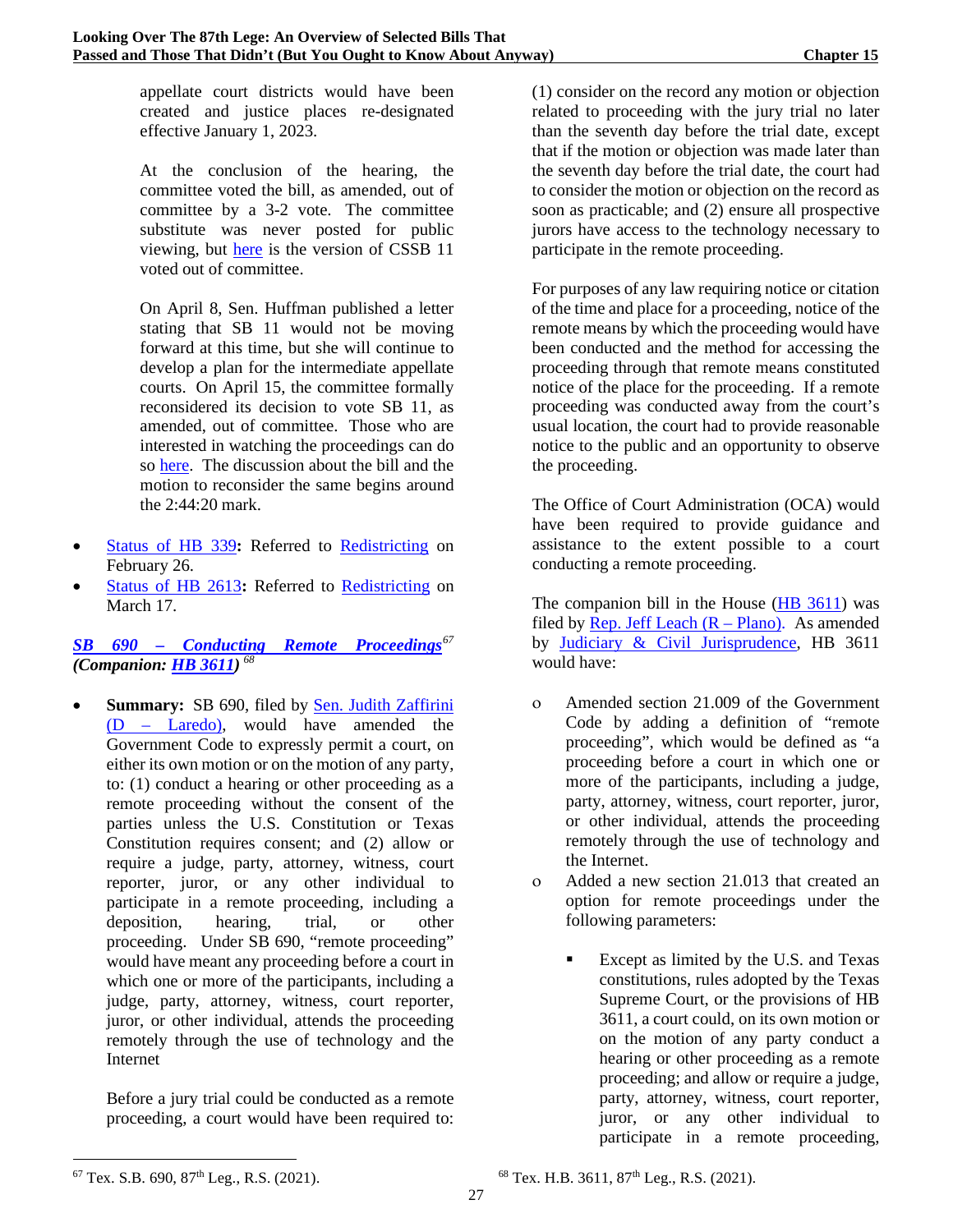including a deposition, hearing, trial, or other proceeding.

- A court that elected to conduct a remote proceeding would have been required to: (1) provide adequate notice of the remote proceeding to the parties to the proceeding; (2) allow a party to file with the court a motion objecting to the remote proceeding and requesting an in-person proceeding not later than the 10th day after the date the party receives the notice; and (3) provide a method for a person described herein to notify the court that the person is unable to participate in the remote proceeding because the person is a person with a disability, lacks the required technology, or shows other good cause and: (A) provide an alternate method for the person to participate that accommodates the disability, lack of technology, or other situation; (B) allow the person to appear in person; or (C) conduct the proceeding as an in-person proceeding.
- On the court's receipt from any party to a proceeding of a motion objecting to the conduct of the proceeding as a remote proceeding and requesting an in-person proceeding, the court would have been required to consider the motion and grant the motion for good cause shown.
- In any contested adversarial or contested evidentiary criminal proceeding for an offense punishable by confinement, the prosecutor and defendant would have been required to agree for the proceeding to be conducted as a remote proceeding. If the prosecutor or defendant did not agree, the proceeding could not be held as a remote proceeding.
- A district court, statutory county court, statutory probate court, or county court could not conduct a jury trial as a remote proceeding unless each party to the proceeding agreed to conduct the proceeding as a remote proceeding.
- For a jury trial to be conducted as a remote proceeding in a justice or municipal court, the court would have been required to consider on the record any motion or objection related to proceeding with the trial not later than the seventh day before the trial date, except that if the motion or objection was made later than the seventh day before the trial date, the court would have to consider the

motion or objection on the record as soon as practicable.

- A court that conducted a jury trial as a remote proceeding would be required to ensure all prospective jurors had access to the technology necessary to participate in the remote proceeding.
- A court that conducted a remote proceeding at a location other than the location the court regularly conducts proceedings would have been required to provide to the public reasonable notice of the location of the remote proceeding and an opportunity to observe the remote proceeding.
- OCA would have been required to provide guidance and assistance to the extent possible to a court conducting a remote proceeding.
- For purposes of any law requiring notice or citation of the time and place for a proceeding, notice of the remote means by which the proceeding would be conducted and the method for accessing the proceeding through that remote means would constitute notice of the place for the proceeding.

[**Note:** There are also two pending omnibus court bills[–HB 3774](https://capitol.texas.gov/tlodocs/87R/billtext/pdf/HB03774E.pdf#navpanes=0) (filed by Rep. Jeff Leach  $(R -$ [Plano\)\)](https://house.texas.gov/members/member-page/?district=67) and [SB 1530](https://capitol.texas.gov/tlodocs/87R/billtext/pdf/SB01530E.pdf#navpanes=0) (filed by [Sen. Joan Huffman](https://senate.texas.gov/member.php?d=17)  (R – [Houston\)\)](https://senate.texas.gov/member.php?d=17). HB 3774 incorporated similar remote proceedings provisions and could eventually include other judiciary-related proposals.]

- [Bill Analysis for SB 690:](https://capitol.texas.gov/tlodocs/87R/analysis/pdf/SB00690I.pdf#navpanes=0) Senate Research Center
- [Fiscal Note for SB 690:](https://capitol.texas.gov/tlodocs/87R/fiscalnotes/pdf/SB00690I.pdf#navpanes=0) Legislative Budget Board
- [Fiscal Note for HB 3611:](https://capitol.texas.gov/tlodocs/87R/fiscalnotes/pdf/HB03611I.pdf#navpanes=0) Legislative Budget Board
- [Status of SB 690:](https://capitol.texas.gov/BillLookup/history.aspx?LegSess=87R&Bill=SB690) On April 22, [State Affairs](https://senate.texas.gov/cmte.php?c=570) conducted a public hearing on SB 690: [Notice.](https://capitol.texas.gov/tlodocs/87R/schedules/pdf/C5702021042211001.PDF) Those who are interested can watch the proceedings [here.](https://tlcsenate.granicus.com/MediaPlayer.php?view_id=49&clip_id=15829) Testimony on SB 690 begins around the 44:00 mark. Several witnesses registered a position or testified in favor of, on, or against SB 690 at the hearing, but the witness list has not been posted yet. The bill was left pending.
- [Status of HB 3611:](https://capitol.texas.gov/BillLookup/History.aspx?LegSess=87R&Bill=HB3611) On April 14, Judiciary & Civil [Jurisprudence](https://house.texas.gov/committees/committee/index.php?committee=C330) conducted a public hearing on the bill: [Notice.](https://capitol.texas.gov/tlodocs/87R/schedules/pdf/C3302021041408001.PDF) Those who are interested can watch the proceedings [here.](https://tlchouse.granicus.com/MediaPlayer.php?view_id=46&clip_id=20321) Testimony on HB 3611 begins around the 5:26:30 mark. Witnesses who registered a position or testified in favor of, on, or against HB 3611 are listed here: [Witness List.](https://capitol.texas.gov/tlodocs/87R/witlistmtg/pdf/C3302021041408001.PDF) The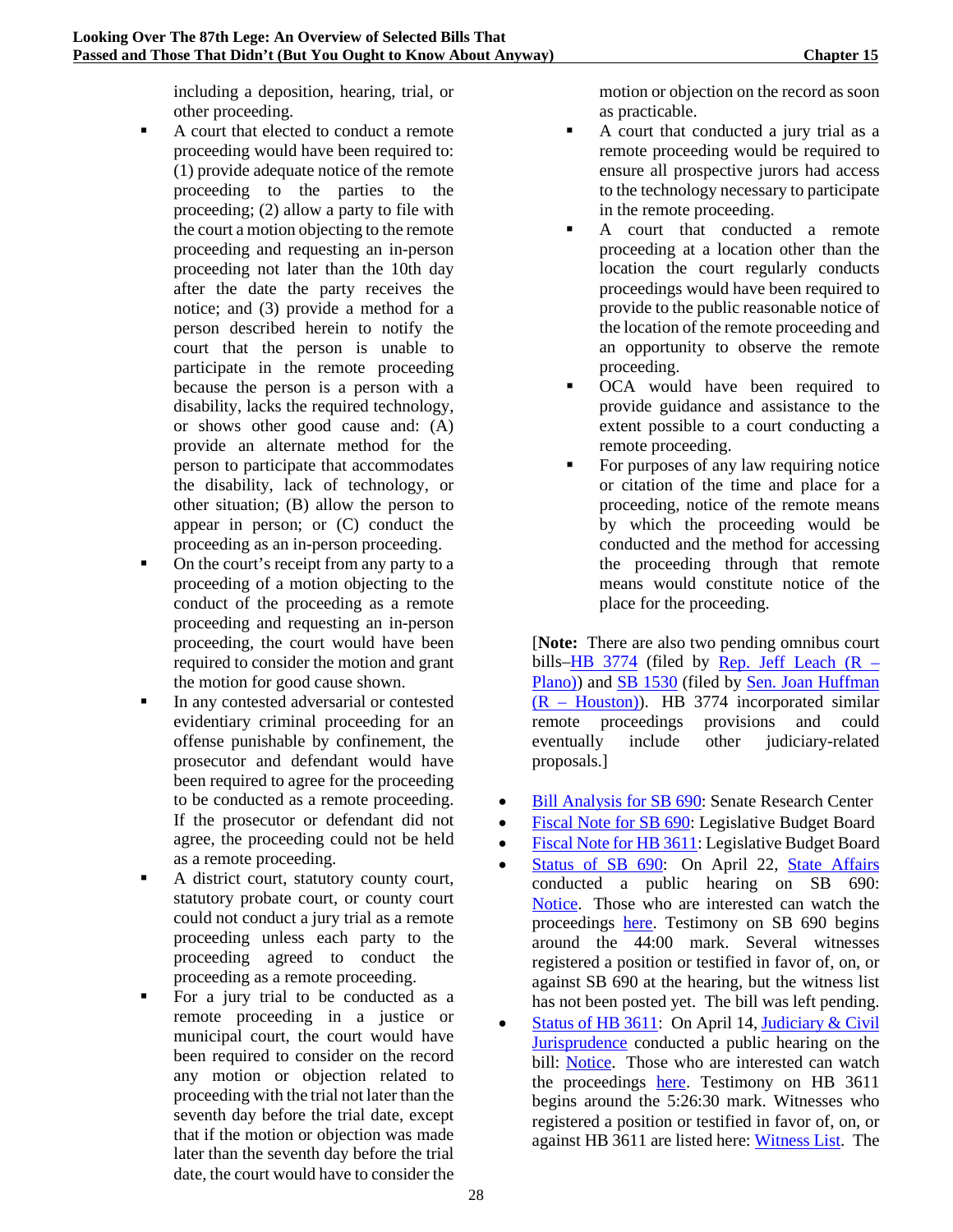bill, as amended, was unanimously voted out of committee on April 28

# *SB 1506 – [Supreme Court/CCA Rule, Practice, or](https://capitol.texas.gov/tlodocs/87R/billtext/pdf/SB01506I.pdf#navpanes=0)  [Procedure](https://capitol.texas.gov/tlodocs/87R/billtext/pdf/SB01506I.pdf#navpanes=0)[69](#page-40-0)*

- **Summary:** SB 1506, filed by <u>Sen. Drew Springer</u>  $(R - Muenster)$ , would have amended section 22.003 of the Government Code to provide that a rule, practice, or procedure promulgated by the Supreme Court did not apply in a criminal case unless the rule, practice, or procedure had been approved by the presiding judge of the Court of Criminal Appeals.
- [Status:](https://capitol.texas.gov/BillLookup/History.aspx?LegSess=87R&Bill=SB1506) Referred to [Jurisprudence](https://senate.texas.gov/cmte.php?c=550) on March 24

# *SB 1529 – [Creation of the Texas Court of Appeals](https://capitol.texas.gov/tlodocs/87R/billtext/pdf/SB01529E.pdf#navpanes=0)[70](#page-40-1)*

**Summary:** Under the original version of SB 1529 filed by <u>Sen. Joan Huffman  $(R - Houston)$ </u>, the bill would have created a statewide court of appeals district that would have exclusive appellate jurisdiction over "all cases or any matters arising out of or related to a civil case brought by or against the state or a state agency, board, or commission or by or against an officer of the state or a state agency, board, or commission." The court would've been composed of six elected justices and would sit in Austin, Texas.

At the hearing on SB 1529, the committee considered a committee substitute that would have carved out cases from the court's proposed jurisdiction, such as: (1) proceedings brought under Title 5 of the Family Code; (2) a proceeding brought against an elected official of a political subdivision or the judge of a trial court arising from an act or omission made in the official's or judge's official capacity; (3) a proceeding relating to a mental health commitment or a civil asset forfeiture; (4) a juvenile case; (5) a proceeding brought under CPRC chapter 125 to enjoin a common nuisance; and (6) a quo warranto proceeding. Further, the committee substitute would have given the court exclusive jurisdiction over a proceeding in which a party filed a petition, motion, or other pleading challenging the constitutionality of a Texas statute. The committee substitute also modified the text of the original version to provide that the court would: (1) be composed of five justices; and (2) sit in the City of Austin, but could have transacted its business in any county in the state as the court determined was necessary and convenient.

On the Senate floor, SB 1529 was further amended to clarify that the court would have been an intermediate court of appeals and that the following proceedings would have been excluded from its jurisdiction: (1) expunction orders under Chapter 55 of the Code of Criminal Procedure: (2) an order of nondisclosure of criminal history record information under Chapter 411 of the Government Code; and (3) proceedings relating to the conditions, modification, revocation, or surrendering of a bond, including a surety bond. Under another floor amendment, the justices on the court would have been paid the same annual base salary as a justice on the Texas Supreme Court (other than the chief justice) or a judge on the Texas Court of Criminal Appeals (other than the presiding judge).

- [Bill Analysis:](https://capitol.texas.gov/tlodocs/87R/analysis/pdf/SB01529S.pdf#navpanes=0) Senate Research Center
- [Fiscal Note:](https://capitol.texas.gov/tlodocs/87R/fiscalnotes/pdf/SB01529E.pdf#navpanes=0) Legislative Budget Board
- [Status:](https://capitol.texas.gov/BillLookup/History.aspx?LegSess=87R&Bill=SB1529) On April 1, [Jurisprudence](https://senate.texas.gov/cmte.php?c=550) conducted a public hearing on the bill: [Notice.](https://capitol.texas.gov/tlodocs/87R/schedules/pdf/C5502021040109001.PDF) Those who are interested can watch the proceedings here: [Senate](https://tlcsenate.granicus.com/MediaPlayer.php?view_id=49&clip_id=15611)  [Archive Video.](https://tlcsenate.granicus.com/MediaPlayer.php?view_id=49&clip_id=15611) Testimony begins around the 32:30 mark. Those who registered a position or testified in favor of, on, or against SB 1529 are listed here: [Witness List.](https://capitol.texas.gov/tlodocs/87R/witlistmtg/pdf/C5502021040109001.PDF) At the conclusion of the hearing, the committee voted SB 1529, as amended, out of committee by a 3-2 vote. On April 13, the full Senate first took up SB 1529. You can watch the floor debate [here.](https://tlcsenate.granicus.com/MediaPlayer.php?view_id=49&clip_id=15717) The debate about SB 1529 begins around the 2:31:30 mark. On April 14, by a 18-13 vote, the Senate passed SB 1529. It was forwarded to the House and referred to [State](https://house.texas.gov/committees/committee/index.php?committee=C450)  [Affairs.](https://house.texas.gov/committees/committee/index.php?committee=C450)

# **J. Probate Proceedings**

*SB 156 – [Transfer of Probate Proceedings to County](https://capitol.texas.gov/tlodocs/87R/billtext/pdf/SB00156H.pdf#navpanes=0)  [in Which Executor/Administrator of Estate Resides](https://capitol.texas.gov/tlodocs/87R/billtext/pdf/SB00156H.pdf#navpanes=0)[71](#page-40-0) (Companion: [HB 2427\)](https://capitol.texas.gov/tlodocs/87R/billtext/pdf/HB02427I.pdf#navpanes=0) [72](#page-40-1)*

• **Summary:** SB 156, filed by <u>Sen. Charles Perry (R</u> – [Lubbock\),](https://senate.texas.gov/member.php?d=28) would have added section 33.1011 to the Estates Code to provide that, after the issuance of letters testamentary or administration to the executor or administrator of an estate, the court, on motion of the executor or administrator, may order that the proceeding be transferred to another county in which the executor or administrator resides if no

<span id="page-40-0"></span><sup>69</sup> Tex. S.B. 1506, 87th Leg., R.S. (2021).

<span id="page-40-1"></span> $70$  Tex. S.B. 1529,  $87<sup>th</sup>$  Leg., R.S. (2021).

 $71$  Tex. S.B. 156,  $87<sup>th</sup>$  Leg., R.S. (2021).

 $72$  Tex. H.B. 2427,  $87<sup>th</sup>$  Leg., R.S. (2021).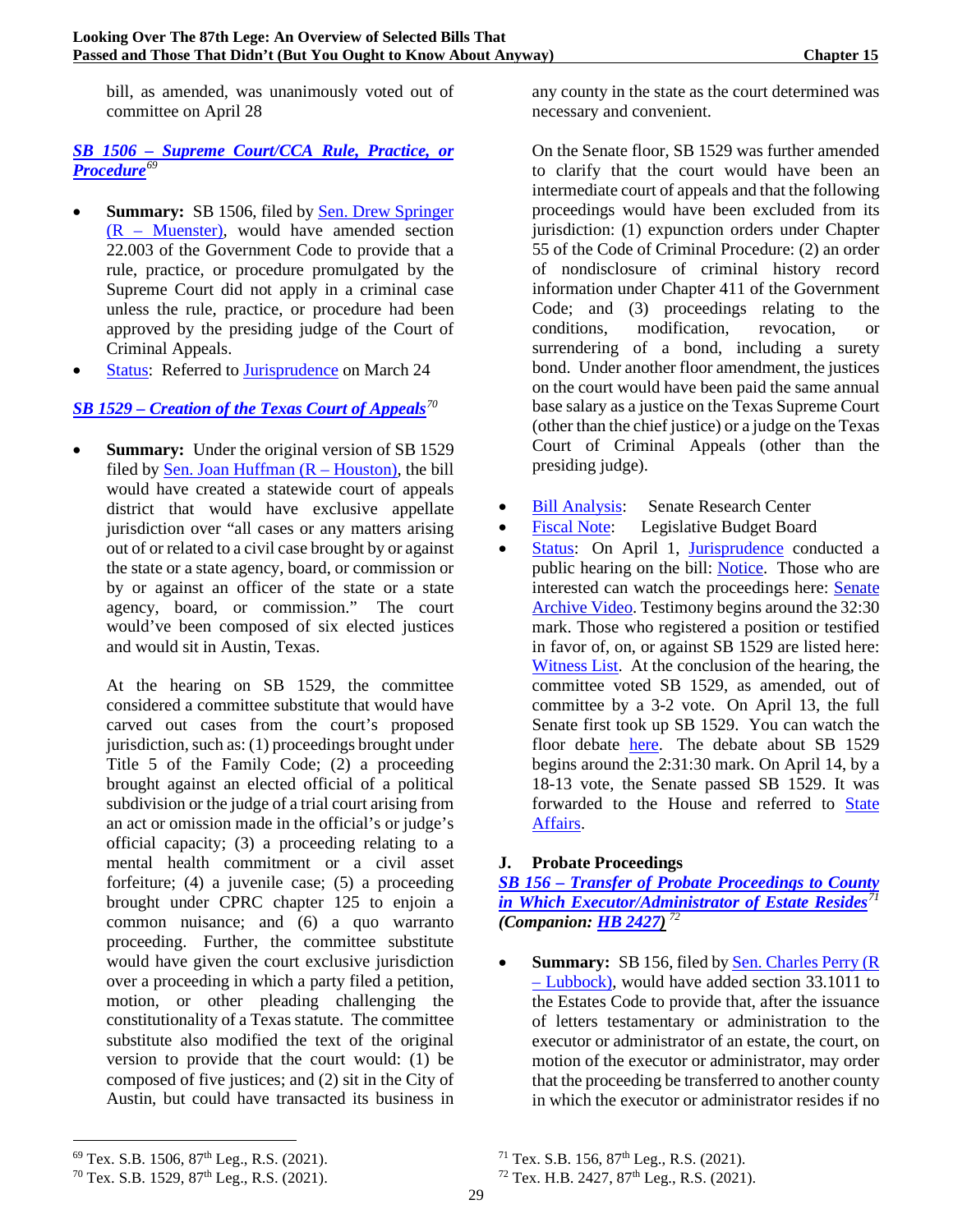immediate family member of the decedent resides in the same county in which the decedent resided. SB 156 also defined "immediate family member" to be the parent, spouse, child, or sibling of the decedent.

The companion bill in the House [\(HB 2427\)](https://capitol.texas.gov/tlodocs/87R/billtext/pdf/HB02427I.pdf#navpanes=0) was filed by <u>Rep. Andrew Murr ( $R$  – Kerrville)</u>.

- [Bill Analysis:](https://capitol.texas.gov/tlodocs/87R/analysis/pdf/SB00156I.pdf#navpanes=0) Senate Research Center
- [Status of SB 156](https://capitol.texas.gov/BillLookup/History.aspx?LegSess=87R&Bill=SB00156)**:** On March 8, [State Affairs](https://senate.texas.gov/cmte.php?c=570) conducted a public hearing on SB 156: [Notice.](https://capitol.texas.gov/tlodocs/87R/schedules/pdf/C5702021030809001.PDF) Those who are interested can watch the proceedings [here.](https://tlcsenate.granicus.com/MediaPlayer.php?view_id=49&clip_id=15432) Testimony begins around the 00:33:00 mark. Those who registered a position or testified in favor of, on, or against SB 156 are listed here: [Witness List.](https://capitol.texas.gov/tlodocs/87R/witlistmtg/pdf/C5702021030809001.PDF) SB 156 was voted out of committee, without amendment, on March 15. The full Senate unanimously passed SB 156 on March 23. The bill was forwarded to the House and referred to [Judiciary & Civil Jurisprudence,](https://house.texas.gov/committees/committee/index.php?committee=C330) which conducted a public hearing on April 28: [Notice.](https://capitol.texas.gov/tlodocs/87R/schedules/pdf/C3302021042808001.PDF) Those who are interested can watch the proceedings here: [House Archive](https://tlchouse.granicus.com/MediaPlayer.php?view_id=46&clip_id=20551)  [Video.](https://tlchouse.granicus.com/MediaPlayer.php?view_id=46&clip_id=20551) Testimony about SB 156 begins around the 1:08:00 mark. Witnesses who registered a position or testified in favor of, on, or against the bill are listed here: [Witness List.](https://capitol.texas.gov/tlodocs/87R/witlistmtg/pdf/C3302021042808001.PDF) On May 5, [Judiciary &](https://house.texas.gov/committees/committee/index.php?committee=C330)  [Civil Jurisprudence](https://house.texas.gov/committees/committee/index.php?committee=C330) unanimously voted the bill out of committee, as amended.
- [Status of HB 2427](https://capitol.texas.gov/BillLookup/History.aspx?LegSess=87R&Bill=HB2427): Referred to Judiciary & [Civil Jurisprudence](https://house.texas.gov/committees/committee/index.php?committee=C330) on March 16.

# **K. Qualified Immunity**

*HB 614 – [Cause of Action for Deprivation of Certain](https://capitol.texas.gov/tlodocs/87R/billtext/pdf/HB00614I.pdf#navpanes=0)  [Rights, Privileges, and Immunities under Color of](https://capitol.texas.gov/tlodocs/87R/billtext/pdf/HB00614I.pdf#navpanes=0)  [Law](https://capitol.texas.gov/tlodocs/87R/billtext/pdf/HB00614I.pdf#navpanes=0)[73](#page-41-0)*

- **Summary:** HB 614, filed by Rep. Senfronia Thompson (D - Houston), would had added Chapter 135 to the CPRC and provide for the following:
	- ο A person may bring an action for any appropriate relief, including legal or equitable relief, against another person, including a public entity, who, under the color of law, deprived or caused to be deprived the person bringing the action of a right, privilege, or immunity secured by the Texas Constitution.
	- ο A person must bring the action no later than two years after the date the cause of action accrues.
- ο Statutory immunity or limitation on liability, damages, or attorney's fees does not apply to an action brought under the proposed law. Qualified immunity or a defendant's good faith but erroneous belief in the lawfulness of the defendant's conduct is not a defense to an action brought under the proposed law.
- ο A court shall award reasonable attorney's fees and costs to a prevailing plaintiff. Further, if a judgment is entered in favor of a defendant, the court may award reasonable attorney's fees and costs to the defendant only for defending claims the court finds frivolous.
- ο A public entity shall indemnify a public employee of the entity for liability incurred by and a judgment imposed against the employee in an action brought under the proposed law. However, a public entity is not required to indemnify a public employee of the entity if the employee was convicted of a criminal violation for the conduct that is the basis for the action brought under HB 614.

*Note*: Rep. Senfronia Thompson also filed [HB](https://capitol.texas.gov/tlodocs/87R/billtext/pdf/HB00088I.pdf#navpanes=0)  [88,](https://capitol.texas.gov/tlodocs/87R/billtext/pdf/HB00088I.pdf#navpanes=0)<sup>[74](#page-41-0)</sup> which would have created a cause of action arising out of the acts of peace officers who, under the color of law, deprived or caused a person to be deprived of a "right, privilege, or immunity secured by the Texas Constitution." Like HB 614, the proposed law expressly stated that qualified immunity or a defendant's "good faith but erroneous belief in the lawfulness of the defendant's conduct" was not a defense under the proposed law.

- [Status of HB 614](https://capitol.texas.gov/BillLookup/History.aspx?LegSess=87R&Bill=HB614): Referred to Judiciary & Civil [Jurisprudence](https://house.texas.gov/committees/committee/index.php?committee=C330) on March 1.
- [Status of HB 88:](https://capitol.texas.gov/BillLookup/History.aspx?LegSess=87R&Bill=HB88) On March 25, Homeland Security [& Public Safety](https://house.texas.gov/committees/committee/index.php?committee=C420) conducted a public hearing on the bill: [Notice.](https://capitol.texas.gov/tlodocs/87R/schedules/html/C4202021032510301.htm) Those who are interested can watch the proceedings here: [House Archive Video.](https://tlchouse.granicus.com/MediaPlayer.php?view_id=46&clip_id=19883) Testimony about HB 88 begins around the 01:47:20 mark. Those who registered a position or testified in favor of, on, or against HB 88 are listed here[: Witness List.](https://capitol.texas.gov/tlodocs/87R/witlistmtg/pdf/C4202021032510301.PDF) Handouts related to HB 88 that were provided to the committee can be reviewed [here.](https://capitol.texas.gov/tlodocs/87R/handouts/C4202021032510301/477f4ba1-b120-494f-bd39-58c7a18e22e6.PDF) The bill was left pending.

<span id="page-41-0"></span><sup>73</sup> Tex. H.B. 614, 87<sup>th</sup> Leg., R.S. (2021).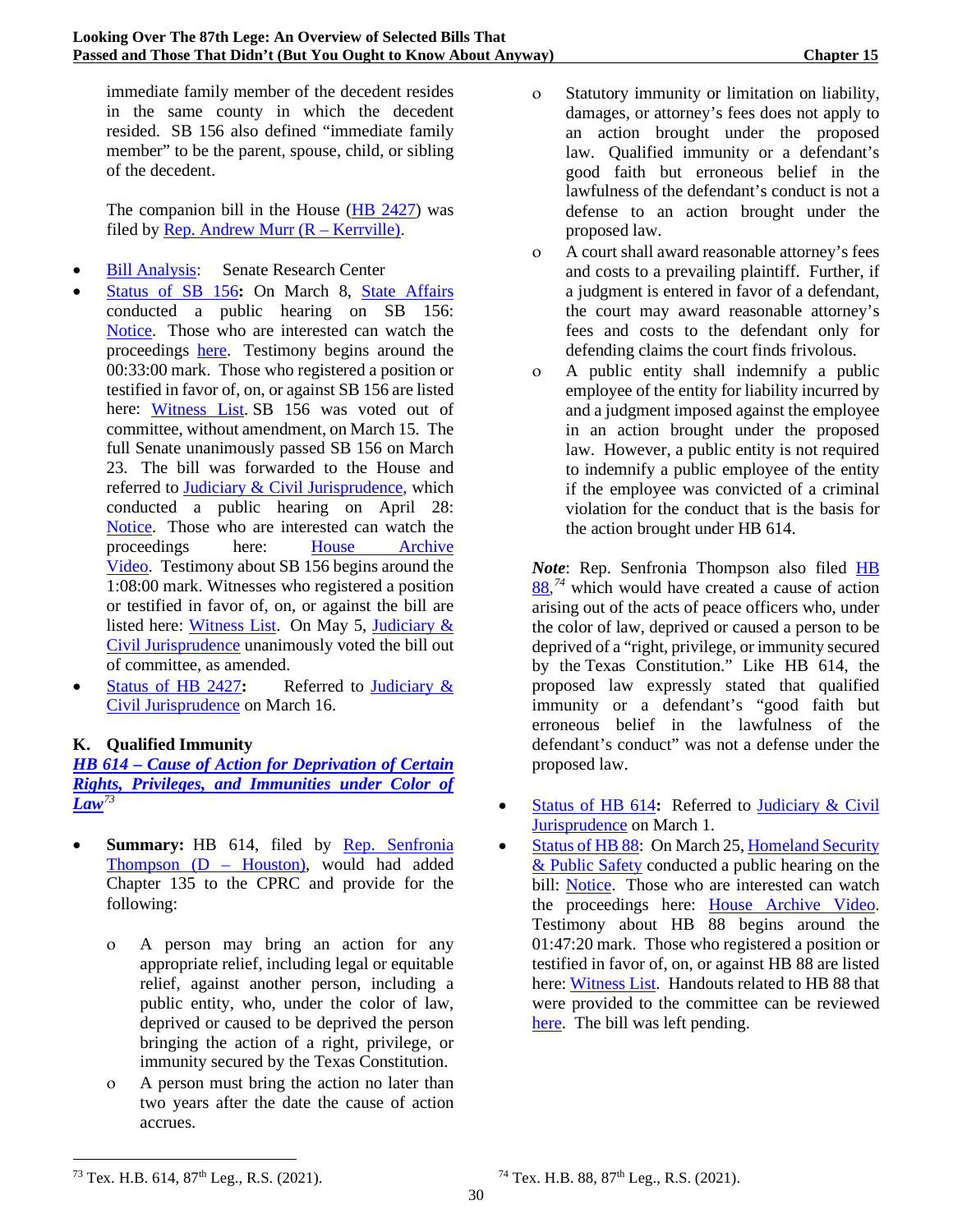### **L. Redistricting**

*HB 1025 – [Creation of Texas Redistricting](https://capitol.texas.gov/tlodocs/87R/billtext/pdf/HB01025I.pdf#navpanes=0)  [Commission](https://capitol.texas.gov/tlodocs/87R/billtext/pdf/HB01025I.pdf#navpanes=0)[75](#page-42-0)*

**Summary:** HB 1025, filed by Rep. Donna Howard  $(D - Austin)$ , would have created the Texas Redistricting Commission ("TRC"), which would have been responsible for adopting redistricting plans for the election of the Texas House of Representatives, the Texas Senate, and members of the United States House of Representatives elected from the state of Texas following each federal census. The TRC would have also been responsible for reapportioning judicial districts in the event the Judicial Districts Board failed to reapportion the districts on its own. The proposed constitutional amendment authorizing the creation of the TRC [\(HJR 59](https://capitol.texas.gov/tlodocs/87R/billtext/pdf/HJ00059I.pdf#navpanes=0)*[76](#page-42-1)*) was also filed by Rep. Howard.

*Note:* Similar resolutions [\(SJR 43](https://capitol.texas.gov/tlodocs/87R/billtext/pdf/SJ00043I.pdf#navpanes=0)*[77](#page-42-2)* an[d HJR 121](https://capitol.texas.gov/tlodocs/87R/billtext/pdf/HJ00121I.pdf#navpanes=0)*[78](#page-42-0)*) have been filed by Sen. Royce West  $(D - Dallas)$ and [Rep. Rafael Anchia \(D –](https://house.texas.gov/members/member-page/?district=103) Dallas), respectively. [SJR 43](https://capitol.texas.gov/tlodocs/87R/billtext/pdf/SJ00043I.pdf#navpanes=0) was referred to the [Special](https://senate.texas.gov/cmte.php?c=625)  [Committee on Redistricting](https://senate.texas.gov/cmte.php?c=625) on March 11.

- [Fiscal Note for HB 1025:](https://capitol.texas.gov/BillLookup/Text.aspx?LegSess=87R&Bill=HB1025) Legislative Budget Board
- [Fiscal Note for HJR 59:](https://capitol.texas.gov/BillLookup/Text.aspx?LegSess=87R&Bill=HJR59) Legislative Budget Board
- [Fiscal Note for HJR 121:](https://capitol.texas.gov/BillLookup/Text.aspx?LegSess=87R&Bill=HJR121) Legislative Budget Board
- [Status of HB 1025](https://capitol.texas.gov/BillLookup/History.aspx?LegSess=87R&Bill=HB1025)**:** On April 20, [Redistricting](https://house.texas.gov/committees/committee/index.php?committee=C080) conducted a public hearing on HB 1025: [Notice.](https://capitol.texas.gov/tlodocs/87R/schedules/html/C0802021042008001.htm) Those who are interested can watch the proceedings here: [House Archive Video.](https://tlchouse.granicus.com/MediaPlayer.php?view_id=46&clip_id=20404) Testimony about HB 1025 begins around the 18:45 mark. Those who registered a position or testified in favor of, on, or against HB 1025 are listed here: [Witness List.](https://capitol.texas.gov/tlodocs/87R/witlistmtg/pdf/C0802021042008001.PDF) Handouts related to HB 1025 that were provided to the committee can be reviewed [here.](https://capitol.texas.gov/tlodocs/87R/handouts/C0802021042008001/C0802021042008001.PDF) The bill was left pending.
- [Status of HJR 59](https://capitol.texas.gov/BillLookup/History.aspx?LegSess=87R&Bill=HJR59)**:** On April 20, [Redistricting](https://house.texas.gov/committees/committee/index.php?committee=C080) conducted a public hearing on HJR 59: [Notice.](https://capitol.texas.gov/tlodocs/87R/schedules/html/C0802021042008001.htm) Those who are interested can watch the proceedings here: [House Archive Video.](https://tlchouse.granicus.com/MediaPlayer.php?view_id=46&clip_id=20404) Testimony about HJR 59 begins around the 05:45 mark. Those who registered a position or testified in favor of, on, or against HJR 59 are listed here: [Witness List.](https://capitol.texas.gov/tlodocs/87R/witlistmtg/pdf/C0802021042008001.PDF) Handouts related to HJR 59 that were provided to the committee can be reviewed [here.](https://capitol.texas.gov/tlodocs/87R/handouts/C0802021042008001/C0802021042008001.PDF) The resolution was left pending.
- [Status of HJR 121](https://capitol.texas.gov/BillLookup/History.aspx?LegSess=87R&Bill=HJR121)**:** On April 20, [Redistricting](https://house.texas.gov/committees/committee/index.php?committee=C080) conducted a public hearing on HJR 121:

[Notice.](https://capitol.texas.gov/tlodocs/87R/schedules/html/C0802021042008001.htm) Those who are interested can watch the proceedings here: [House Archive Video.](https://tlchouse.granicus.com/MediaPlayer.php?view_id=46&clip_id=20404) Testimony about HJR 121 begins around the 39:30 mark. Those who registered a position or testified in favor of, on, or against HJR 121 are listed here: [Witness List.](https://capitol.texas.gov/tlodocs/87R/witlistmtg/pdf/C0802021042008001.PDF) Handouts related to HJR 121 that were provided to the committee can be reviewed [here.](https://capitol.texas.gov/tlodocs/87R/handouts/C0802021042008001/C0802021042008001.PDF) The resolution was left pending.

### **M. Separation of Powers**

[*Note*: Legislators filed several bills addressing executive and legislative powers following disaster or emergency declarations. The following is a representative sample of what was filed.]

### *SB 1025 – Authority [of the Legislature, Governor, and](https://capitol.texas.gov/tlodocs/87R/billtext/pdf/SB01025E.pdf#navpanes=0)  [Certain Political Subdivisions with Respect to](https://capitol.texas.gov/tlodocs/87R/billtext/pdf/SB01025E.pdf#navpanes=0)  [Disasters and Emergencies](https://capitol.texas.gov/tlodocs/87R/billtext/pdf/SB01025E.pdf#navpanes=0)[79](#page-42-1)*

• **Summary:** SB 1025, filed by **Sen. Brian Birdwell**  $(R - Granbury)$  and others, would have amended the Government Code to provide that only the legislature may suspend a provision of the Penal, Criminal Procedure, or Election codes during a disaster declaration. Additionally, it would have also provided that only the legislature could restrict or impair the occupancy of a business or house of worship by category or region. SB 1025 would have also restricted the governor's ability to suspend or limit the sale, use, and transportation of alcoholic beverages, firearms, explosives, and combustibles during times of disaster, but reauthorized this power exclusively for emergency situations, where such measures better correspond to situations in which citizen conduct has deteriorated to unrest, riot, or open revolt.

[SJR 45,](https://capitol.texas.gov/tlodocs/87R/billtext/pdf/SJ00045E.pdf#navpanes=0)<sup>[80](#page-42-2)</sup> also filed by Sen. Birdwell and others, is the proposed constitutional amendment that would have authorized the changes in the law proposed by SB 1025. Under SJR 45, the Texas Constitution would have been amended to require the governor to call a special session if he or she desired to continue a declaration past thirty (30) days when any one of the following three conditions were met: (1) the declaration affected half of the state's population; (2) the declaration affected two-fifths (102 or more) of the counties; or (3) the declaration affected two-thirds of the counties in three (3) or more trauma service regions. SJR 45 would have also provided an enforcement mechanism for

<sup>79</sup> Tex. S.B. 1025, 87th Leg., R.S. (2021).

<span id="page-42-0"></span><sup>75</sup> Tex. H.B. 1025, 87th Leg., R.S. (2021).

<span id="page-42-1"></span><sup>&</sup>lt;sup>76</sup> Tex. H.J.R. 59, 87<sup>th</sup> Leg., R.S. (2021).

<span id="page-42-2"></span> $^{77}$  Tex. SJ.R. 43,  $87<sup>th</sup>$  Leg., R.S. (2021).

<sup>78</sup> Tex. H.J.R. 121, 87<sup>th</sup> Leg., R.S. (2021).

 $80$  Tex. S.J.R. 45,  $87<sup>th</sup>$  Leg., R.S. (2021).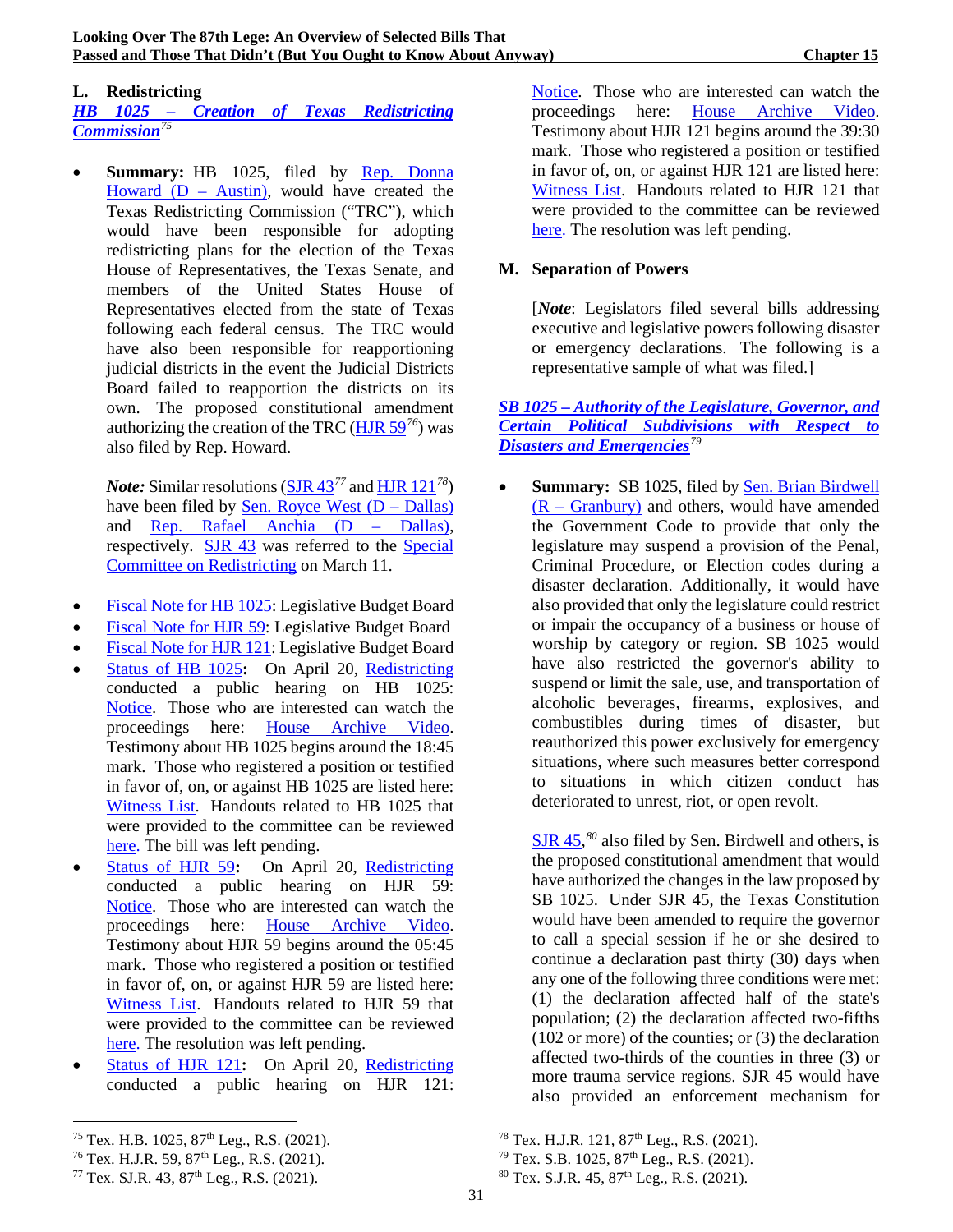ensuring that the special session occurs when appropriate. As proposed, it would have granted any sitting legislator at the time of the disaster the standing to challenge the executive branch at the Texas Supreme Court (by giving the Court original jurisdiction in the case) if the governor failed to convene the legislature after a qualifying disaster or emergency declaration. Once convened, the governor would have been given the opportunity to receive advice and consent from the legislature on his current disaster waivers and actions. The legislature would have also had the authority to terminate or renew the order subject to constraints as it deemed fit. Such action could be effectuated by a concurrent resolution or another legislative enactment that is not subject to veto.

- [Bill Analysis for SJR 45:](https://capitol.texas.gov/tlodocs/87R/analysis/pdf/SJ00045S.pdf#navpanes=0) Senate Research Center
- [Bill Analysis for SB 1025:](https://capitol.texas.gov/tlodocs/87R/analysis/pdf/SB01025S.pdf#navpanes=0) Senate Research Center
- [Fiscal Note for SJR 45:](https://capitol.texas.gov/tlodocs/87R/fiscalnotes/pdf/SJ00045S.pdf#navpanes=0) Legislative Budget Board
- [Fiscal Note for SB 1025:](https://capitol.texas.gov/tlodocs/87R/fiscalnotes/pdf/SB01025S.pdf#navpanes=0) Legislative Budget Board
- [Status of SB 1025](https://capitol.texas.gov/BillLookup/History.aspx?LegSess=87R&Bill=SB1025)**:** On March 31, [State Affairs](https://senate.texas.gov/cmte.php?c=570) conducted a public hearing on SB 1025: [Notice.](https://capitol.texas.gov/tlodocs/87R/schedules/pdf/C5702021033109001.PDF) Those who are interested can watch the proceedings here: [Senate Archive Video.](https://tlcsenate.granicus.com/MediaPlayer.php?view_id=49&clip_id=15595) Testimony about SB 1025 begins around the 38:00 mark. Those who registered a position or testified in favor of, on, or against SB 1025 are listed here: [Witness List.](https://capitol.texas.gov/tlodocs/87R/witlistmtg/pdf/C5702021033109001.PDF) On April 6, the committee unanimously voted the bill out of committee. On April 13, by a vote of 30-1, the Senate passed SB 1025. The bill was forwarded to the House and referred to [State Affairs](https://house.texas.gov/committees/committee/index.php?committee=C450) on April 16.
- [Status of SJR 45](https://capitol.texas.gov/BillLookup/History.aspx?LegSess=87R&Bill=SJR45)**:** On March 31, [State Affairs](https://senate.texas.gov/cmte.php?c=570) conducted a public hearing on SJR 45: [Notice.](https://capitol.texas.gov/tlodocs/87R/schedules/pdf/C5702021033109001.PDF) Those who are interested can watch the proceedings here: [Senate Archive Video.](https://tlcsenate.granicus.com/MediaPlayer.php?view_id=49&clip_id=15595) Testimony about SJR 45 begins around the 38:00 mark. Those who registered a position or testified in favor of, on, or against SJR 45 are listed here: [Witness List.](https://capitol.texas.gov/tlodocs/87R/witlistmtg/pdf/C5702021033109001.PDF) On April 6, the committee unanimously voted the resolution out of committee. On April 13, by a vote of 30-1, the Senate passed SJR 45. The resolution was forwarded to the House and referred to [State](https://house.texas.gov/committees/committee/index.php?committee=C450)  [Affairs](https://house.texas.gov/committees/committee/index.php?committee=C450) on April 16.

# *SJR 29 – [Executive Power Following Disaster or](https://capitol.texas.gov/tlodocs/87R/billtext/pdf/SJ00029I.pdf#navpanes=0)  [Emergency Declaration](https://capitol.texas.gov/tlodocs/87R/billtext/pdf/SJ00029I.pdf#navpanes=0)[81](#page-43-0)*

Summary: SJR 29, filed by **Sen. Drew Springer** (R – [Muenster\),](https://senate.texas.gov/member.php?d=30) proposed a constitutional amendment requiring the governor to call the Legislature into special session following certain disaster or emergency declarations and specifies the powers of the Legislature in those special sessions. More specifically, SJR 29 proposed an amendment that would require the governor to call a special session: (1) if a state of disaster or emergency declared by the governor continues for more than 21 days; or (2) upon receipt of a petition from any member of the Legislature requesting legislative review of a state of disaster or emergency declared by the governor if the petition is signed by at least two-thirds of the members of the house of representatives and at least two-thirds of the members of the senate.

SJR 29's proposed constitutional amendment would have authorized a special session in which the Legislature may:

- ο review an order, proclamation, or other instrument issued by the governor during the 90 days before the special session begins:
	- (1) declaring a state of disaster or emergency in Texas; or
	- (2) in response to a state of disaster or emergency in Texas declared by any federal, state, or local official or entity;
- ο terminate or modify an order, proclamation, or other instrument described above by passage of a resolution approved by majority vote of the members present in each house of the Legislature, which is not subject to the new constitutional provision;
- ο respond to the state of disaster or emergency, including by:
	- (1) passing laws and resolutions the Legislature determines are related to the state of disaster or emergency; and
	- (2) exercising the powers reserved to the Legislature under the Texas Constitution; and
- ο consider any other subjects stated in the governor's proclamation convening the Legislature.

The enabling legislation for SJR 29, also filed by [Sen. Drew Springer \(R –](https://senate.texas.gov/member.php?d=30) Muenster), was [SB](https://capitol.texas.gov/tlodocs/87R/billtext/pdf/SB00422I.pdf#navpanes=0)  [422.](https://capitol.texas.gov/tlodocs/87R/billtext/pdf/SB00422I.pdf#navpanes=0) *[82](#page-43-0)* SB 422 would have amended the Government Code to create an "Emergency Powers

<span id="page-43-0"></span> $81$  Tex. S.J.R. 29,  $87<sup>th</sup>$  Leg., R.S. (2021).

 $82$  Tex. S.B. 422,  $87<sup>th</sup>$  Leg., R.S. (2021).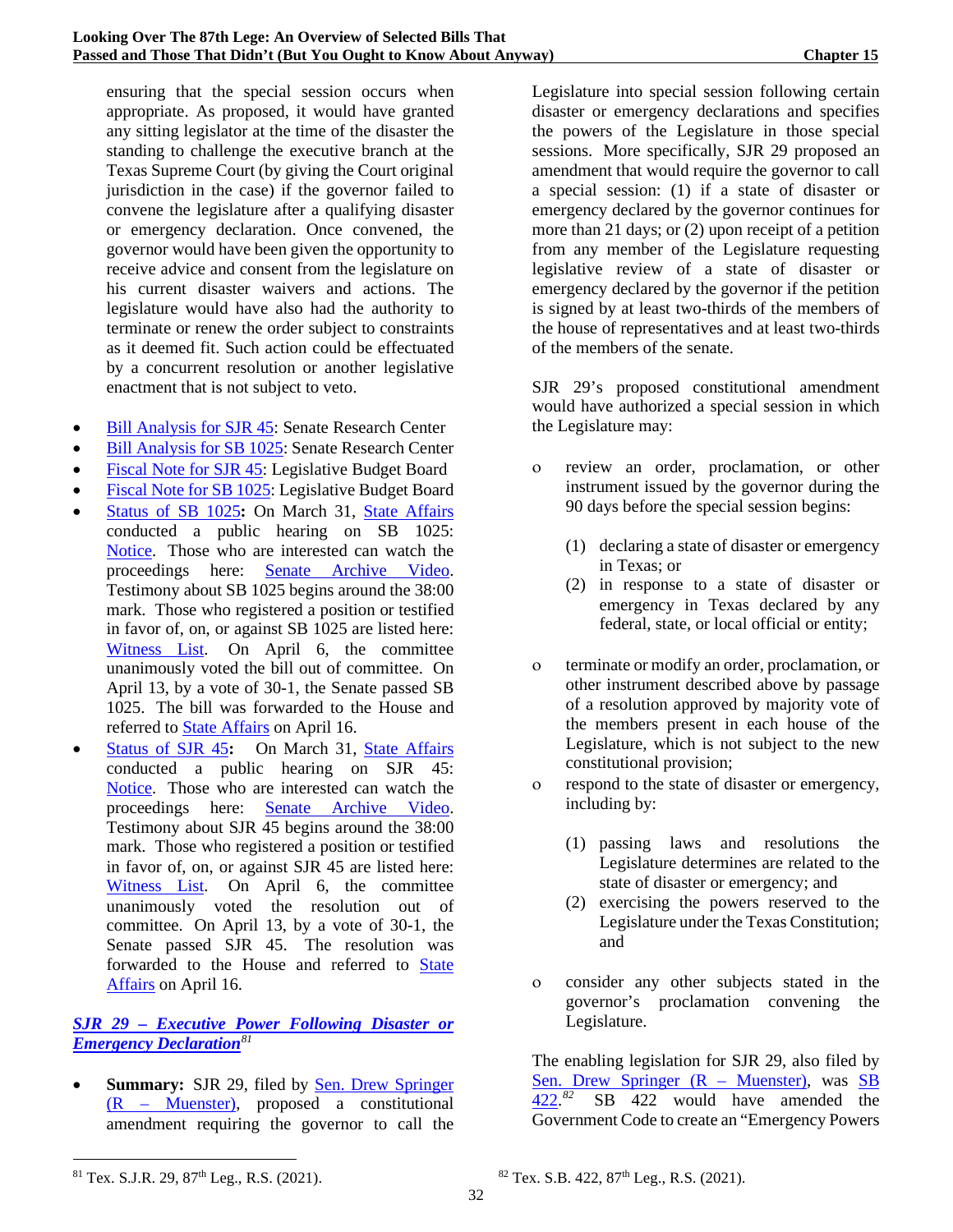Board" to provide oversight to state-declared disasters (including a public health disaster). The Board would have been composed of the governor, the lieutenant governor, the speaker of the House of Representatives, and the respective chairs of the Senate and House committees with primary jurisdiction over state affairs. Under SB 422, on or after the eighth day following the date the governor issued an executive order, proclamation, or regulation entered under this proposed amendment, the Board would have been authorized to set an expiration date for the order, proclamation, or regulation. However, if the governor's executive order, proclamation, or regulation had an expiration date that hadn't been modified by the Board and was more than 21 days from date of the order, proclamation, or regulation, then the governor would have been required to convene the Legislature in special session to determine whether any legislation was necessary to implement, modify, or repeal the order, proclamation, or regulation.

• [Status](https://capitol.texas.gov/BillLookup/history.aspx?LegSess=87R&Bill=SJR29)**:** SJR 29 and SB 422 were **r**eferred to [State](https://senate.texas.gov/cmte.php?c=570)  [Affairs](https://senate.texas.gov/cmte.php?c=570) on March 9.

### *HJR 42 – [Powers of the Governor and Legislature](https://capitol.texas.gov/tlodocs/87R/billtext/pdf/HJ00042I.pdf#navpanes=0)  [Regarding Emergency or](https://capitol.texas.gov/tlodocs/87R/billtext/pdf/HJ00042I.pdf#navpanes=0) Disaster Declarations[83](#page-44-0)*

- **Summary:** HJR 42, filed by [Rep. Steve Toth \(R –](https://house.texas.gov/members/member-page/?district=15) [Spring\),](https://house.texas.gov/members/member-page/?district=15) would have amended Section 28, Article I of the Texas Constitution to provide that no gubernatorial order or proclamation shall "violate or suspend constitutional rights". HJR 42 would have also amended Section 8, Article IV of the Constitution to require the governor to call a special session when the governor wanted to renew an order or proclamation declaring a state of disaster or emergency. During a specially-called session for this purpose, the Legislature would have been authorized to:
	- o renew or extend the state of disaster or emergency;
	- o respond to the state of disaster or emergency, including by: (a) passing laws and resolutions the Legislature determines are related to the state of disaster or emergency; and (b) exercising the powers reserved to the Legislature under the Constitution; and
	- o consider any other subjects stated in the governor's proclamation convening the Legislature.

HJR 42 would have also prohibited the governor from extending a state of disaster or emergency declaration beyond 30 days unless it was renewed or extended by the Legislature. [*Note*: [Rep. Matt Krause](https://house.texas.gov/members/member-page/?district=93) (R – [Fort Worth\)](https://house.texas.gov/members/member-page/?district=93) filed a similar resolution [\(HJR](https://capitol.texas.gov/tlodocs/87R/billtext/pdf/HJ00047I.pdf#navpanes=0)  [47](https://capitol.texas.gov/tlodocs/87R/billtext/pdf/HJ00047I.pdf#navpanes=0)*[84](#page-44-1)*).]

- [Status of HJR 42](https://capitol.texas.gov/BillLookup/history.aspx?LegSess=87R&Bill=HJR42): Referred to [State Affairs](https://house.texas.gov/committees/committee/index.php?committee=C450) on March 1.
- [Status of HJR 47](https://capitol.texas.gov/BillLookup/history.aspx?LegSess=87R&Bill=HJR47): Referred to [State Affairs](https://house.texas.gov/committees/committee/index.php?committee=C450) on March 1.

### **N. Social Media**

*SB 12 – [Complaint Procedures and Disclosure](https://capitol.texas.gov/tlodocs/87R/billtext/pdf/SB00012H.pdf#navpanes=0)  [Requirements for Social Media Platforms and](https://capitol.texas.gov/tlodocs/87R/billtext/pdf/SB00012H.pdf#navpanes=0)  [Censorship of User Expressions by an Interactive](https://capitol.texas.gov/tlodocs/87R/billtext/pdf/SB00012H.pdf#navpanes=0)  [Computer Services](https://capitol.texas.gov/tlodocs/87R/billtext/pdf/SB00012H.pdf#navpanes=0)[85](#page-44-0)*

• **Summary:** SB 12, filed by <u>Sen. Bryan Hughes (R</u> – [Mineola\)](https://senate.texas.gov/member.php?d=1) (but is joined by multiple senators), would have prohibited an "interactive computer service" (including social media platforms) from censoring a person, their expression or a user's ability to receive the expression of another person, based on the viewpoint of the user or another and the viewpoint represented in the user's expression or another person's expression. SB 12 defined "expression" to include any word, music, sound, still or moving image, number or other communication. However, SB 12 would not have prohibited a social media platform from censuring expressions that the "interactive computer service" could censor by federal law. It could censure content that was considered unlawful.

SB 12 would have applied to Texas residents, those who did business in Texas, and those who received an expression in Texas. A user who successfully asserted a claim for a violation of the law adopted under SB 12 would have been entitled to recover: (1) declaratory relief, including costs and reasonable and necessary attorney's fees, and (2) injunctive relief.

The amended version of SB 12 that was voted out of committee included, among other things, a definition of "social media platform," requirements for platforms to disclose how content is selected and managed, and complaint procedure requirements.

<span id="page-44-0"></span><sup>83</sup> Tex. H.J.R. 42, 87<sup>th</sup> Leg., R.S. (2021).

<span id="page-44-1"></span> $84$  Tex. H.J.R. 47,  $87<sup>th</sup>$  Leg., R.S. (2021).

<sup>85</sup> Tex. S.B. 12, 87<sup>th</sup> Leg., R.S. (2021).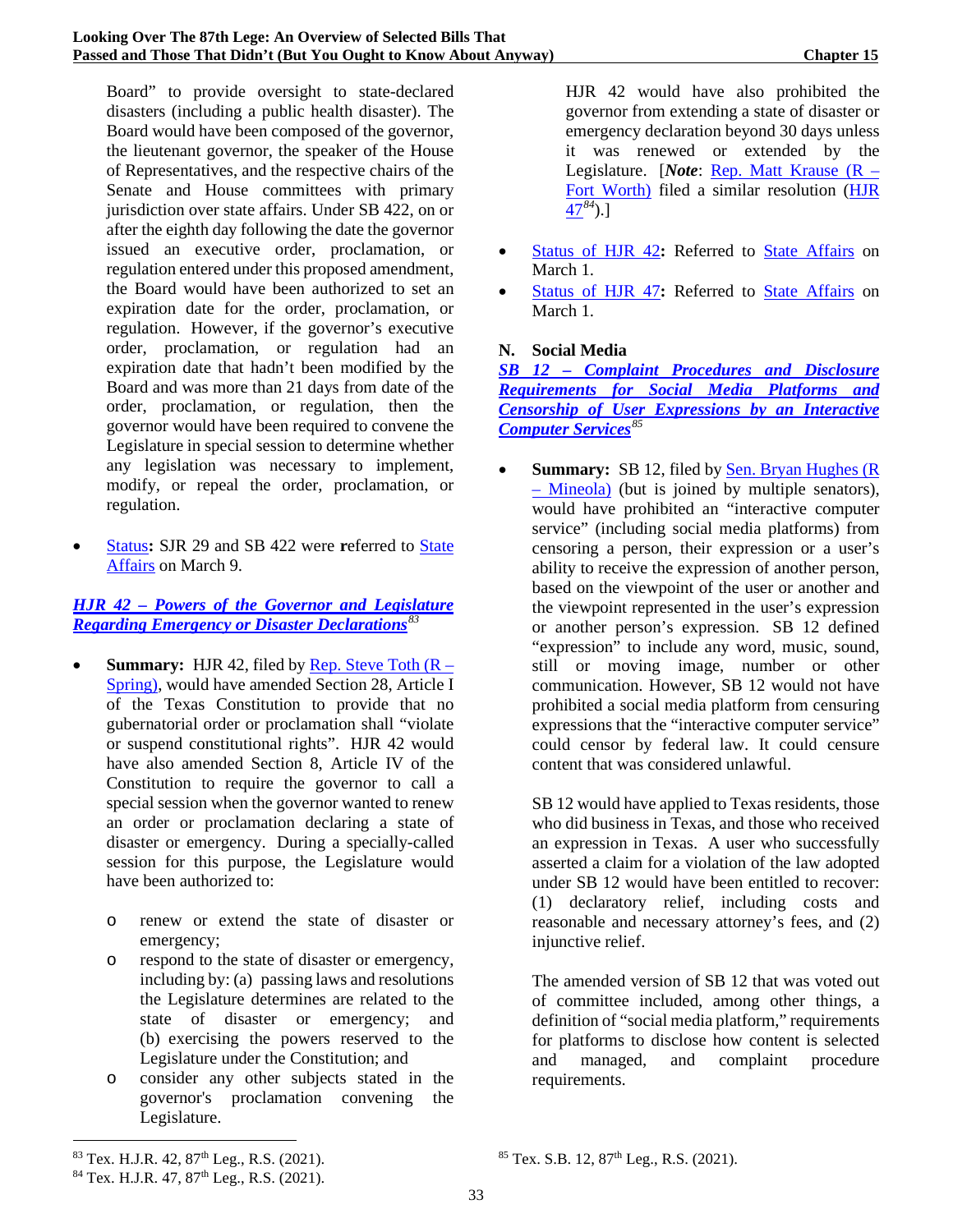On the Senate floor, SB 12 was amended by stating that the changes to the law under SB 12: (1) "may not be construed to prohibit or restrict an interactive computer service from authorizing or facilitating a user's ability to censor specific expression at the request of that user;" and (2) would not apply to "censorship of an expression that directly incites criminal activity or consists of specific threats of violence targeted against a person or group because of their race, color, disability, religion, national origin or ancestry, age, sex, or status as a peace officer or judge."

**[Note:** Similar bills, HB 2188*[86](#page-45-0)* and HB 2965, *[87](#page-45-1)* have been filed by Rep. Matt Shaheen  $(R - Plano)$ and <u>Rep. Tony Tinderholt  $(R - Arlington)$ </u>, respectively. HB 2188 and HB 2965 were referred to State Affairs on March 15 and March 18, respectively.]

• Bill Analysis: Senate Research Center

Status: On March 8, State Affairs conducted a public hearing on SB 12: Notice. Those who are interested can watch the proceedings here. Testimony begins around the  $03:28:00$ mark. Those who registered a position or testified in favor of, on, or against SB 12 are listed here: Witness List. SB 12, as amended, was voted out of committee on March 15 by a 6-3 vote. On April 1, the full Senate passed SB 12, as amended, by an 18-13 vote. The bill was forwarded to the House and then referred to State Affairs. On May 14, by an 8-5 vote, the committee voted SB 12 out of committee without amendments.

### **O. Texas Citizens Participation Act**

*HB 4166 – Persons Considered to Exercise Certain Constitutional Rights for Purposes of a Motion to Dismiss under the TCPA[88](#page-45-2)*

- **Summary:** HB 4166, filed by Rep. Gene Wu (D Houston), would have amended section 27.010(a) of the CPRC and added a new subsection (13) that expressly exempted "a legal action based on a common law legal malpractice claim." from the scope of the TCPA.
- [**Note**: Sen. Joan Huffman (R Houston) filed SB 530*[89](#page-45-0)*, which added the following conduct to the list of actions constituting an offense of criminal harassment: "publishes on an Internet website, including a social media platform, repeated

electronic communications in a manner reasonably likely to cause emotional distress, abuse, or torment to another person, unless the communications are made in connection with a matter of public concern." For purposes of the criminal harassment offense, "matter of public concern" would have the same meaning as it does under the TCPA. SB 530 was referred to Jurisprudence on March 11. On April 15, Jurisprudence conducted a public hearing on SB 530: Notice. Those who are interested can watch the proceedings here: Senate Archive Video. Testimony begins around the 30:35 mark. Witnesses who registered a position or testified in favor of, on, or against SB 530 are listed here: Witness List. At the conclusion of the hearing, the bill was unanimously voted out of committee. SB 530 was unanimously passed by the Senate on April 23. The bill was forwarded to the House, assigned to Criminal Jurisprudence, and voted out of committee, without any amendments, on May 10. By a vote of 89-51, the House passed SB 530, without any amendments, on May 12.]

- Bill Analysis: House Research Organization
- Status of HB 4166: On April 14, Judiciary & Civil Jurisprudence conducted a public hearing on the bill: **Notice**. Those who are interested can watch the proceedings here. Testimony on HB 4166 begins around the 27:30 mark. Witnesses who registered a position or testified in favor of, on, or against HB 4166 are listed here: Witness List. The bill, as amended, was unanimously voted out of committee on April 21. On May 8, by a vote of 130-9-2, the House passed HB 4166. It was forwarded to the Senate on May 10 and referred to State Affairs.

### **P. Texas Sovereignty Act**

*HB 1215 – Texas Sovereignty Act[90](#page-45-3) (Companion: HB 2930[91](#page-45-4))*

- **Summary:** HB 1215, filed by Rep. Cecil Bell (R – Magnolia), would have amended the Government Code to do the following:
	- ο Establish a 12-member Joint Legislative Committee in Constitutional Enforcement as a permanent joint committee of the Texas Legislature to review specified federal actions that challenge the state's sovereignty and that of the people for the purpose of determining if

<span id="page-45-0"></span><sup>86</sup> Tex. H.B. 2188, 87<sup>th</sup> Leg., R.S. (2021).

<span id="page-45-1"></span> $87$  Tex. H.B. 2965,  $87<sup>th</sup>$  Leg., R.S. (2021).

<span id="page-45-4"></span><span id="page-45-3"></span><span id="page-45-2"></span><sup>88</sup> Tex. H.B. 4166, 87<sup>th</sup> Leg., R.S. (2021).

<sup>89</sup> Act of May 16, 2021, 87<sup>th</sup> Leg., R.S., S.B. 530 (to be codified as an amendment to TEX.PENAL CODE §42.07).

<sup>&</sup>lt;sup>90</sup> Tex. H.B. 1215, 87<sup>th</sup> Leg., R.S. (2021).

 $91$  Tex. H.B. 2930,  $87<sup>th</sup>$  Leg., R.S. (2021).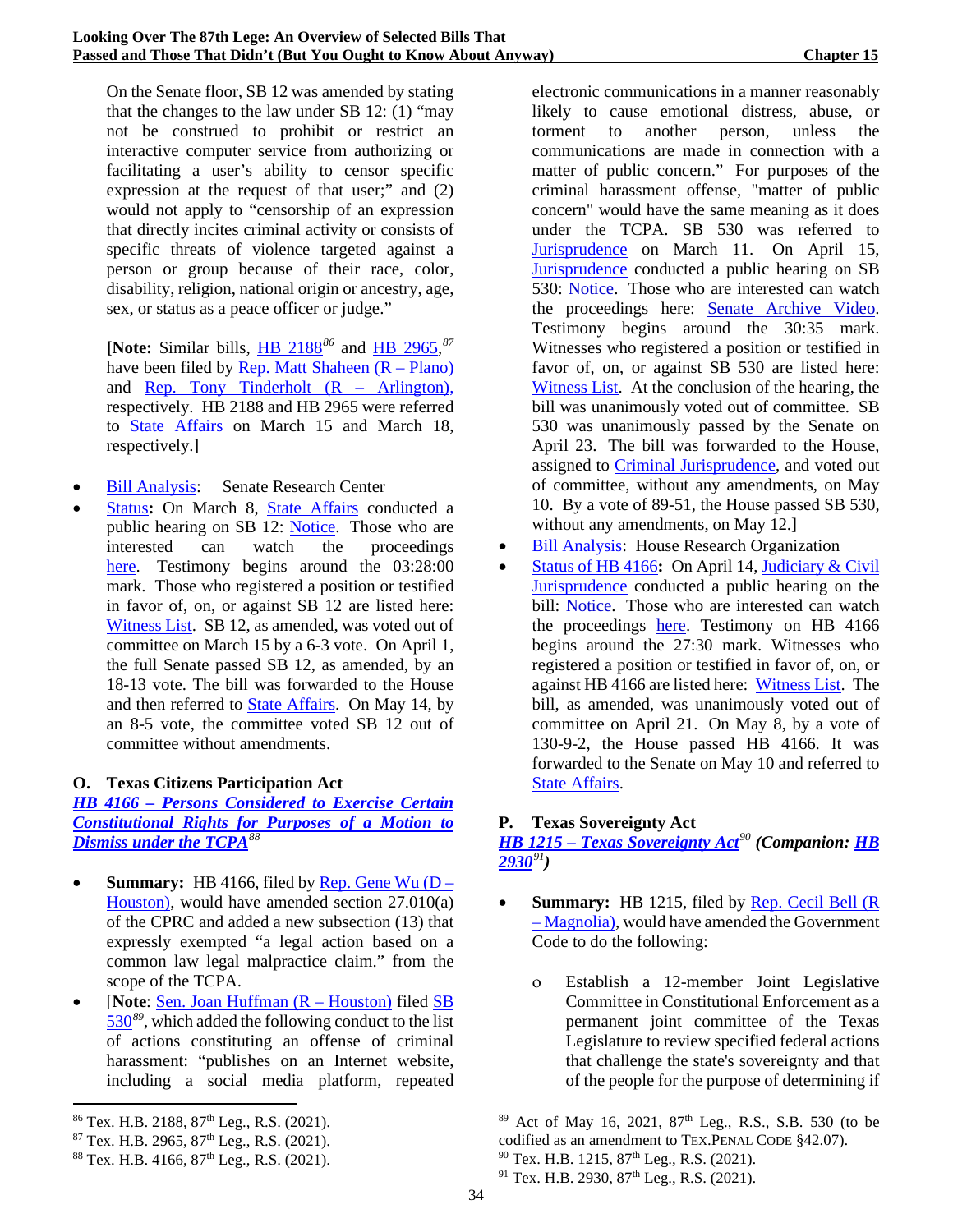the federal action is unconstitutional. The bill would have authorized the committee to review any applicable federal action to determine whether the action was an unconstitutional federal action and establish the factors the committee was required to consider when reviewing a federal action. The bill would have required the committee, no later than the 180th day after the date the committee holds its first public hearing to review a specific federal action, to vote to determine whether the action was an unconstitutional federal action and authorized the committee to make such a determination by majority vote.

- ο Require the Speaker of the House and the Lieutenant Governor to appoint the initial committee members no later than the 30th day following the bill's effective date and would have required the Secretary of State, no later than the 30th day following the bill's effective date, to forward official copies of the bill to the President of the United States, the Speaker of the U.S. House of Representatives, the President of the U.S. Senate, and to all members of the Texas congressional delegation with the request that the bill be officially entered in the Congressional Record. The bill would have required the Speaker and the Lieutenant Governor to forward official copies of the bill to the presiding officers of the legislatures of the several states no later than the 45th day following the bill's effective date.
- ο Require the committee to report its determination that a federal action was an unconstitutional federal action to the Texas House of Representatives and to the Texas Senate during the current legislative session if the legislature was convened when the committee made the determination, or the next regular or special legislative session if the legislature was not convened when the committee made the determination. The bill would have required each house of the legislature to vote on whether the federal action was an unconstitutional federal action and, if a majority of the members of each house determined that the federal action was an unconstitutional federal action, would have required the determination to be sent to the Governor for approval or disapproval as provided by the Texas Constitution regarding the approval or disapproval of bills. The bill would have established that a federal action was declared by the state to be an

unconstitutional federal action on the day the Governor approves the vote of the legislature making the determination or on the day the determination would become law if presented to the Governor as a bill and not objected to by the Governor. The bill would have also required the Secretary of State to forward official copies of the declaration to the President of the United States, the Speaker of the U.S. House of Representatives, the President of the U.S. Senate, and to all members of the Texas congressional delegation with the request that the declaration of unconstitutional federal action be entered in the Congressional Record.

- ο Establish that a federal action declared to be an unconstitutional federal action under the bill's provisions regarding such a legislative determination had no legal effect in Texas and prohibited such an action from being recognized by the state or a political subdivision of the state as having legal effect. The bill's provisions regarding the enforcement of the United States Constitution expressly did not prohibit a public officer who has taken an oath to defend the United States Constitution from interposing to stop acts of the federal government which, in the officer's best understanding and judgment, violated the United States Constitution.
- ο Authorize the Texas Attorney General to defend the state to prevent the implementation and enforcement of a federal action declared to be an unconstitutional federal action. The bill would have authorized the Attorney General to prosecute a person who attempted to implement or enforce a federal action declared to be an unconstitutional federal action and to appear before a grand jury in connection with such an offense.
- ο Amend the CPRC to establish that any court in Texas had original jurisdiction of a proceeding seeking a declaratory judgment that a federal action effective in Texas was an unconstitutional federal action. The bill would have entitled a person to declaratory relief if the court determined that a federal action was an unconstitutional federal action and would prohibit the court, in determining whether to grant declaratory relief to the person, from relying solely on the decisions of other courts interpreting the United States Constitution. The bill would have also required the court to rely on the plain meaning of the text of the United States Constitution and any applicable